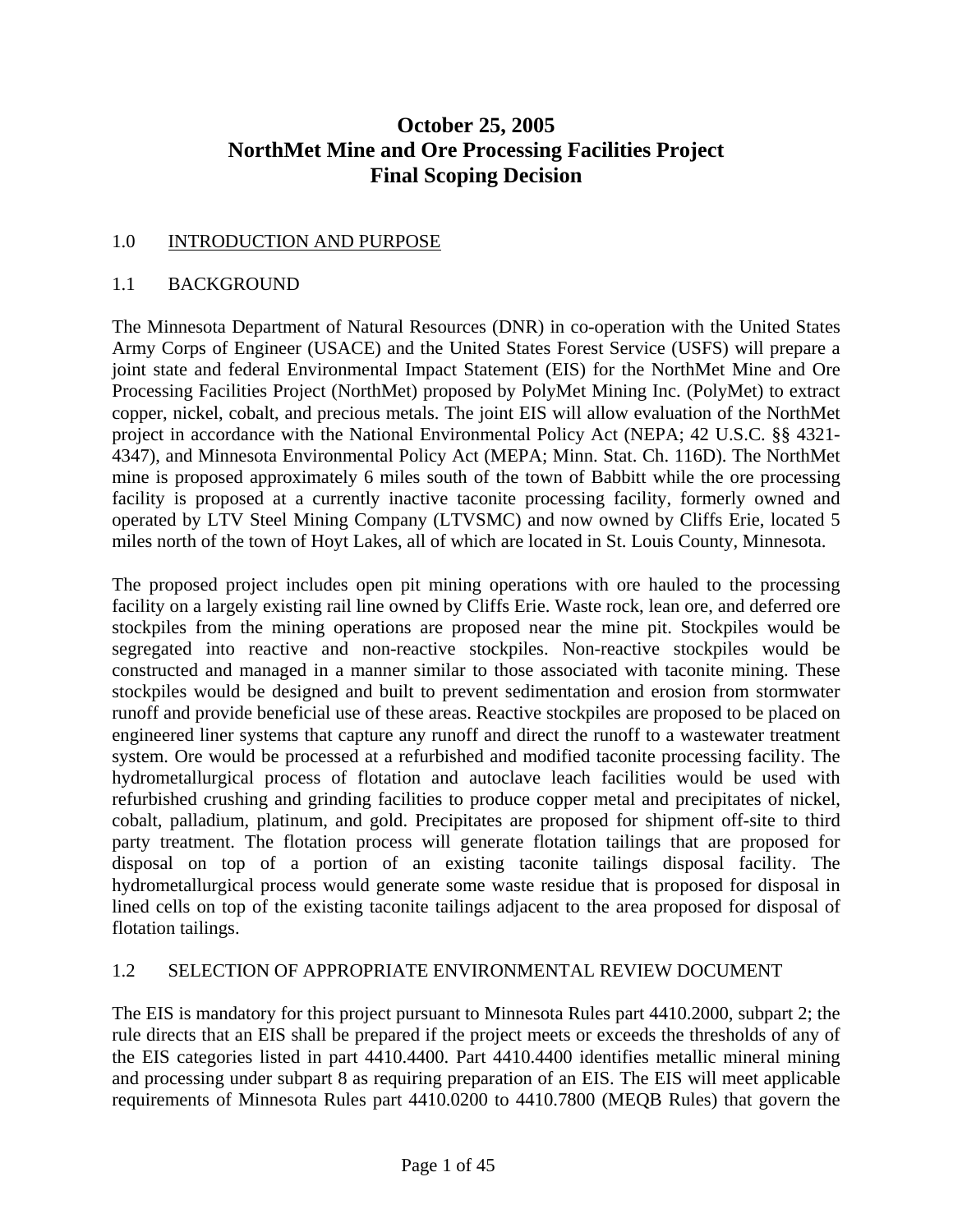Minnesota Environmental Review Program. The DNR is the responsible governmental unit (RGU) under MEPA. The DNR will engage the services of a consultant to assist in EIS preparation, however the DNR will retain responsibility for EIS content.

The USACE received an application from PolyMet to discharge fill material in waters of the United States, including wetlands, to develop the NorthMet project. The USACE has determined that its action on the permit would be a major federal action that could significantly affect the quality of the human environment, requiring the preparation of a Federal EIS pursuant to the National Environmental Policy Act (NEPA) (42 U.S.C. §§ 4321-4347) and its implementing regulations (40 C.F.R. parts 1500-1508).

The USACE is serving as co-lead agency in preparation of the EIS with the DNR. Although the mine site for the NorthMet project is located on USFS land, there is an existing mineral lease for the deposit. The USFS has determined that they do not have a federal action if the NorthMet project is developed in compliance with the existing conditions of the lease. The USFS is serving as cooperating agency in the EIS preparation with the USACE and DNR.

# 1.3 PURPOSE AND NEED OF THE PROJECT

The purpose of the NorthMet mining and ore processing project is to produce copper metal, precious metal concentrates, and nickel-cobalt concentrates for sale to the world market by uninterrupted operation of the facility for the life of the mine.

## 1.4 THE SCOPING PROCESS

The Scoping Decision Document is a companion to the Scoping Environmental Assessment Worksheet (EAW) prepared for the project. The Scoping EAW and Draft Scoping Decision Document were noticed in the Environmental Quality Board Monitor on June 6, 2005. The USACE issued a Notice of Intent (NOI) to prepare an EIS on July 1, 2005. The DNR and the USACE issued press releases about the availability of the Scoping EAW, Draft Scoping Decision Document, and the public meeting to local area newspapers. A public meeting was held on June 29, 2005 at the Hoyt Lakes Arena in Hoyt Lakes, Minnesota. The public comment period ended July 6, 2005. A total of 29 comment letters/emails and two verbal comments were received. The DNR and the USACE considered all comments that were received. A Response to Public Comments document was developed to address the comments. The Draft Scoping Decision Document was revised based on the public and agency comments.

Public review and comment on the Draft Scoping Decision Document was conducted as prescribed in MEQB rules part 4410.2100. This Minnesota state process has included all procedural and substantive requirements to satisfy scoping for preparation of a federal EIS under NEPA.

## 2.0 PROJECT ALTERNATIVES

The MEQB rules require that an EIS include at least one alternative of each of the following types, or provide an explanation of why no alternative is included in the EIS (*Guide to*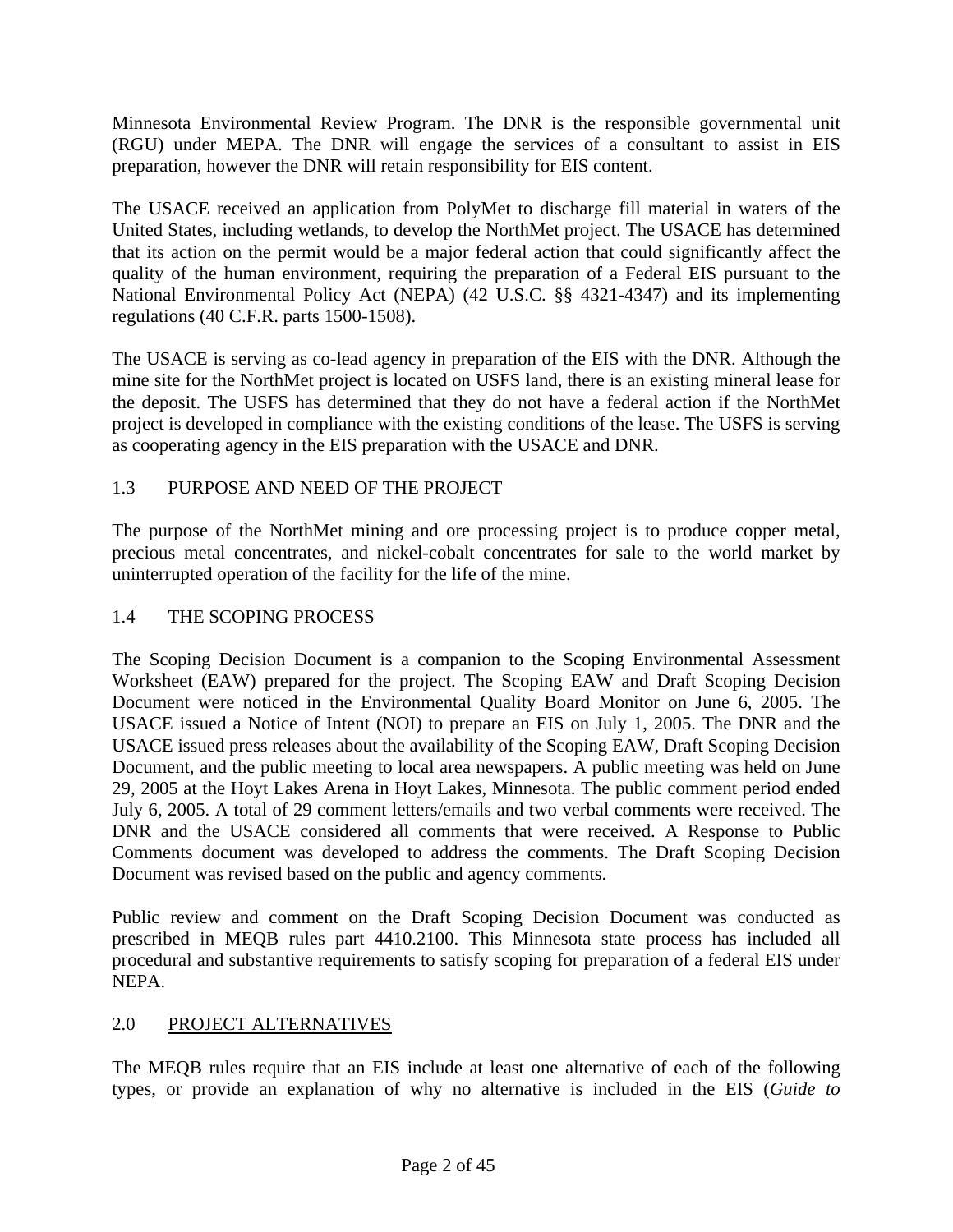*Minnesota Environmental Review Rules*, page 12): alternative sites, alternative technologies, modified designs or layouts, modified scale or magnitude, and alternatives incorporating reasonable mitigation measures identified through comments received during the EIS scoping and draft EIS comment periods. The alternative of no action shall be addressed

Minnesota Rules part 4410.2300, subpart G directs that an alternative may be excluded from the analysis in the EIS if "it would not meet the underlying need for or purpose of the project, it would likely not have any significant environmental benefit compared to the project as proposed, or another alternative, of any type, that will be analyzed in the EIS would likely have similar environmental benefits but substantially less adverse economic, employment, or sociological impacts." Selection or dismissal of alternatives will be documented in the EIS.

### 2.1 PROPOSED ALTERNATIVE

The EIS will describe the proposed project and the potential environmental and socioeconomic effects outlined in Section 3.0.

### 2.2 NO ACTION ALTERNATIVE

The EIS will describe the expected condition if the proposed project is not developed, with respect to the potential environmental and socioeconomic effects outlined in Section 3.0.

### 2.3 SITE ALTERNATIVES

The MEQB rules allow the RGU to exclude alternative sites if other sites do not have any significant environmental benefit compared to the project as proposed, or if other sites do not meet the underlying need and purpose of the project. The MEQB's Guide to Minnesota Environmental Review Rules lists a number of factors for the RGU to consider when deciding whether alternative sites would meet the underlying need for or purpose of the project.

The DNR and USACE will not evaluate alternative mine pit or processing plant sites for this project. An alternative mine site would not meet the underlying need or purpose of the project. The mineralization of the desired elements within a geologic deposit dictates the location of the mine. An alternative processing plant site would not likely have significant environmental benefits over using existing mining industry infrastructure.

The EIS will evaluate the suitability and benefits of alternative waste rock stockpile and tailings basin locations.

### 2.3.1 Waste Rock Disposal

In-pit Reactive Waste Rock Disposal – Sub-aqueous placement of reactive waste rock in an existing taconite mine pit. The LTVSMC Area 3 Pit shown in Figure 1 has been identified for evaluation of in-pit disposal of reactive waste rock based on hauling distance and information on hydrologic characteristics. This evaluation will make use of both available information and additional information that can be developed during the time period for EIS preparation. Detailed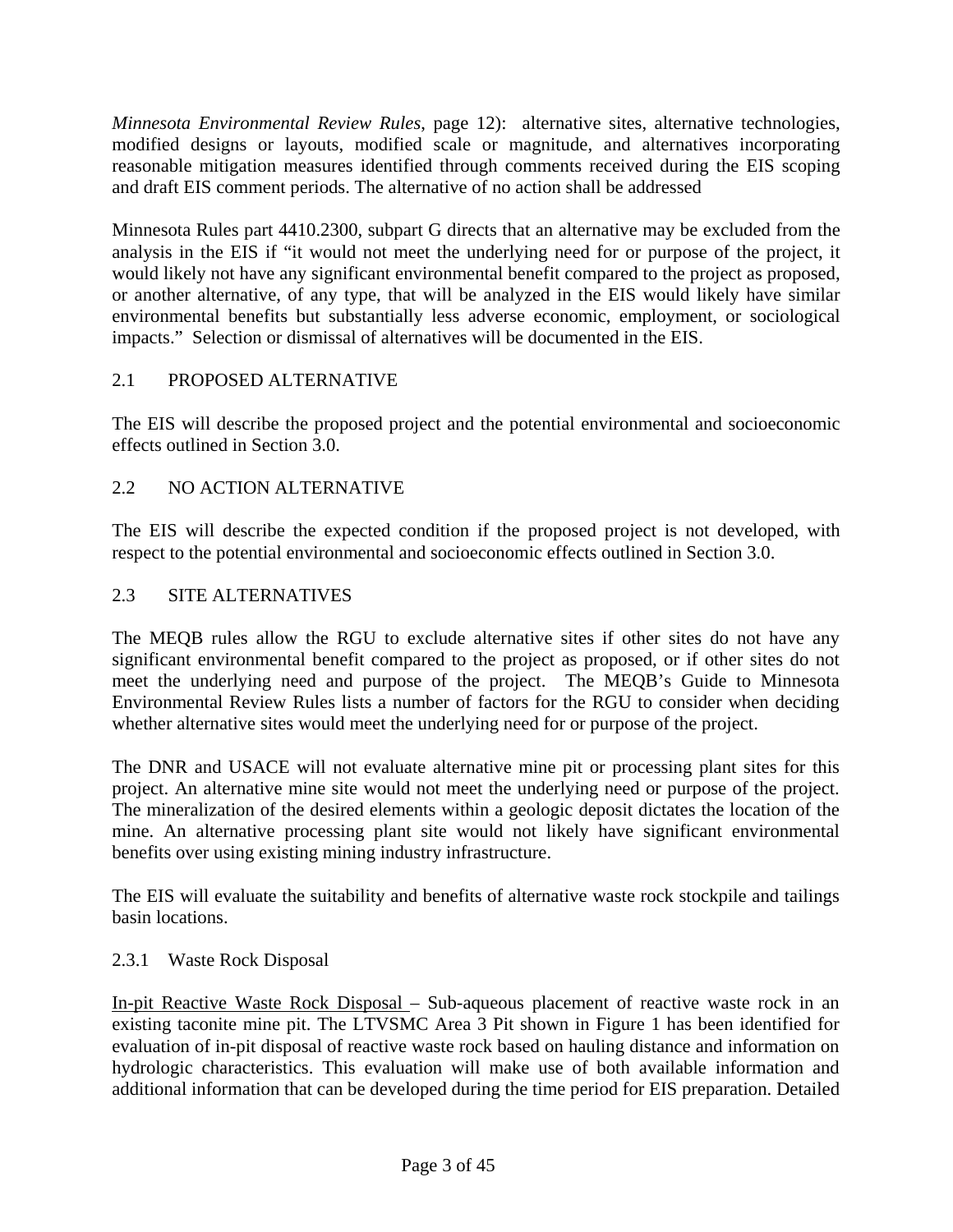site specific hydrological and chemical data and modeling may need to be developed that cannot be collected within the time period for preparation of this EIS. In that case the EIS would identify the data gaps and the impacts of these gaps for evaluation of this alternative. This alternative would evaluate placement of reactive waste rock in an aqueous environment that would retard oxidation of sulfide minerals and could reduce the degree of associated water quality concerns. This alternative could also reduce the magnitude of long-term treatment of water contacting reactive rock. As part of this option, the use of various sub-aqueous cover materials to further restrict oxygen transport to the rock will be evaluated. In addition to environmental impacts, the effect of land and mineral ownership of remaining reserves would be addressed, as well as other pertinent issues. Because land and mineral ownership issues could impact feasibility, they will be investigated first.

Off-site Non-reactive Waste Rock Disposal – If there is an excess of non-reactive rock, it might be possible to reduce the total amount of land disturbance by stockpiling in existing areas already disturbed by mining activity. LTVSMC Area 3 Pit will be evaluated for placement of non-reactive waste rock. Other disturbed areas around the Area 3 Pit and an existing railroad stockpile shown in Figure 1 will be evaluated for land disposal of non-reactive waste rock. In addition to environmental impacts, the effect of land and mineral ownership of remaining reserves would be addressed. Because land and mineral ownership issues could impact feasibility, they will be investigated first.

### 2.3.2 Tailing Disposal

In-pit Tailings Disposal – Sub-aqueous placement of tailings in existing taconite mine pits including LTVSMC's Area 2, Area 2W, Area 2WX, Area 3, Area 5S, and Area 5N identified in Figure 1. This evaluation will make use of available information and limited additional information that can be developed during the time period for EIS preparation. Detailed site specific hydrological and chemical data and modeling may need to be developed that cannot be collected within the time period for preparation of this EIS. In that case the EIS would identify the data gaps and the impacts of these gaps for evaluation of this alternative. This alternative would evaluate placement of tailings in an aqueous environment that would retard oxidation of sulfide minerals and could reduce the degree of associated water quality concerns. This alternative could also reduce the magnitude of long-term treatment of water contacting reactive tailings. As part of this option, the use of various sub-aqueous cover materials to further restrict oxygen transport to the tailings will be evaluated. The benefits of this alternative would be greatly diminished if waste characterization determines that the tailings are non-reactive. In addition to environmental impacts, the effect of land and mineral ownership of remaining reserves would need to be addressed. Because land and mineral ownership issues could impact feasibility, they will be investigated first.

### 2.4 TECHNOLOGY ALTERNATIVES

The DNR and USACE will not evaluate alternative hydrometallurgical technologies. The proposed project uses a technology that does not include cyanide leach or other technologies that may have significant environmental effects. Although there are impacts that will need to be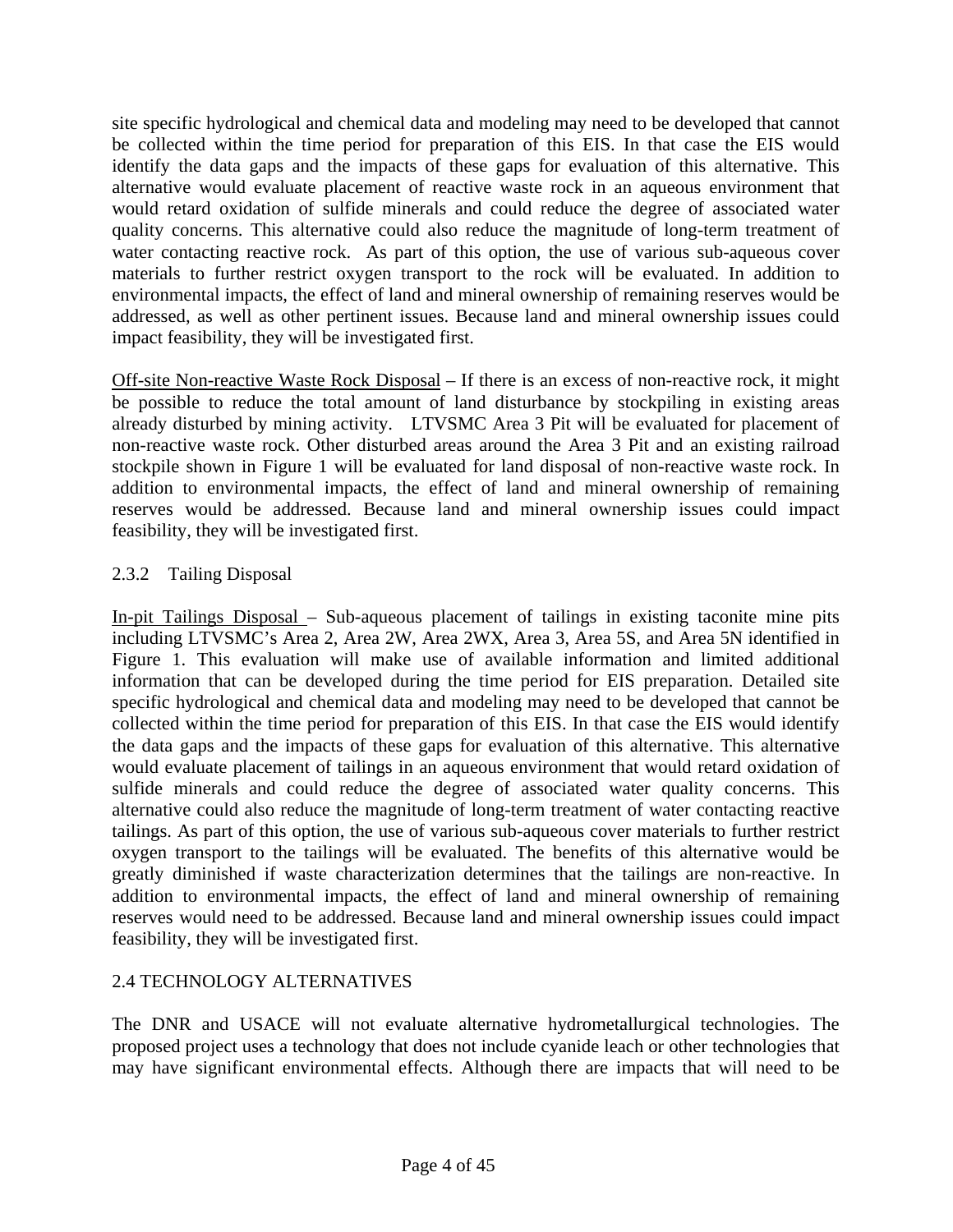analyzed for the proposed hydrometallurgical process, other processing technologies would likely have no significant environmental benefit over the proposed technology.

### 2.4.1 Mining Technologies

Underground Mining – This alternative will evaluate the feasibility and environmental impacts associated with using underground mining techniques to mine the NorthMet ore deposit. Although there may be environmental benefits associated with a smaller footprint from an underground mine, the cost of using underground mining techniques on the diffuse ore body may impact the feasibility of the project. If the cost of developing an underground mine were so high that the proposer could not develop the project, this alternative would not meet the purpose of the project. Due to this situation the economic feasibility will be evaluated by a third party contractor prior to any further assessment of this alternative. If the cost of underground mining is feasible at a lower economic return, the environmental impacts will be assessed to determine if there would be significant environmental benefits.

## 2.5 MODIFIED DESIGNS OR LAYOUTS

The DNR and USACE will not evaluate alternative designs and layouts for ore transportation from the mine to the processing plant. The proposed project includes using existing railroads with construction of a railroad spur at the mine site and approximately one mile of new railroad to connect the railroad that serves the mine site to the railroad that serves the ore processing plant. Alternative designs and layouts would not likely provide significant environmental benefit over the proposed project.

The DNR and USACE will not evaluate alternative designs and layouts for the ore processing plant. Alternative designs and layouts would not likely provide significant environmental benefit over the proposed project that makes use of an existing processing plant that would be refurbished and modified.

### 2.5.1 Technical Design Evaluation Reports

There are several design components of the project that the DNR and USACE will evaluate by generation and consideration of technical design evaluation reports. The intent of using these reports is to evaluate various project design components. These reports will be used to evaluate effectiveness, implementability, and cost of various project design components. Many of these reports will provide detail on the proposed action that will be used for evaluation of environmental impacts. A scope of work for each of these reports is included in Attachment A. The following technical design evaluation reports will be included in the EIS:

- Reactive residue facility and initial tailings facility
- Tailings basin geotechnical
- Wastewater treatment
- Air emission control (cross media effects)
- Wetland mitigation
- Reactive waste segregation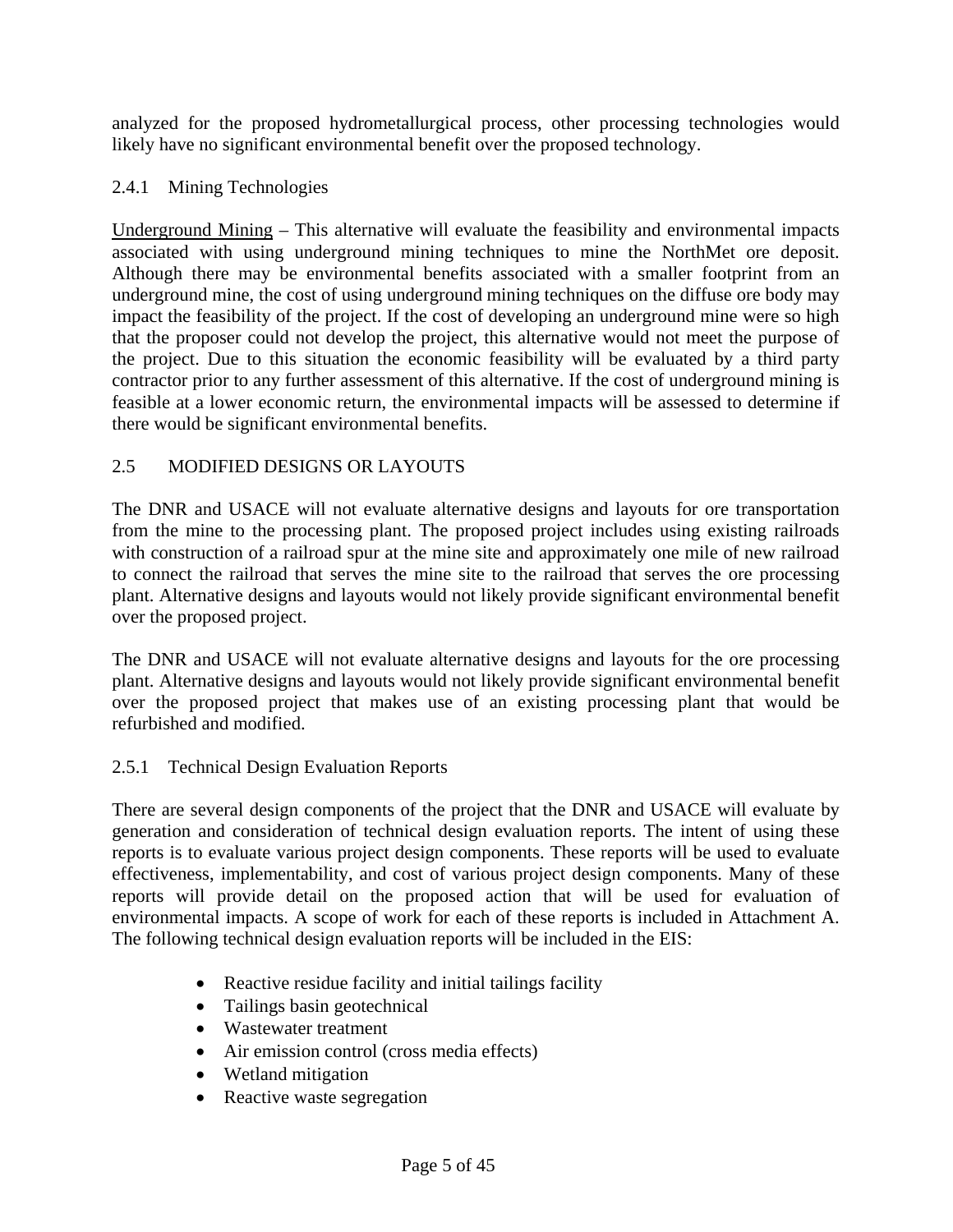• Tailings basin modification

The evaluation criteria for these reports would include effectiveness, implementability, and cost during and after operation. The results of the reports will be summarized in the EIS. The permitting process would determine the ultimate design of project components.

### 2.5.2 Mine Pit

Two Mine Pits – This alternative would evaluate the feasibility and environmental impacts of mining the NorthMet deposit as two mine pits, with one pit being completely mined out before beginning the second pit. Waste rock from the second pit would be placed into the first pit so that the final mine pit lake and waste rock stockpiles would be considerably smaller. Evaluation will include the issue of encumbering resources and feasibility of backfilling with both reactive and non-reactive waste rock.

### 2.5.3 Reactive Waste Rock Stockpiles

Chemical Modification of Reactive Waste Rock Stockpiles – This alternative will evaluate geochemical modification by incorporation of material into reactive waste rock stockpiles to reduce reactivity or treat reactive water within the stockpile. Full assessment of this alternative may require development of information that cannot be collected within the time period for preparation of this EIS. In that case the EIS would identify the data gaps and the impacts of these gaps for evaluation of this alternative.

Co-disposal of Reactive Waste Rock and Tailings on a Lined Tailings Basin – This alternative will evaluate the feasibility and environmental impacts of disposing reactive waste rock with tailings in a lined basin. The feasibility of this alternative is dependent on the project being developed with a lined tailings basin.

### 2.5.4 Wastewater

The EIS will consider the suitability and benefits of alternative designs and layouts for wastewater treatment. In addition to the Technical Design Evaluation Report described in section 2.5, there are several options for management of wastewater that will be considered. Results from the waste characterization and wastewater treatability studies will be needed to determine the suitability of these alternatives. The following options have been identified:

- Pretreatment of mine site reactive runoff and discharge to Publicly Owned Treatment Works (POTW). The cities of Babbitt and Hoyt Lakes each have a POTW that could be considered.
- Pretreatment of tailings basin process water and discharge to the City of Hoyt Lakes POTW.
- Use of mine site reactive runoff as make-up water for processing plant with single wastewater treatment at the Processing Plant. This option could also include pretreatment and discharge to a POTW.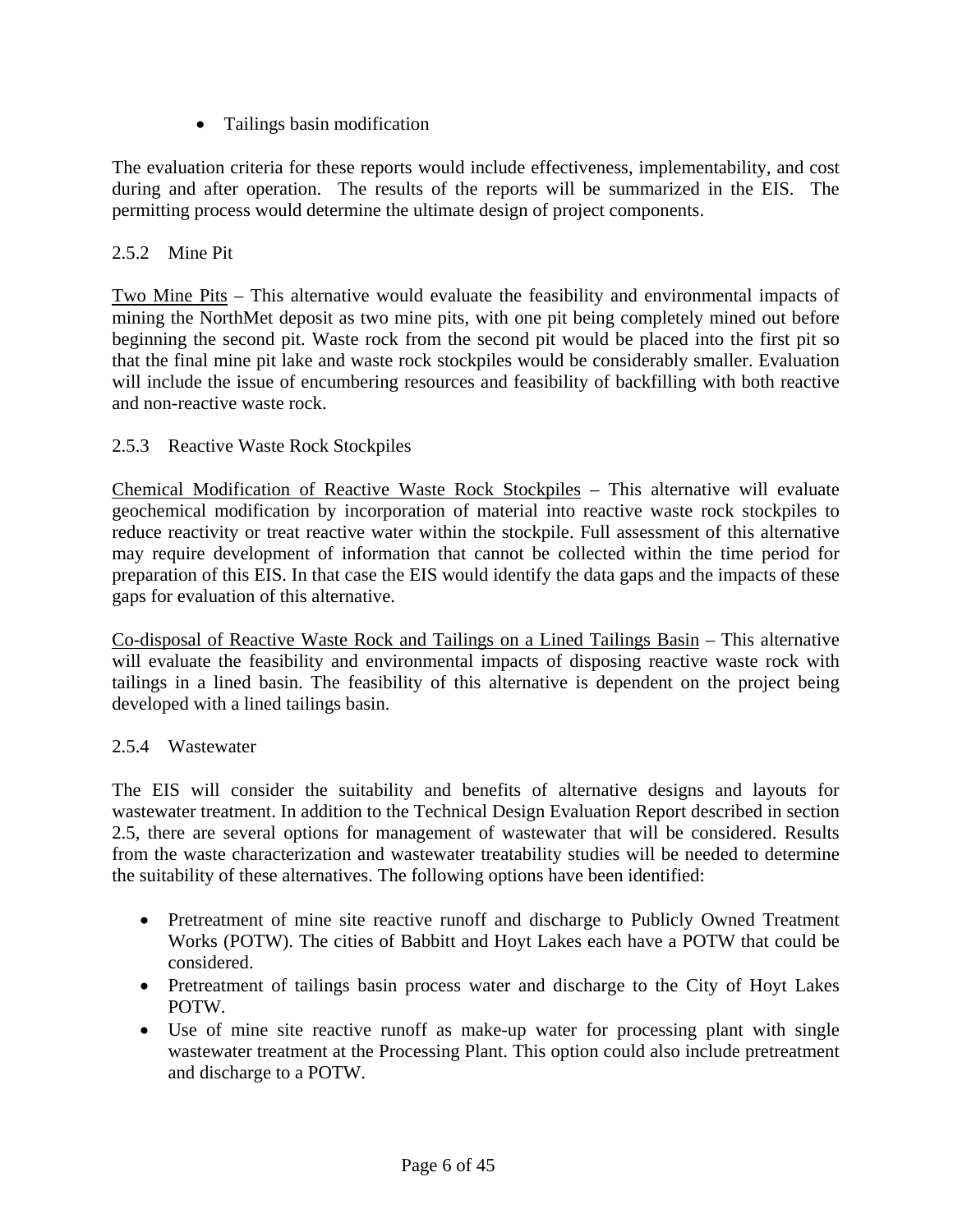#### 2.6 SCALE OR MAGNITUDE ALTERNATIVES

The DNR and USACE will not evaluate an alternative scale or magnitude for the project. Although there may be environmental benefits from smaller amounts of mine waste associated with a smaller scale project, the cost of operating a smaller mine and ore processing facility for the diffuse ore body will adversely impact the feasibility of the project. As part of project development, the proposer evaluated various mill feed rates to estimate the economic feasibility of the project. The 32,000 tons per day (tpd) scale currently proposed was ultimately selected, however an 18,000 tpd scale was evaluated as part of the optimization process. During this analysis it was determined that the return on investment for an 18,000 tpd operation was not feasible. There is some smaller variability associated with the 32,000 tpd scale that would still be economically feasible, but the environmental benefits associated with this smaller degree of variability would not produce significant environmental benefits. The DNR and the USACE have determined that an alternative scale or magnitude would not feasibly meet the purpose of the project.

### 2.7 INCORPORATION OF MITITGATION MEASURES IDENTIFIED THROUGH PUBLIC COMMENTS

Several mitigation measures were identified through public and agency scoping comments. The following mitigation measures are being carried forward as the other mitigation measures identified during public scoping were excluded by one of the three exclusionary criteria identified in Minnesota Rules Chapter 4410.2300 Subpart G.

#### 2.7.1 Monitoring

#### Monitoring of waste rock stockpiles and tailings basin –

The EIS will consider various monitoring programs associated with waste rock stockpiles and the tailings basin. These monitoring programs will address the material being placed in the stockpile/basin, performance of design/construction (i.e. liners, trenches, collection systems), and water quality and quantity associated with the stockpile/basin (i.e. drainage, groundwater, and surface water). Additional detail on the scope or how monitoring will be addressed in the EIS is provided in Section 7.0 Mitigation and Monitoring.

### 2.7.2 Tailings Basin

The project description in the Scoping EAW includes deposition of tailings on the existing LTVSMC tailings basin. Due to limited available data on these tailings, there is uncertainty about whether or not the tailings would be reactive. Humidity cell testing is currently developing information about the potential reactivity of tailings. These tests are long-term tests that may not provide definitive answers within the time period for preparation of this EIS. As a result, the project proposer has developed the following strategy to mitigate for any potential environmental impacts if the tailings are ultimately found to be reactive:

• Develop a lined tailings storage facility on top of Cell 2W of the existing LTVSMC tailing basin to provide storage for five years of tailings.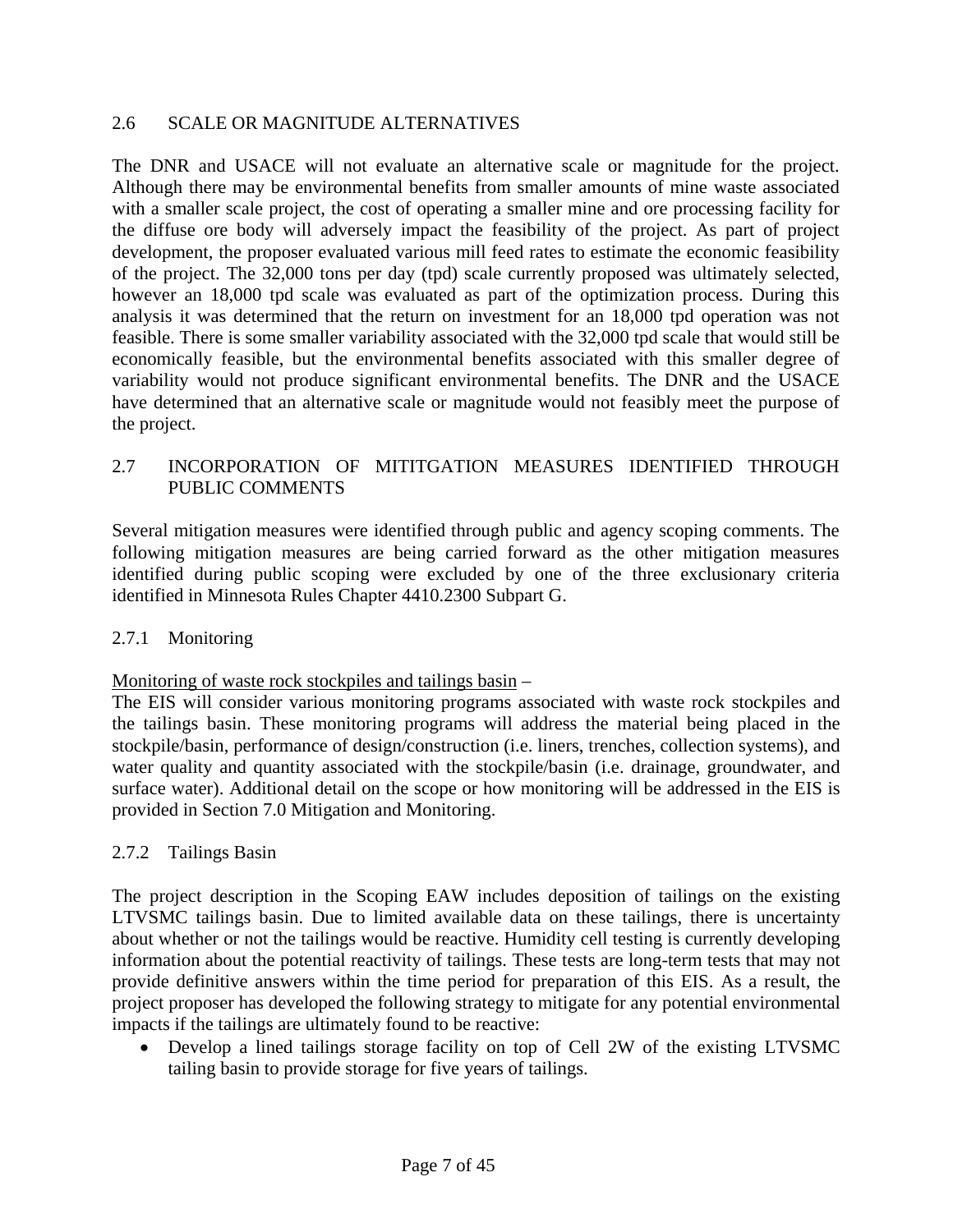- Continue waste characterization during this period and collect field data during operations to determine if the tailings are reactive.
- If during the initial 5-year operation period, the tailings are determined to be nonreactive, the original proposal to use an unlined tailings basin could be implemented. Potential environmental impacts and mitigation measures of placing non-reactive PolyMet tailings in the unlined Cells 1E and 2E will be included in the EIS.
- If the tailings are ultimately determined to be reactive, the company has proposed to line Cells 1E and 2E for the entire life of the operation to prevent reactive runoff from seeping into the ground and surrounding environment. Any discharge from the tailings basin would be monitored and if necessary, directed to a water treatment plant for appropriate treatment prior to discharge. Potential impacts and mitigation measures of this alternative will be included in the EIS.

## 3.0 EIS ISSUES

Issues have been identified and described in the Scoping EAW and are categorized below by significance and amount of additional analysis required in the EIS. Mitigation measures that could reasonably be applied to eliminate or minimize adverse environmental effects will be identified in the EIS.

3.1 *Topic has been adequately analyzed in the Scoping EAW. Topic is not relevant or so minor that it will not be addressed in the EIS. The Scoping EAW will be appended to the EIS for reference; the relevant EAW number is provided in parentheses () after each topic.* 

Land Use (Item 9) Water-related Land Use Management District (Item 14) Water Surface Use (Item 15) Geologic Hazards and Soil Conditions (Item 19a) Traffic (Item 21)

- 3.2 *Significant impacts are not expected but information beyond that in the Scoping EAW will be included in the EIS.*
- 3.2.1 Cover Types (Item 10)

The EIS will discuss potential impacts from changes in cover types as a function of time both during and after operation using available information.

The EIS will evaluate the potential for increased proliferation of non-native invasive plant species.

### 3.2.2 Vehicle Related Air Emissions (Item 22)

The EIS will include a qualitative discussion of the effects of mine haul truck emissions on air quality at receptor sites near the mining operation, including carbon monoxide, nitrogen oxides and particulate emissions. The EIS will discuss the effects of mitigation measures on projected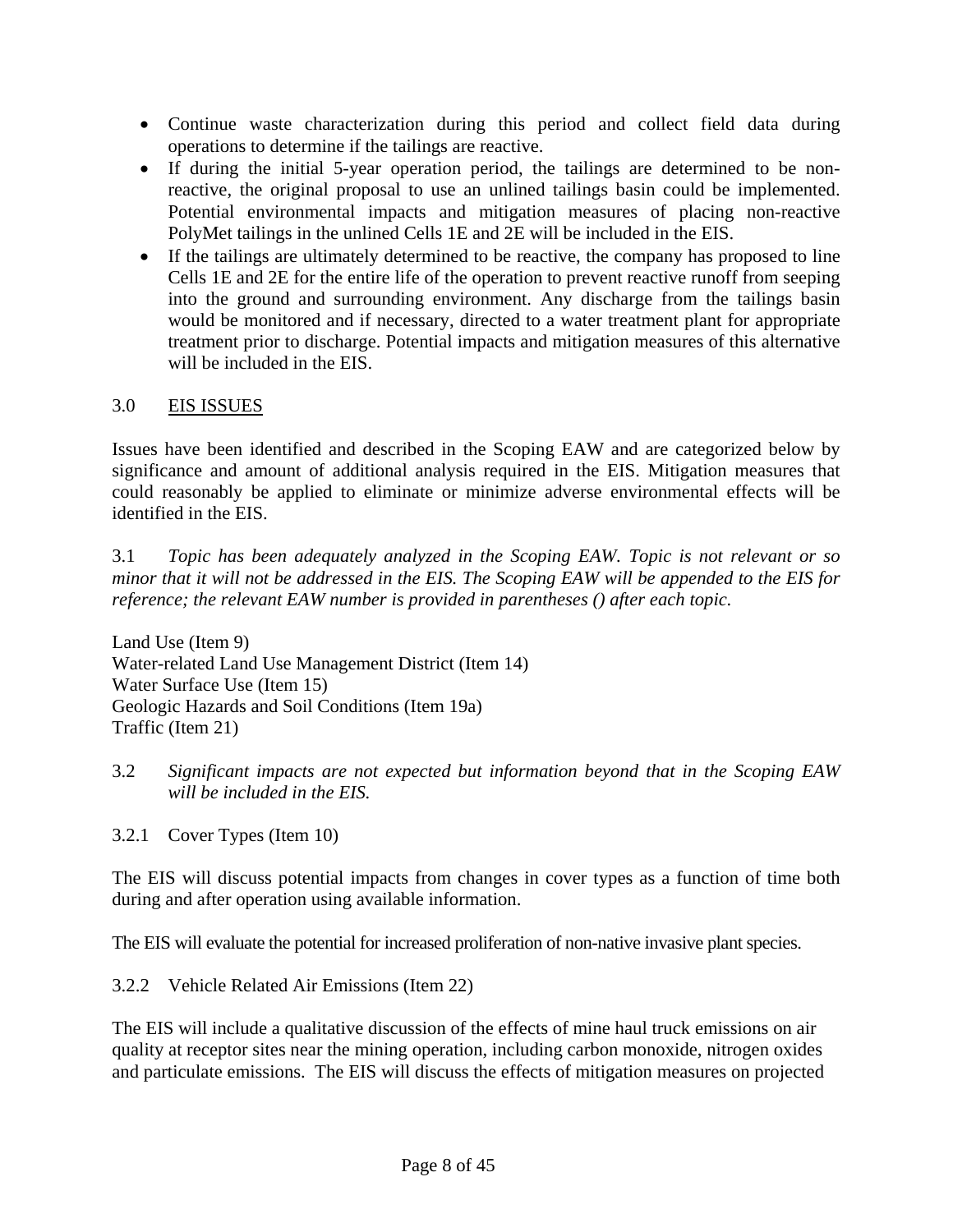air quality impacts. If the qualitative analysis shows anything other than insignificant impacts, further evaluation will be required.

3.2.3 Air Emissions (Item 23)

The EIS will include descriptions of air emissions sources from the mine and processing plant including crushing, grinding, flotation, all hydrometallurgical steps and copper electro-winning. Potential control technologies for emission sources will also be investigated. This information will be used in a model to complete a Class I and Class II analysis for air emissions from the project.

A Best Available Control Technology (BACT) analysis will be completed for  $PM_{10}$ , sulfuric acid mist and other pollutants as required by federal law. Maximum Available Control Technology (MACT) analysis may be required for some sources after case-by-case determinations have been made.

The EIS will verify the results of the previously completed Air Emission Risk Analysis (AERA). This verification will include the following analysis:

Conduct source-specific air dispersion modeling of those units that could influence the final risk estimates, specifically focusing on the risk drivers from the AERA (crusher/grinding operations and Hydromet plant; nickel and nickel compounds, hydrogen chloride, NO2, manganese) and/or conduct a quantitative sensitivity analysis of the critical sources using the new design parameters (location, height, exit velocity, emission database) to determine if the overall risks calculated in this AERA are still conservative estimates.

3.2.4 Odor and Noise (Item 24)

The EIS will verify potential sources and receptors of noise impacts previously conducted by PolyMet. Operational and structural mitigation to prevent potential impacts will also be discussed.

### 3.2.5 Archeology (Item 25)

The EIS will verify that Knot Camp will not be impacted by mining operations. The historical significance of the Cliff's Erie plant site will be evaluated and mitigation proposed, if warranted. The EIS will also provide additional information on areas of "unknown" potential for containing archeological resources. These unknown areas are undisturbed portions of the project area:

- Within 500 ft. (150 m) of an existing or former water source of 40 acres (19 hectares) or greater in extent, or within 500 ft. (150 m) of a former or existing perennial stream;
- Located on topographically prominent landscape features;
- Located within 300 ft. (100 m) of a previously reported site; or
- Located within 300 ft. (100 m) of a former or existing historic structure or feature (such as a building foundation or cellar depression).

Any resources identified will be discussed and mitigation to prevent impacts will be proposed.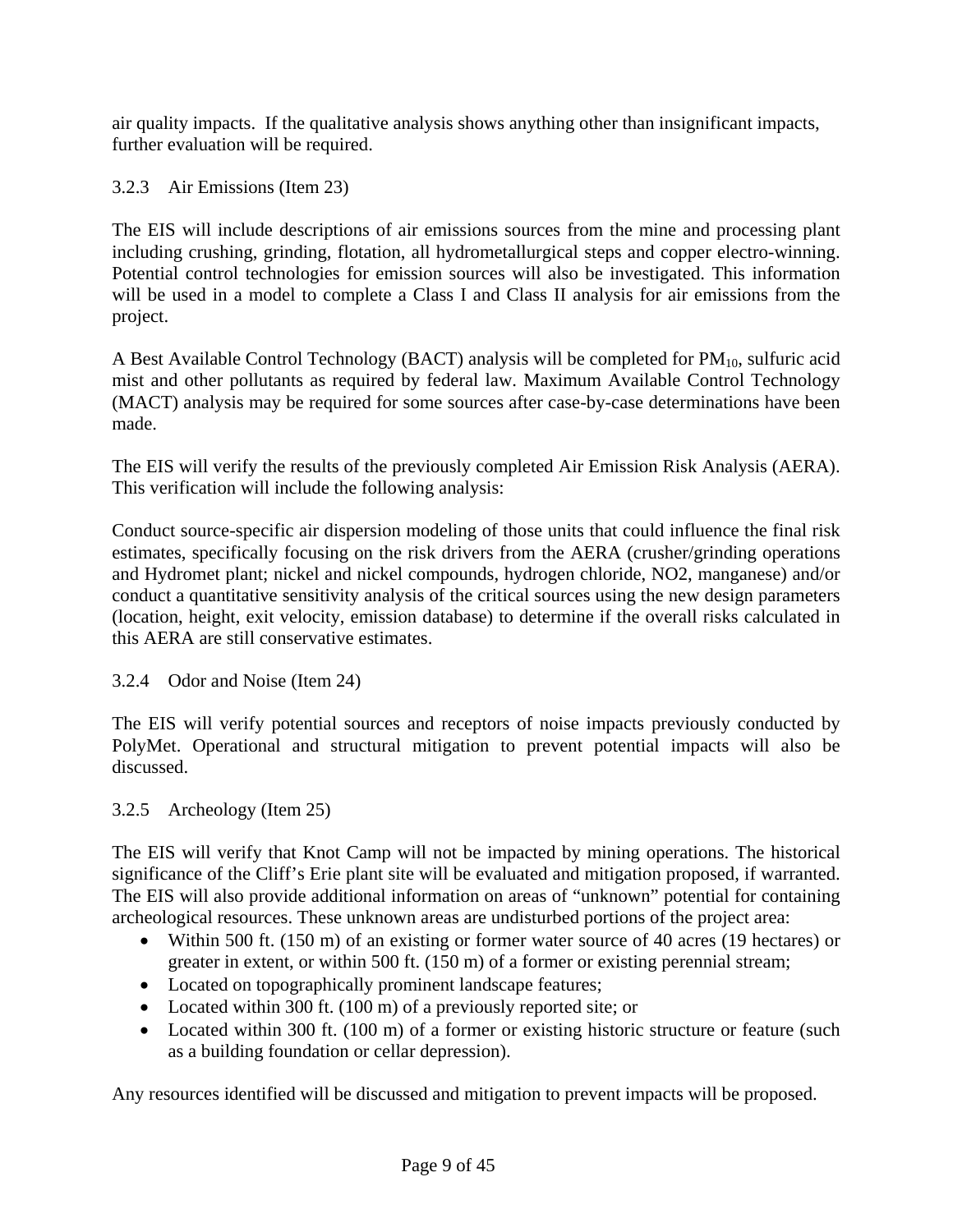### 3.2.6 Visibility (Item 26)

The EIS will evaluate potential visibility impacts from nighttime glow of mine site lighting and obstruction of daytime visibility from stockpiles.

### 3.2.7 Compatibility with Plans and Land Use Regulations (Item 27)

The EIS will include an evaluation of project compatibility with the USFS Management Plan, Forest Resource Council Plan, and the Water Conservation Plan. The EIS will also evaluate mineland reclamation strategies to develop those designs that are most compatible with surrounding land uses and local community goals.

3.2.8 Infrastructure (Item 28)

The EIS will include an evaluation of wastewater treatment alternatives that propose to use the existing Hoyt Lakes or Babbitt POTWs. If any of these alternatives are deemed suitable for further evaluation, the EIS will include details about existing plant capacity and discuss options for increasing capacity and meeting pretreatment and NPDES permit conditions.

The EIS will also include additional detail on the electrical powerline and substation associated with the mine site. Potential impacts will be identified as well as mitigation to prevent or minimize impacts.

### 3.2.9 Other – Asbestiform Fibers (Item 30)

The EIS will provide information about the presence of fibers in the NorthMet deposit. Material from the flotation pilot plant process will be collected and analyzed for the presence of fibers. Samples of crushed and ground ore material (head feed), tailings, and process water will be collected. The crushing and grinding operation is expected to be the most significant source of fiber release to the air, so the head feed material will be used as an indicator of potential fiber emissions from the PolyMet facility. Tailings and process water samples will be used to provide information on fibers potentially associated with the tailings basin.

Samples will be analyzed for presence/absence of asbestos minerals and a fiber count by an initial scan using Polarized Light Microscopy (PLM). Head feed and tailings will be analyzed by a detailed scan using Transmission Electron Microscopy (TEM). This analysis will identify fibers according to the following criteria:

- "Minnesota Department of Health (MDH) Fiber" particles with an aspect ratio of 3:1 or greater (MDH Method 852)
- "Occupational Fiber" particles that are five micrometers in length or longer, and have a length to diameter ratio of at least 3:1 (NIOSH 7400 Method)
- "Asbestos Fiber" particles that are five micrometers in length or longer, and have a length to diameter ratio of at least 20:1 (EPA/600/R-93-116)

TEM will also be used for fiber speciation into the following groups:

• Amphibole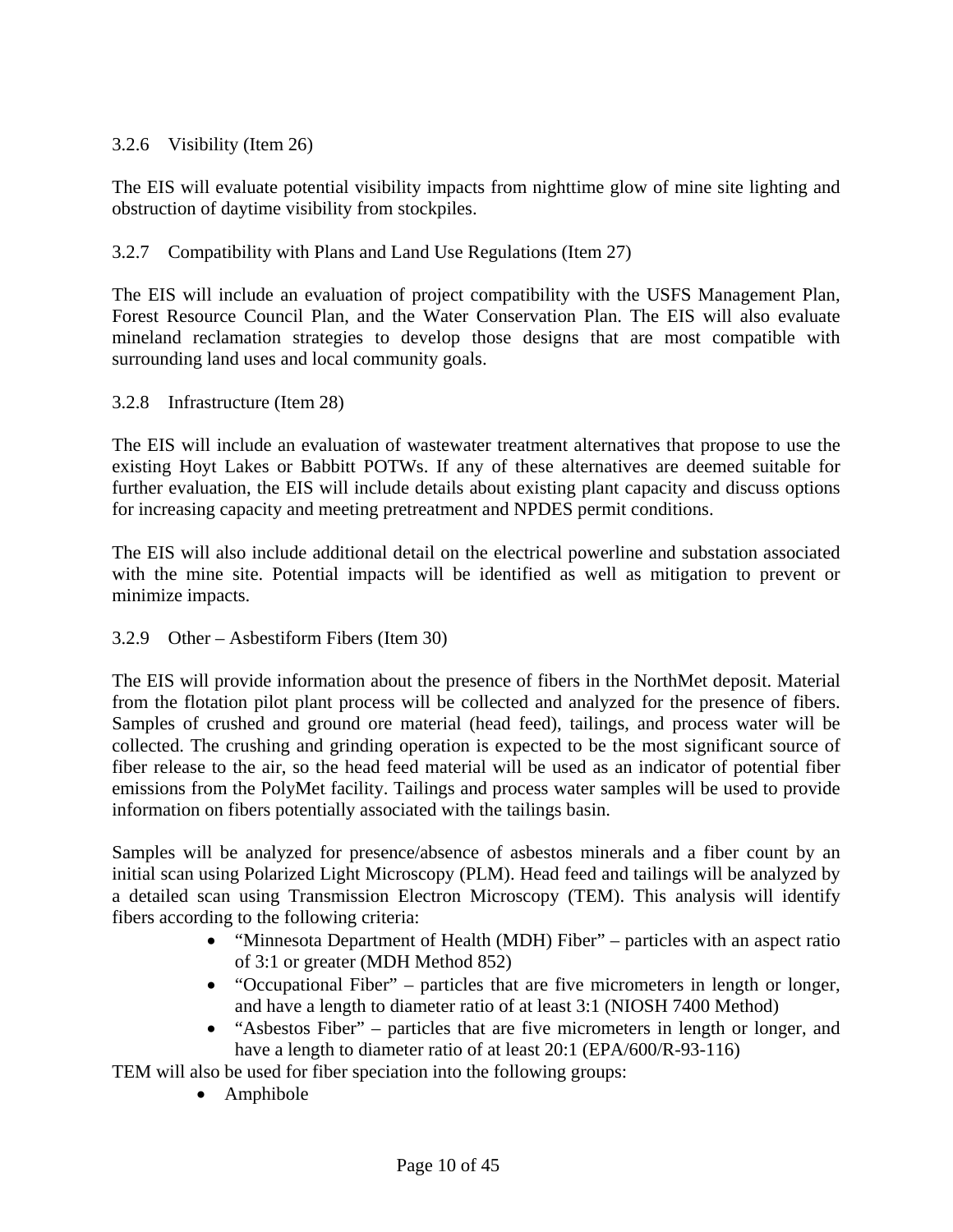- Chrysotile
- Non-amphibole
- Ambiguous

Process water samples will be analyzed using MDH Method 851, which also uses TEM technology. This method identifies fibers as particles with an aspect ratio of 3:1 or greater. Once fiber counts are obtained, fibers will be classified as amphibole, chrysotile, non-amphibole, and ambiguous. Water samples will also be analyzed using EPA method 100.2 for identification of asbestos structures in drinking water, measured as asbestos structures over ten micrometers in length and reported as fibers per liter of water.

The results of these analyses will be used to identify potential impacts and propose mitigation to minimize impacts.

In addition, a literature review will be performed on asbestos related diseases and risks from environmental exposure to short fibers, long fibers, and cleavage fragments. The results of this literature review will be summarized in the EIS.

#### 3.2.10 Other –1854 Ceded Territory

The EIS will include a description of tribal rights reserved as part of the 1854 Ceded Territory. Impacts to these tribal rights as result of the project will be evaluated and mitigation proposed as needed.

3.3 *Potentially significant impacts may result; information beyond what was in the EAW will be included in the EIS.* 

#### 3.3.1 Fish and Wildlife Resources (Item 11a)

The EIS will discuss potential impacts to fish and wildlife habitats. In addition to threatened and endangered species identified below, this evaluation will include potential impact to USFS Management Indicator Species. This discussion will make use of existing studies that are appropriate for identification of the potential impact. Examples of studies that may be used include the Copper-Nickel Study Plots and previous work in the area completed by the proposer. The EIS will use existing information to determine whether the overall abundance in the Northern Superior Uplands Section of each growth stage that will be affected is within the Range of Natural Variation. The EIS will assess habitat types (i.e., growth stages of ecosystems types) identified at the mine site and compare them to existing information on the Range of Natural Variation for Northern Superior Uplands. Habitat types (forest growth stages) that are below the Range of Natural Variation in abundance in the Section, but present in the project area will be identified. The EIS will discuss potential mitigation for impacts to fish and wildlife habitat.

The EIS will verify the Biological Monitoring that was conducted by the proposer on fish and macroinvertebrates in Trimble Creek, Partridge River, and area wetlands. This information will be evaluated for use in developing an Index of Biotic Integrity (IBI) for potential impact areas, which can be compared to Minnesota Pollution Control Agency (MPCA) reference sites. This information will be used to establish a baseline for potentially impacted aquatic ecosystems. The EIS will assess the suitability of biological monitoring of aquatic ecosystems, including IBI, during project operation.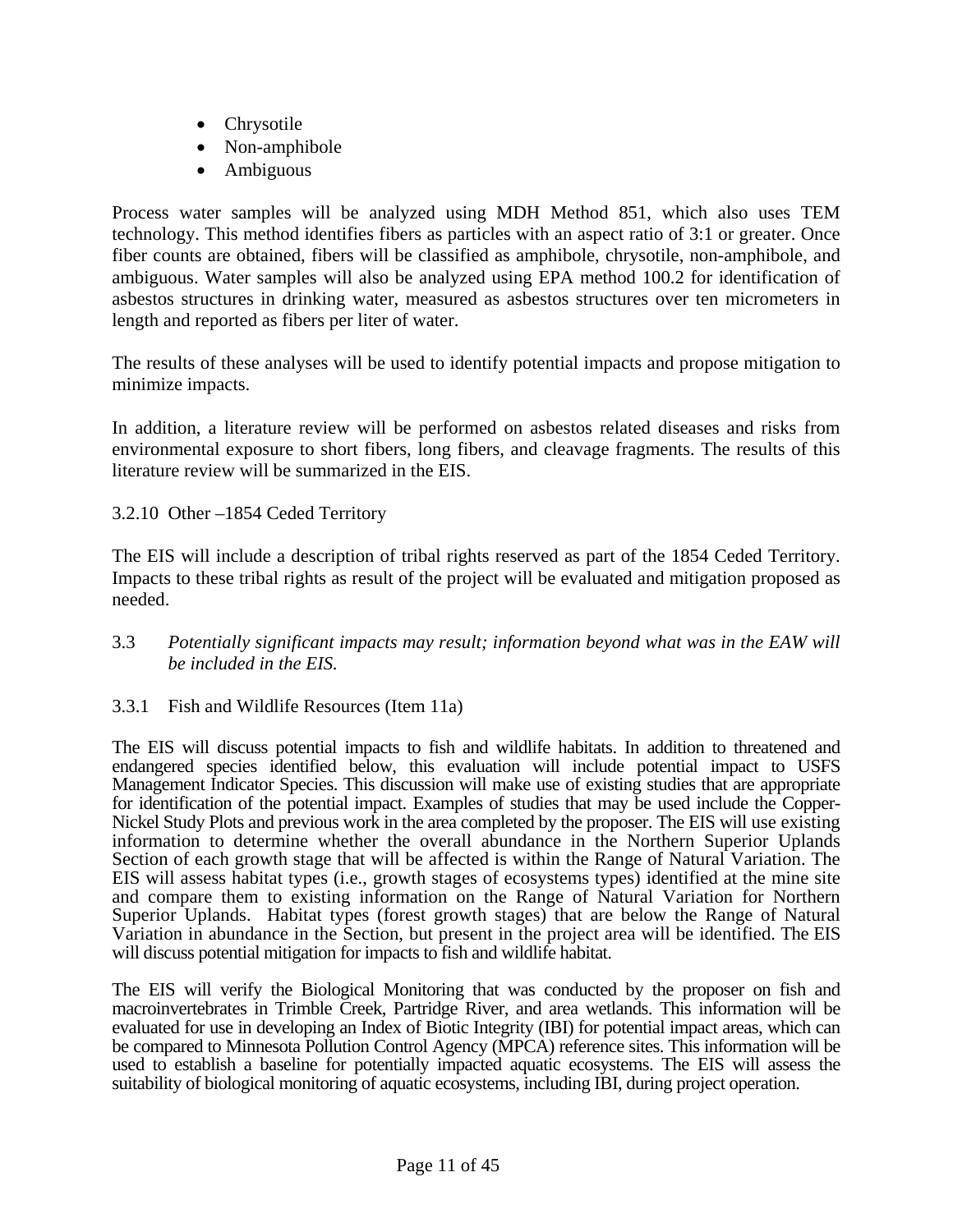#### 3.3.2 Threatened and Endangered Species (Item 11b)

The EIS will evaluate potential impacts to state and federal threatened and endangered species. This information will be used to support state and federal regulatory requirements for threatened and endangered species. Potential mitigation strategies and alternatives will be evaluated to prevent and minimize any identified impacts. The following species will be included in the analysis:

Fauna-

|        | Gray Wolf $-$<br>Canadian Lynx-                                                                                                                                                                                                                                                                                                   | Existing information will be used.<br>A winter time track survey will be conducted to supplement<br>existing information on the number of Canadian Lynx in<br>the area. The survey area will consist of a six-mile<br>perimeter around the entire project impact area. Survey<br>transects will make use of existing forest service roads,<br>mining haul roads, railroad tracks, and trails. The survey<br>will include collection of Lynx scat for DNA testing to<br>identify individual cats. |  |
|--------|-----------------------------------------------------------------------------------------------------------------------------------------------------------------------------------------------------------------------------------------------------------------------------------------------------------------------------------|--------------------------------------------------------------------------------------------------------------------------------------------------------------------------------------------------------------------------------------------------------------------------------------------------------------------------------------------------------------------------------------------------------------------------------------------------------------------------------------------------|--|
|        | Bald Eagle –                                                                                                                                                                                                                                                                                                                      | Existing information will be used.                                                                                                                                                                                                                                                                                                                                                                                                                                                               |  |
|        | Wood Turtle-                                                                                                                                                                                                                                                                                                                      | Existing information will be used. Emphasis will be placed<br>on potential impacts to wood turtle habitat downstream of<br>the project on the Partridge and Embarrass Rivers.                                                                                                                                                                                                                                                                                                                    |  |
| Flora- | Evaluations of impacts to threatened and endangered state listed plants<br>will use existing information including recent surveys conducted by the<br>proposer. The following plants will be included in this assessment:<br>Pale moonwort<br>Temate grape-fern<br>Least grape-fern<br>Floating marsh marigold<br>Neat spike-rush |                                                                                                                                                                                                                                                                                                                                                                                                                                                                                                  |  |
|        |                                                                                                                                                                                                                                                                                                                                   | Northern commandra<br>Lapland buttercup<br>Clustered bur-reed<br>Torrey's manna-grass                                                                                                                                                                                                                                                                                                                                                                                                            |  |

#### 3.3.3 Physical Impacts on Water Resources (Item 12)

Wetland impacts associated with the entire project will be identified and discussed in the EIS. A wetland delineation has been completed for the entire project that will be used to assess wetland impacts. Avoidance, minimization and mitigation of the entire direct wetland impact  $(\sim 1,257)$ acres) will be evaluated as part of the EIS. Indirect impacts to wetland function from changes in hydrology and water chemistry will also be evaluated. The EIS will also describe and discuss the suitability and feasibility of various wetland mitigation strategies.

The EIS will include a watershed assessment of the upper Partridge River to assess the net hydrologic effects of PolyMet's proposal. This watershed assessment will evaluate the changes in watershed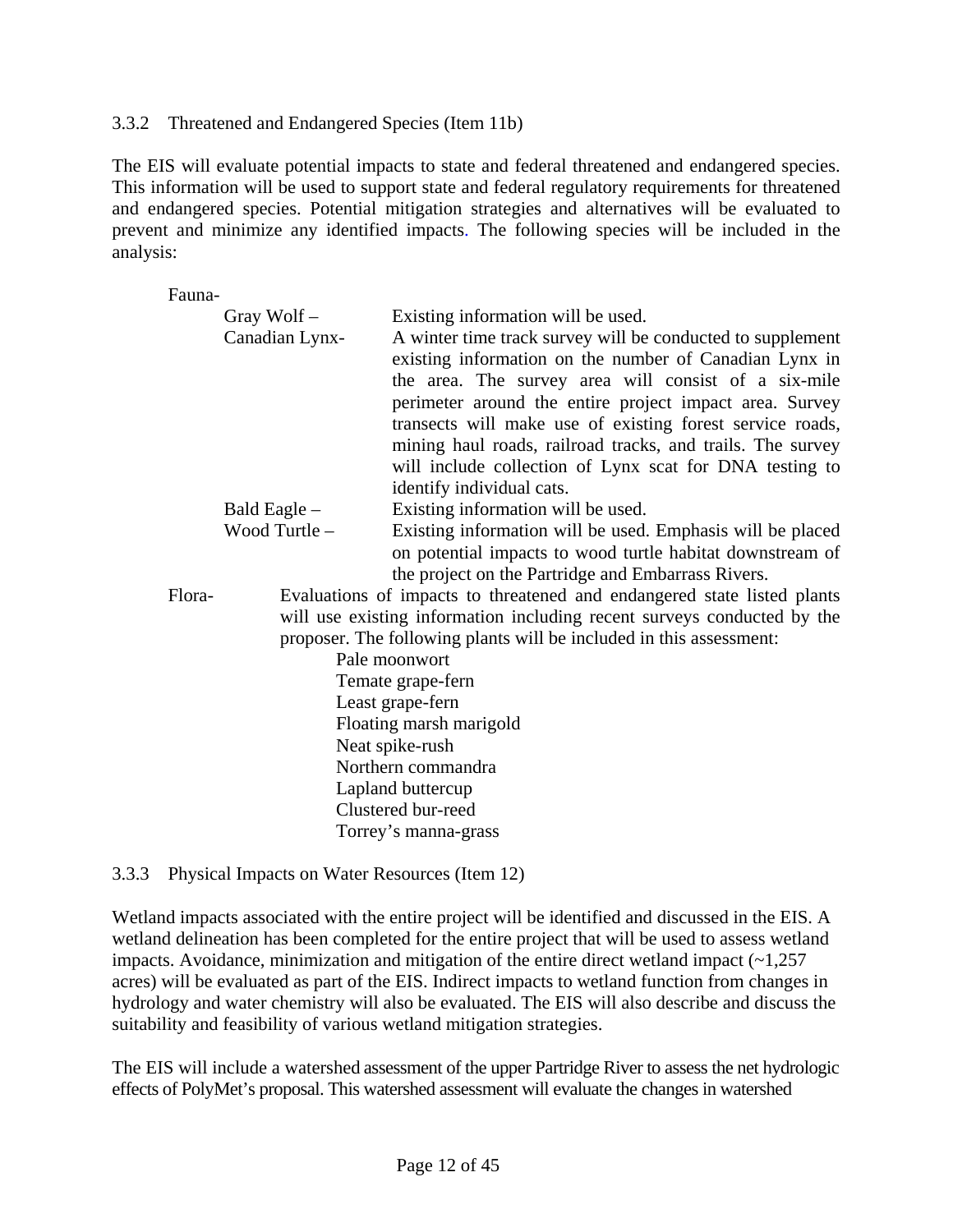discharge due to land surface changes (loss of wetlands, vegetation, and mine pit construction), as well as the direct hydrologic changes from mine pit dewatering and other mine site discharges. Section 3.3.4 below describes a hydrogeologic study that will be used to quantify the mine site discharges. A Level 1 Rosgen geomorphic survey will be conducted for the Partridge River, down to Colby Lake to identify any potentially geomorphologically sensitive stream reaches. If the watershed assessment combined with the Level 1 Rosgen geomorphic survey indicates a potential for fluvial geomorphic impacts resulting from PolyMet's proposal, there will be additional evaluation of the impact. If this additional evaluation determines that the changes in stream flow will cause significant adverse impacts, additional mitigation and monitoring will be developed.

## 3.3.4 Water Appropriations (Item 13)

Mine Site - The amount of water that must be discharged to dewater the mine pit is a significant issue that will be included in the EIS. The following information will be used to better estimate this amount of water:

- A report on the design and effectiveness of diking and trenching to prevent surface runoff into the pit.
- A wetland hydrology study
- Hydrogeology studies of the NorthMet Deposit including the potential for water to enter the pit from the Virginia Formation.
- A water balance model to estimate the quantity of water entering the pit from various sources (including direct precipitation into the pit) with consideration of seasonal changes and pit size.

Phase I and Phase II Hydrogeology Studies – The purpose of the hydrogeology studies is to provide information to estimate the quantity and quality of water that will be entering the mine pit. Phase I made use of an ongoing drilling program to gain information about water yield and to collect water samples for analysis and was completed in spring of 2005. Information from the Phase I study was used to evaluate potential water yield into the mine pit from the unconsolidated surficial aquifer and the Duluth Complex. The Phase II study will evaluate potential water yield from the Virginia Formation that would make up the northern boundary of the mine pit. This study will use a series of pumping wells combined with observation wells to collect data on the transmissivity of the Virginia Formation. Water quality samples will also be collected to assist in the evaluation and estimation of mine pit dewatering water quality.

This information will be used to help design water treatment facilities and estimate changes in Partridge River streamflow as part of the watershed assessment described above in Section 3.3.3. Hydrologic modeling will also be done to estimate the quantity and timing of outflow from the pit and runoff from stockpiles after mining. This information will be necessary to determine potential water treatment needs for reclamation. Because this water is likely to have come into contact with exposed ore or could be saline, it could be reactive and need appropriate treatment. The amount of water potentially needing treatment will be an important consideration in the EIS.

The affect of mine pit dewatering on groundwater levels in the unconsolidated aquifer will also be evaluated in the EIS. Information from the hydrogeology studies combined with estimates of mine pit pumping rates will be used to evaluate changes in groundwater levels.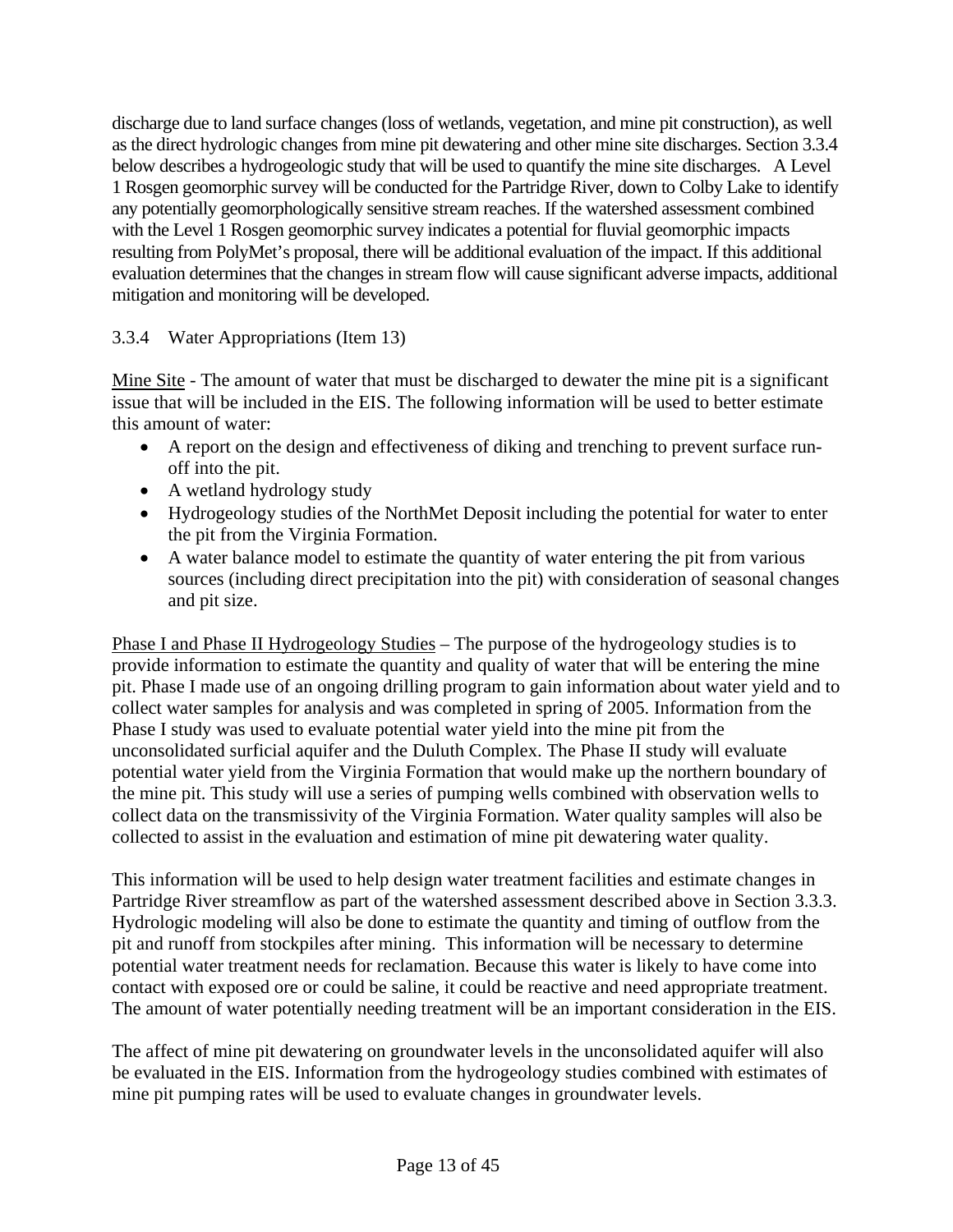Processing Plant and Tailings Basin – A water balance for the processing plant and tailings basin will be included in the EIS that will use the results of the pilot plant and the results of an existing hydrology study of the LTVSMC tailings basin. The following information will be used in the water balance model:

- Water generated from the flotation tailings and from the hydrometallurgical processing
- Water collected at the base of the existing tailings basin
- Makeup water needed for the processing plant
- Existing water inputs and outputs to the system from the environment (such as precipitation, evaporation, seepage, etc.)

Similar to the mine site this information will be used to discuss water quantity effects as well as to develop a better understanding of water treatment needs. Additional information will be presented on the proposed appropriation from Colby Lake.

### 3.3.5 Surface Water Runoff (Item 17) and Erosion/Sedimentation (Item 16)

The EIS will evaluate surface water runoff quantity and quality impacts associated with the mine site, processing plant, and tailings basin. For the purposes of this evaluation, water quality impacts from surface water runoff will be treated separately from water quality impacts associated with potentially reactive waste rock, lean ore, deferred ore, and tailings. Water quality runoff from these sources will be addressed as wastewater in Section 3.3.6 below. Water quality impacts from other sources will address potential erosion and sedimentation from areas of the project with ground disturbance.

A report with additional detail on surface water runoff systems that handle non-contact and nonreactive runoff as well as the quality and quantity of this water will be used for this evaluation. Characterization of non-reactive runoff will also be estimated to ensure the suitability of treating this runoff source as non-contact runoff. As identified in Section 3.3.4 a watershed assessment will be conducted to identify net changes in watershed runoff during project operations and post closure of the mine site and tailing basin.

The EIS will include existing information on the quality and quantity of existing water bodies and any potential for changes to these parameters from all aspects of the mining project. Estimation of hydrologic and chemical balances at the mine site during normal operations and after closure and the potential effect of discharges on receiving water biota will be evaluated in the EIS (the hydrologic and chemical balances for the tailings basin and reactive runoff from reactive waste rock stockpiles are addressed in Section 3.3.6).

As part of the EIS, conservative estimates as well as ranges of flow will be used to ensure that any environmental impacts are identified. (For example, the lowest reasonable estimate of 7Q10 will be used to insure that in stream water quality standards are met and variable storm events including but not limited to the typical design standard of a 25-year, 2-hour event will be used to ensure suitable design of water management systems.)

3.3.6 Wastewater (Item 18)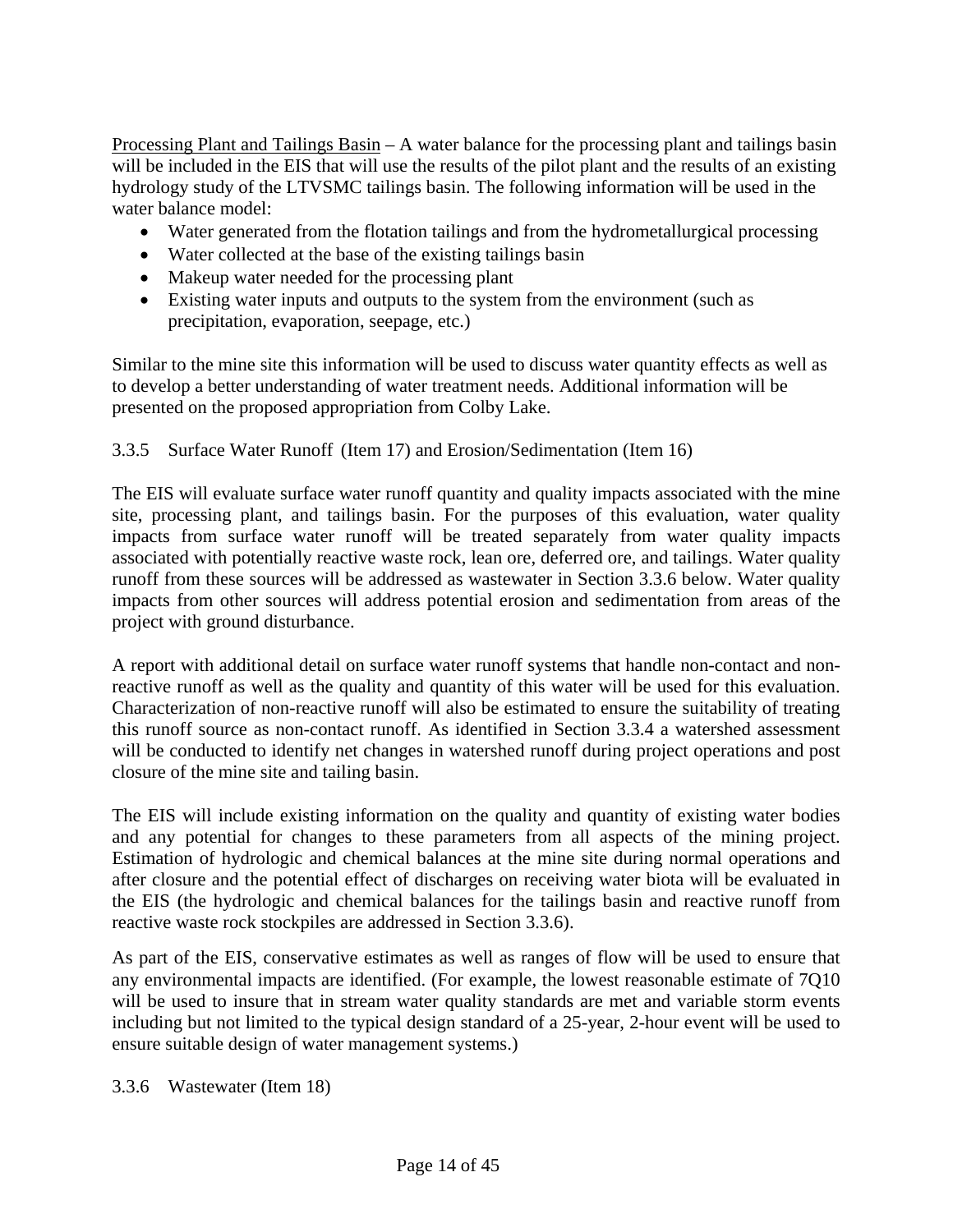Estimates of the quantity and quality of industrial wastewater generated from the mine site, processing plant and tailings basin will be included in the EIS. Predictions of water quality will be made as a function of time, during both the operating life of the project and after operations cease.

The following studies and information will be developed as part of the EIS to better understand potential wastewater impacts, and methods of prevention and mitigation as appropriate.

### Mine Site

The EIS will evaluate potential impacts to surface and groundwater from wastewater generated from contact with reactive waste rock, lean ore, and deferred ore at the mine site. The following data will be used to evaluate water quality from wastewater sources:

- Waste characterization study results
- Phase I and II Hydrogeological Evaluations
- A wetland hydrology study
- Effectiveness of mine site water management systems (including lining and capping systems for reactive waste rock stockpiles)
- Background water quality data from the Partridge River.
- Existing water quality data from other sources such as the AMAX test shaft, Copper-Nickel Study, and other mining operations.

Predictions of water quality from these sources will be used to model potential impacts to groundwater from leakage of waste rock, lean ore, and deferred containment systems.

Treatability studies for this wastewater will be conducted and modeled from information gained as part of the waste characterization study. The use of water quality data from existing Duluth Complex stockpiles will be considered and used as part of the treatability studies, as appropriate. Conceptual treatment designs will be evaluated on the ability to meet water quality effluent discharge limits. Water quality results from the treatability studies will be used to model potential water quality impacts to downstream resources.

### Mine Site Open Pit

Water quality from mine pit dewatering will be predicted from a model that makes use of the same data used to estimate water quality from reactive waste rock, lean ore, and deferred ore. The use of water quality data from existing Duluth Complex stockpiles will be considered and used as part of the treatability studies, as appropriate. This will include water quality data from ore that could be exposed in the mine pit. The predicted water quality will also be used in water treatability studies, as it is envisioned that the mine pit dewatering and reactive waste rock/lean ore stockpile runoff will be treated with the same treatment system.

This modeling effort will include water quality estimates generated as a function of time during mine operation and after closure as the mine pit fills as part of mineland reclamation.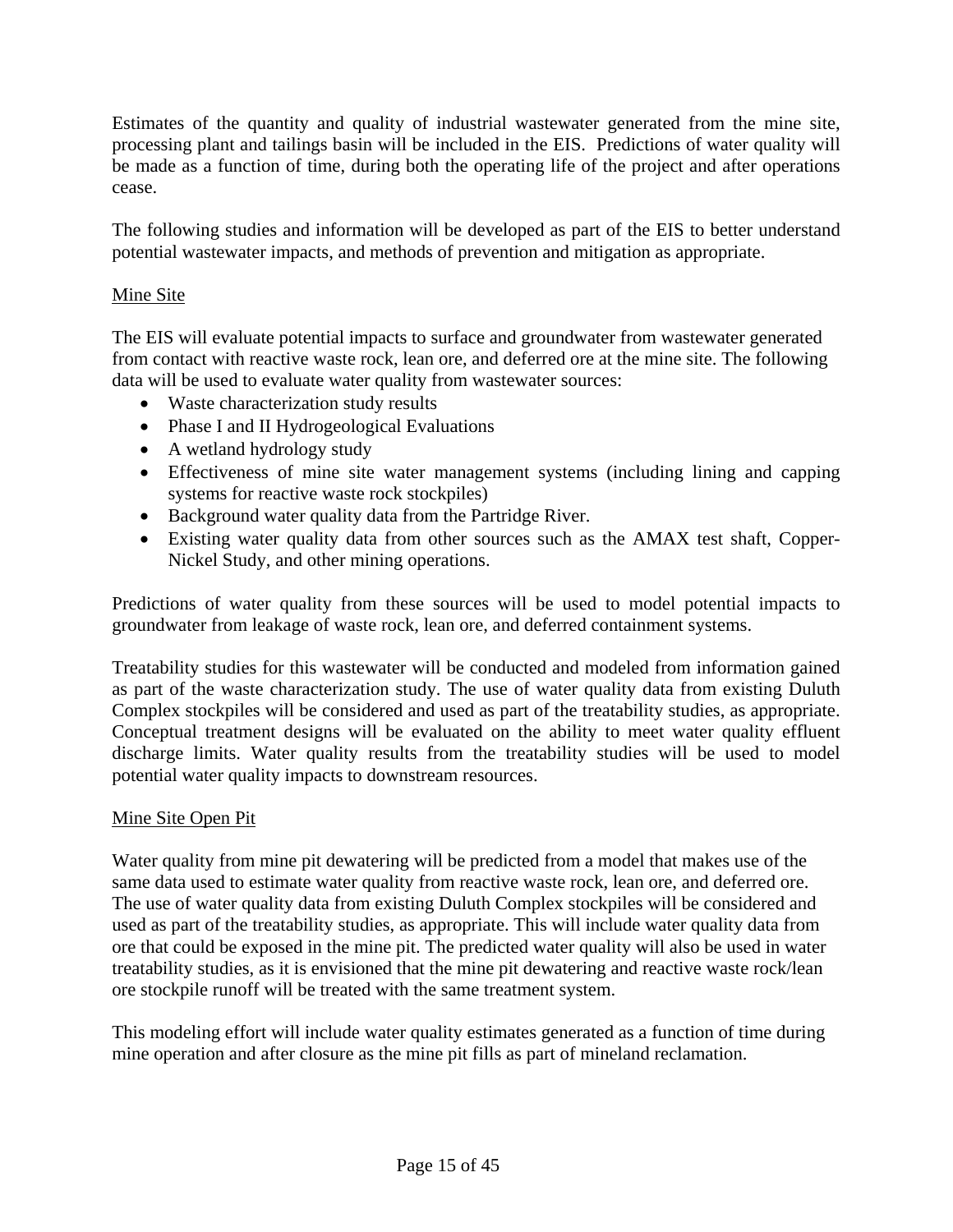### Plant-Tailings Basin

The EIS will evaluate water quality impacts from the ore processing plant and tailings basin. A water balance and chemical budget as identified below in Sections 6.2 and 6.12 will be included in the EIS. Data from Pilot Plant Process Testing will be as used as part of the waste characterization study to predict water quality in the tailings basin. As identified above in Section 2.7.2, any uncertainty about whether or not the tailings are reactive will be addressed by developing five years of lined tailings storage capacity on Cell 2W of the existing tailings basin. Continued waste characterization, including additional laboratory and field data, will determine if all tailings will need to be managed in a completely lined basin, or if they can be placed on top of Cells 1E and 2E of the existing LTVSMC tailings basin without a liner. The EIS will evaluate the potential environmental impacts for both of these possibilities. Available waste characterization data will be used to estimate a preliminary conservative range of water quality from the tailings basin. This range will be used to assess the potential environmental impacts of both lined and unlined disposal systems. Design and management of tailings basin water will include the following information:

- Technical design evaluation reports on tailings basin modification and tailings basin geotechnical
- Models of predicted water quality in the tailings pond to determine when treatment and discharge are needed.
- Wastewater treatability studies
- Models of water quality after interaction with underlying taconite tailings, surrounding groundwater, and surface water.
- Details on design and effectiveness of the tailings basin seepage collection system
- Existing water quality data from tailings basin seepage

Water quality information from the hydrometallugical processing facility will be generated from the Pilot Plant Process Testing data. This information will be used to provide the water balance and chemical budget of the facility to predict water quality in the reactive residue facility. Using modeling techniques, the EIS will evaluate potential leakage from the lined reactive residue facility and any subsequent interaction with the underlying taconite tailings, buried hornfels, groundwater, and surface water. Water quality data collected from the existing buried hornfels monitoring well will be used to assist in this evaluation.

A treatability study for wastewater from seeps and from the tailings basin ponds will be included in the EIS. The study will include:

- Conceptual treatment design and ability of the design to meet expected water quality permit effluent limitations. Synthetic laboratory water, which has the expected chemical composition of seep and pond wastewater, will be created for the test.
- A variety of treatment options will be evaluated. This may include both active and passive (low maintenance) treatment systems as well as combinations of treatment.

### Water Quality of Receiving Waters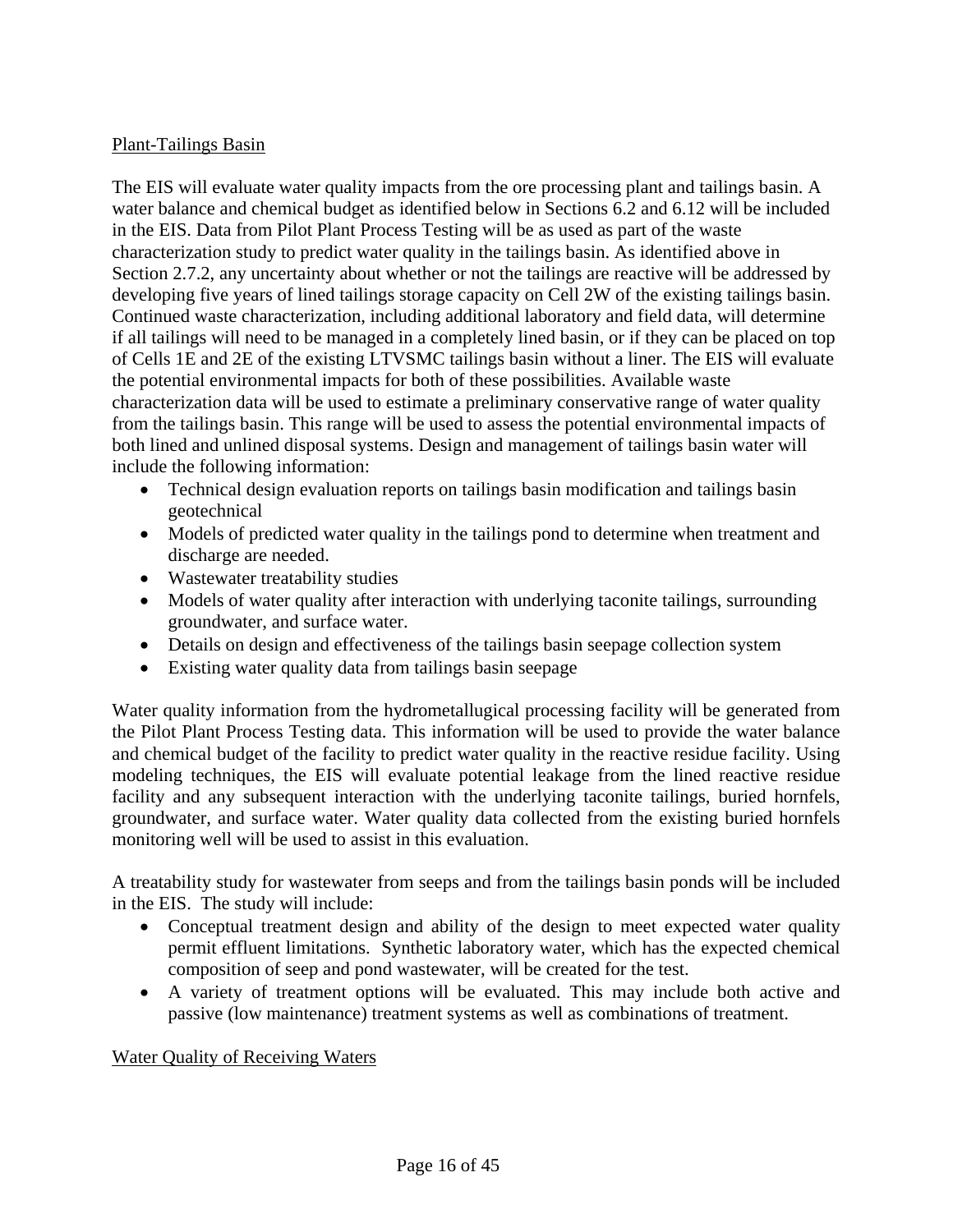The EIS will provide information about existing water quality of the Partridge River, Trimble Creek, St. Louis River, Embarrass River and Lake Superior based on existing data and, where needed, additional monitoring. Potential water quality impacts to these water bodies as a result of the project will be evaluated in the EIS. The water quality of wastewater discharges will be estimated for purposes of identifying potential wastewater discharge limits or the need for the project to apply for variances from water quality standards. If it appears that a variance would be needed, the EIS will describe the process for evaluation of the variance and identify issues and/or the possibility of receiving a variance, as well as any impacts to downstream resources as a result of the variance.

### **Mercury**

The EIS will include a mercury balance for wastewater from the mine site and the ore processing/tailings basin. An assessment of the ability for these wastewater sources to meet the 1.3 ng/L water quality standard for the Lake Superior Basin will also be included. If it appears that the project is unable to meet the mercury standard, additional wastewater disposal options will be evaluated. The use of existing publicly owned wastewater treatment plants combined with a variance to the mercury standard is an option that will be explored. Impacts and/or needed facility upgrades will be identified as well as potential impacts to downstream resources as a result of a mercury variance.

The EIS will evaluate the potential and any impacts from methylation of mercury due to increased sulfate concentrations in receiving waters.

## Sanitary Wastewater Disposal

Sanitary wastewater disposal for the project will make use of traditional treatment technology and is not expected to cause significant environmental impacts. The EIS will however provide information on treatment options and receiving waters.

### 3.3.7 Solid Waste (Item 20)

The characterization, handling, and facility design associated with waste materials will be a significant issue addressed in the EIS. Waste characterization is a long-term activity that would continue after environmental review and permitting is complete and even into project operations. All available waste characterization data will be used to estimate a conservative range of water quality from all waste materials. If the conservative estimates demonstrate that some of the waste will not produce drainage that would adversely impact natural resources, then that waste can be handled in a manner similar to non-reactive waste from existing taconite operations. If the data is not definitive and the estimates indicate that the drainage could adversely impact natural resources, then the waste will be placed in lined systems and all drainage collected, monitored and treated if necessary. The waste will be handled in this manner until sufficient field and laboratory data has been generated to demonstrate that the waste is non-reactive. The three components of the project that will be the major focus of this discussion will be waste rock from the mine site, tailings from ore beneficiation process, and reactive residue from the hydrometallurgical processes. The behavior of existing LTVSMC tailings will also be investigated.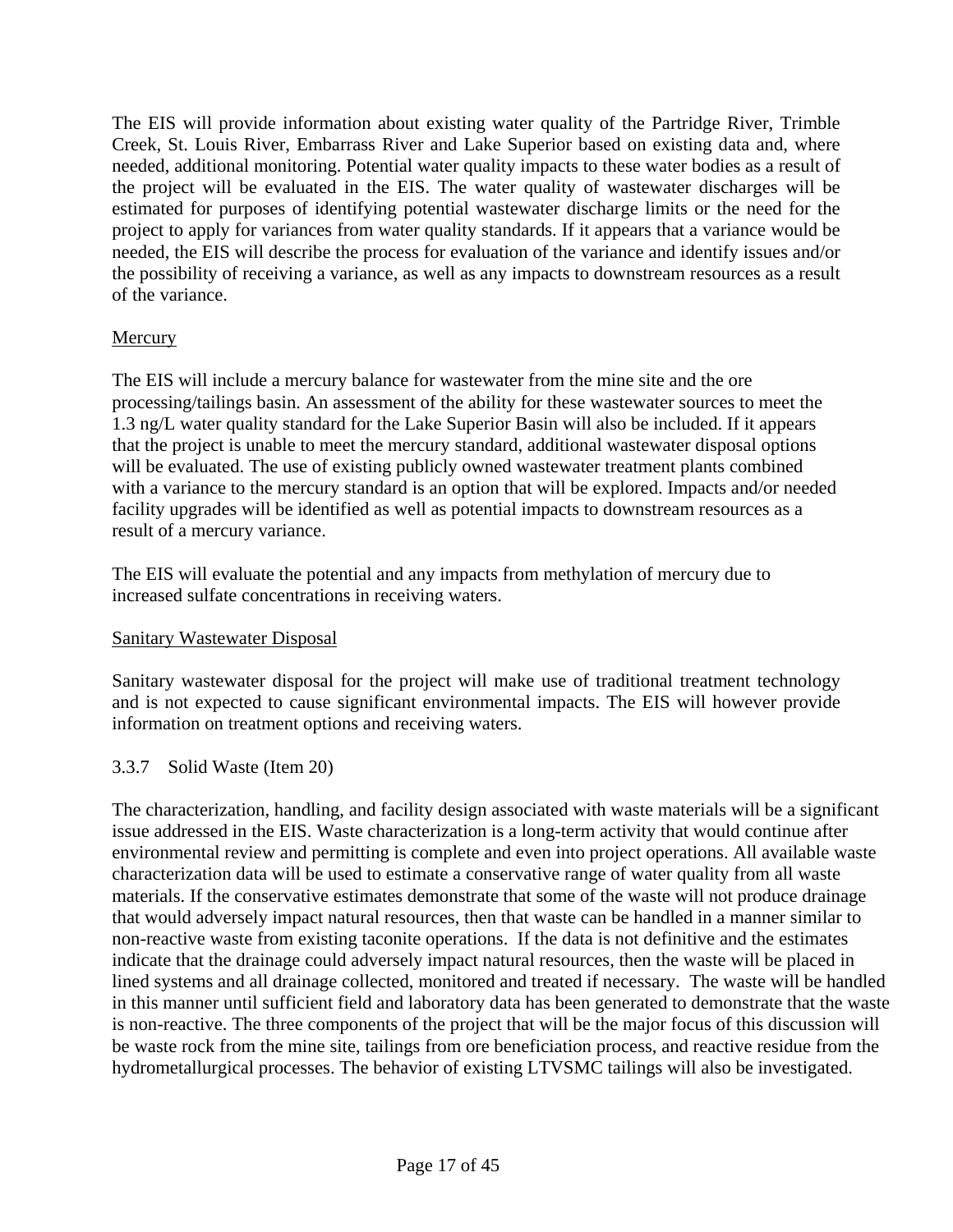Below is a brief description of materials and issues that will be included in the EIS on each of these components:

### Mine site waste rock:

- Estimation of amounts and composition of potentially non-reactive waste rock, potentially reactive waste rock, lean ore, and deferred ore using a block model.
- Evaluation of details and alternatives for reactive waste rock stockpile design and siting.
- Evaluation of the mine waste management plan including effectiveness of the Grade Control Program including details on blast hole sampling for waste rock management.
- Estimation of the quantity and quality of drainage to be generated over time.

## Ore beneficiation process tailings:

- Characterization of tailings.
- A lined tailings cell on top of Cell 2W of LTVSMC existing tailings basin to dispose of five years of PolyMet tailings.
- Evaluation on the use of the existing unlined tailings basin if tailings are non-reactive.
- Evaluation of alternatives for design, construction, and siting of tailings basin, including the use of a liner if tailings are reactive.
- Evaluation of physical and chemical suitability of existing and new tailings for construction of tailings basin.
- Estimation of the quantity and quality of drainage to be generated over time including the post-operational phase.

## Hydrometallurgical processes reactive residue:

- Characterization and quantities of residue.
- Design of reactive residue facility.
- Suitability of reactive residue facility siting on existing tailings basin Cell 2W.
- Evaluation of alternatives for design, construction and siting.
- Estimate the water quantity and quality to be generated over time.

Results from the Pilot Plant Processing Testing study and the waste characterization study will be used in conjunction with existing data to characterize the above-described material. The Pilot Plant Process Testing study will generate tailings and reactive residue from a sample of the NorthMet deposit that was subjected to the proposed ore beneficiation and hydrometallurgical processes. As stated above, the waste characterization study is a long-term study that would continue after the completion of the EIS. This study makes use of humidity cell tests on wastes from the NorthMet deposit, including tailings to determine the reactive nature of the materials. All available data will be used to develop conservative estimates for assessment of environmental impacts in the EIS. As part of the characterization study, PolyMet will conduct a complete chemical and mineralogical study of its waste. This information will be used to compare the predicted behavior of the PolyMet material with other samples of Duluth Complex material for which long-term data exists. Comparisons with existing data may be used to determine the applicability of the available results.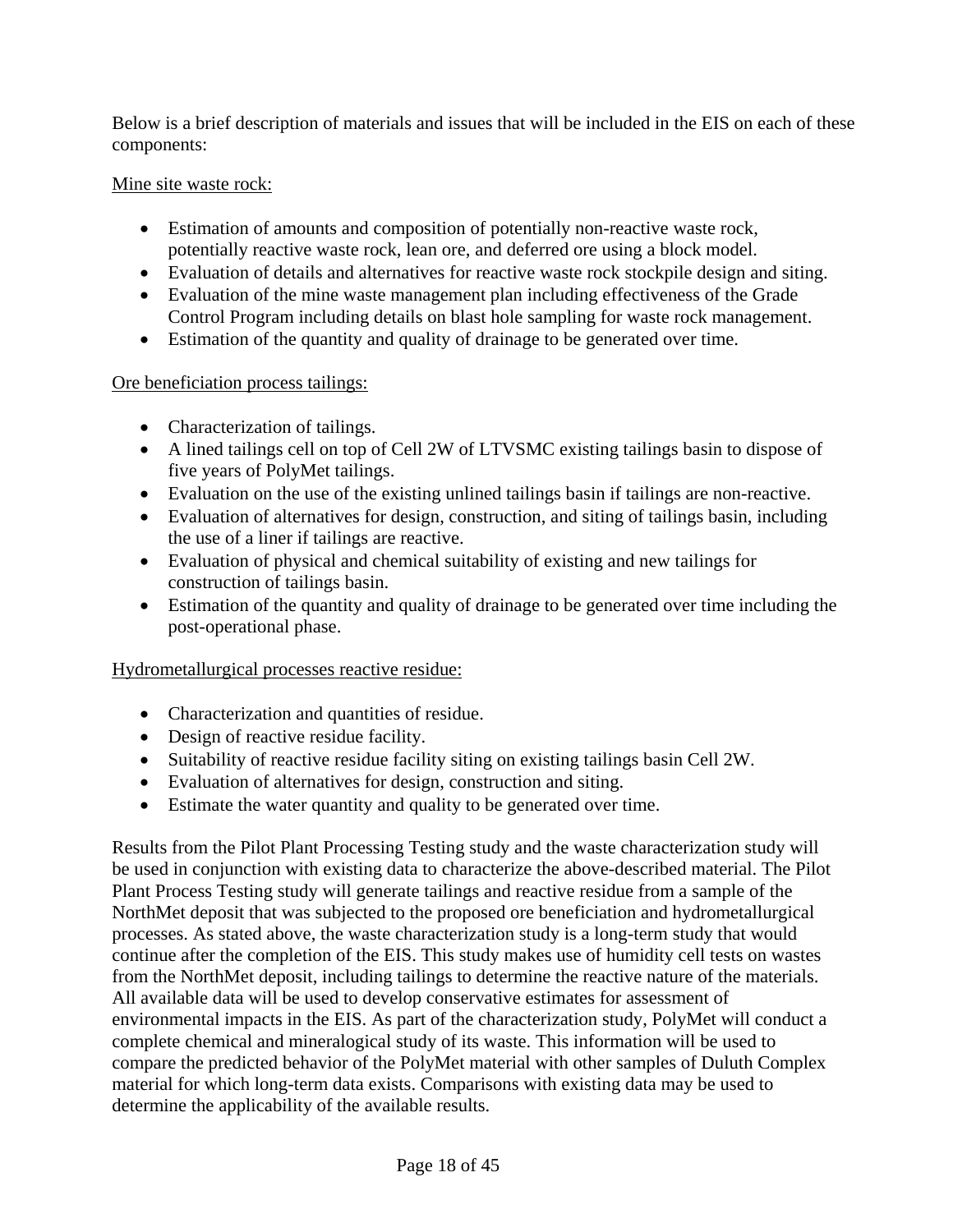Identification, handling and facility design of other solid wastes and hazardous materials such as wastewater treatment sludge and explosives will be included in the EIS.

### 3.3.8 Cumulative Effects (Item 29)

The EIS will evaluate cumulative effects using guidance from the Council on Environmental Quality handbook for considering cumulative effects under the National Environmental Policy Act (CEQ, 1997). The affected resources that are related to the cumulative effect issues will be used to determine the appropriate geographic and temporal scope to the analysis. The geographic and temporal scope will in turn be used to identify the specific past, present, and reasonably foreseeable future actions to be considered. The following list of cumulative effect issues are proposed for evaluation in the EIS:

- Hoyt Lakes Area Projects and Air Concentrations in Class II Areas
- Class I Areas  $PM_{10}$  Increment
- Ecosystem Acidification Resulting From Deposition of Air Pollutants
- Mercury Deposition and Bioaccumulation in Fish
- Visibility Impairment
- Loss of Threatened And Endangered Plant Species
- Loss of Wetlands
- Loss or Fragmentation of Wildlife Habitat
- Streamflow and Lake Level Changes
- Water Quality Changes
- Economic Impacts
- Social Impacts

Additional detail about the specific analysis of each of these issues was included in response to the Scoping EAW Question 29. For clarity in the Scoping Decision Document and to address changes to the proposed evaluation of cumulative effect issues, the approach to evaluation of each issue is identified below.

### 3.3.8.1 Hoyt Lakes Area Projects and Air Concentrations in Class II Areas:

An air dispersion modeling study will be performed. Background information on the study will be provided:

- Description of the air dispersion modeling protocol (including relevant assumptions). If the number of stacks becomes cumbersome from a modeling standing point, professional judgment will be used to consolidate stacks or emissions as appropriate given available modeling guidance from regulatory agencies.
	- o Summary of estimated emissions of  $SO_2$ ,  $NO_x$ , and  $PM_{10}$  by emission unit (if available) for each of the three projects (Cliffs Erie Railroad Transfer Facility, Mesabi Nugget Plant, and PolyMet) proposed for the Cliffs Erie site (including relevant assumptions). Emission estimates will be provided by project proposers. If necessary, an emission scenario will be developed for projects lacking the necessary modeling details.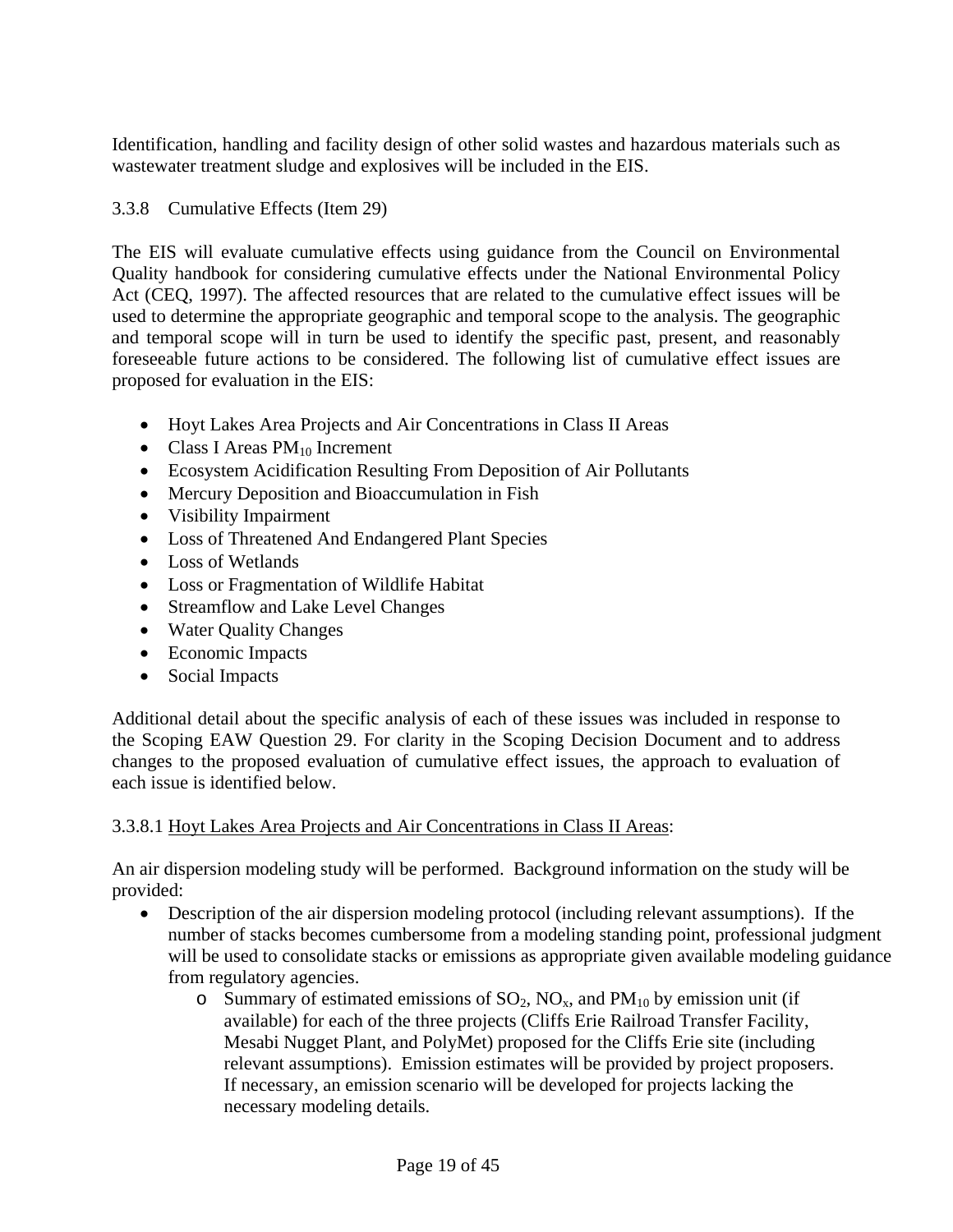- o Description of the air dispersion model; a regulatory approved model will be used for the analysis (either ISCST3 or ISC PRIME).
- o Description of the receptor grid; the receptor grid will be established outside of the Cliffs Erie site boundary, from the site boundary out to 10 kilometers. Receptors will be placed on the Cliffs Erie site boundary with a 100 meter spacing. Receptors will have a 100 meter grid spacing from the site boundary out to 2 kilometers. Receptors will have a grid spacing of 1 kilometer starting at 2 kilometers from the Cliffs Erie site boundary out to 10 kilometers.
- o Description of meteorological input data; 1972-1976 Hibbing data will be used for the analysis.
- Modeling results will be tabulated, summarized and compared to the national and state ambient air quality standards (NAAQS/MAAQS)
	- o Background air concentrations will be added to the modeled air concentrations. By including background air concentrations in the analysis it is assumed that past and present actions will be reflected in these background air concentrations. Depending on the availability of data, this assumption may need to be revisited upon actually conducting the study.
- Timeframe: the proposed facilities are assumed to be constructed and at full operations by 2008
- Report preparation and submittal to the MPCA and EIS contractor so that results can be evaluated and included in the EIS.
	- o Model input/output files made available to the MPCA.

The impact analysis will be completed based on the results of the modeling study. Background information (see above) and final modeling results will be summarized in a report to be submitted to the MPCA and the EIS contractor. Description of air emissions control technologies is expected to be a significant section of the report. Uncertainties in the modeling study will be identified and discussed. Results of the cumulative analysis will be incorporated into the EIS with guidance from the MPCA.

## 3.3.8.2 Class I Areas  $PM_{10}$  Increment:

A semi-quantitative assessment of Class I Areas  $PM_{10}$  Increment will be performed. Background information on Class I Areas  $PM_{10}$  Increment in Minnesota will be summarized:

- Summary of long-range regional transport issues for  $PM_{2.5}$  (fine aerosol), sulfate, and nitrate
- Summary of the IMPROVE monitoring network data for particulates (including ammonium nitrate, ammonium sulfate, coarse particulate, and elemental carbon and organic carbon for the period of record for the Voyageurs National Park site and the Boundary Waters Canoe Area Wilderness (BWCAW) site
- Summary of the  $PM_{10}$  air concentrations available from any nearby state monitoring sites
- Summary of air modeling studies conducted to date and the available results, with particular emphasis on major source contributions of fine particulate from in-state sources and out-of-state sources (national studies, CENSARA, other state efforts)
- Summary of current and foreseeable future federal regulatory controls to  $PM_{2.5}$ ,  $PM_{10}$ , sulfates, nitrates: implementation of the Taconite MACT standard  $(PM_{10}$  as a surrogate for metals);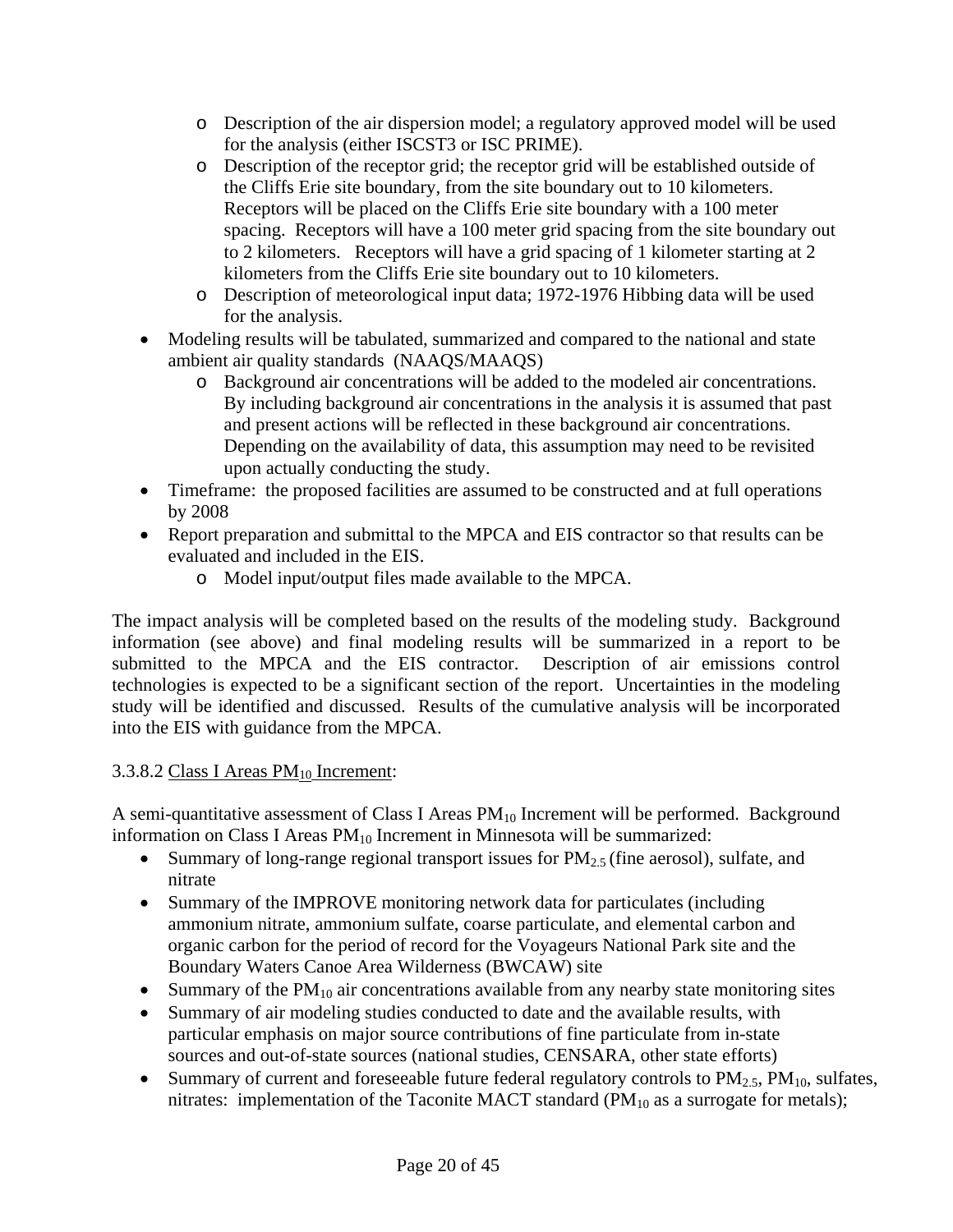Regional Haze Rule;  $NO<sub>x</sub>$  SIP call (40 CFR parts 51, 72, 75, 96; Clean Air Interstate Rule; EPA proposed rule (Federal Register, Vol. 70, No. 35) for  $NO<sub>x</sub>$  in Class I Areas); EPA "to-be" proposed rule for Best Available Retrofit Technology, BART (April 2005)

- Summary of current and foreseeable future state regulatory controls and/or actions (State acid rain rule and statewide  $SO_2$  emissions cap; Title IV of the 1990 Clean Air Act Amendments, affected MN sources
- Timeframe: Emissions projections (increases, decreases) from the proposed facilities, as well as from existing facilities subject to the various regulatory requirements, will be through the year 2020.

Estimates of current  $PM_{10}$ ,  $SO_2$ , and  $NO_x$  emissions from sources in Minnesota will be summarized based on the most current emission inventory available. Emissions will be reported for major geographic areas in the state (Twin Cities, Iron Range, etc.). The trend of statewide emissions will be assessed using existing historical emission inventory data. This analysis will cover the period of record for such data. Background monitoring data (PM 2.5) for Voyageurs National Park and Ely (Fernberg Road) will also be summarized as will  $PM_{10}$  monitoring data from nearby sites.

Cumulative impacts will be based on projections of the potential increases or reductions in  $SO<sub>2</sub>$ ,  $NO<sub>x</sub>$ ,  $PM<sub>10</sub>$  emissions from current Minnesota sources. Emission estimates from the following list of projects will be considered and included in the evaluation if appropriate:

- Existing Taconite Plants with Proposed Modifications
- Proposed Mesabi Nugget Plant
- Proposed Cliffs Erie Railroad Pellet Transfer Facility
- Proposed Minnesota Steel DRI/Steel Plant
- Implementation of Taconite MACT Standards
- Shutdown of LTVSMC Taconite Furnaces
- Mesaba Energy Coal Gasification Plant located near Taconite MN
- Implementation of the Regional Haze Rule and BART Rule (to be proposed)

The assessment will summarize the potential implications for  $PM_{10}$  increment in the BWCAW. Description of air emissions control technologies is expected to be a significant section of the report. Results of the cumulative analysis will be incorporated into the EIS with guidance from the MPCA.

## 3.3.8.3 Ecosystem Acidification Resulting From Deposition of Air Pollutants:

A semi-quantitative assessment of cumulative acid deposition in Minnesota will be performed. Background information on acid deposition in Minnesota will be summarized:

- Summary of the long range pollutant transport issue (National Acid Precipitation Assessment Program; NAPAP)
- Summary of Minnesota's assessments of ecosystem buffering capacity (1980 2000)
- Summary of Minnesota's air modeling studies of source contributions (1986)
- Summary of Minnesota regulatory controls to protect sensitive ecosystems
- Summary of current and foreseeable future federal regulatory controls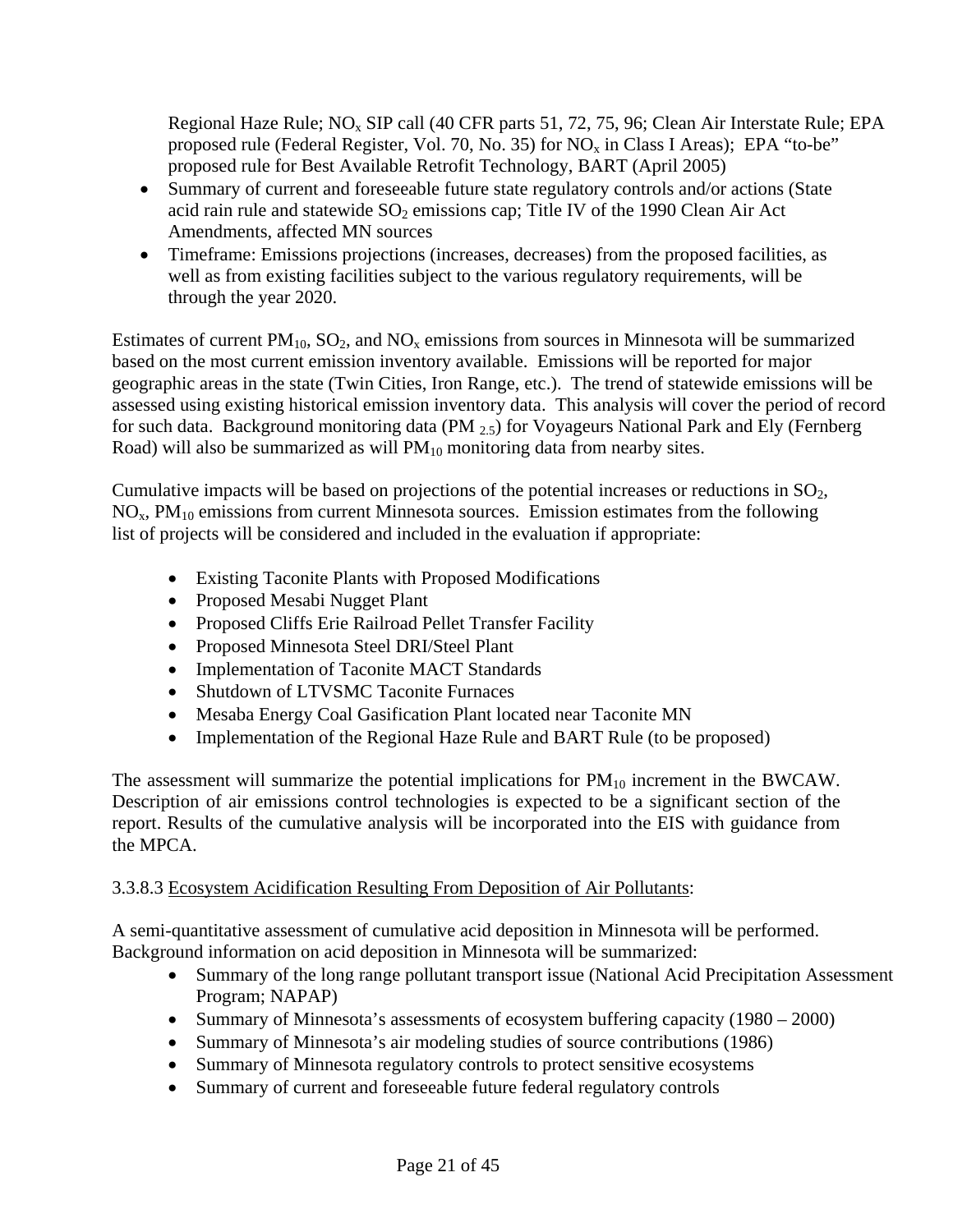• Timeframe: Emissions projections (increases, decreases) from the proposed facilities, as well as from existing facilities subject to the various regulatory requirements, will be through the year 2020.

Trend analysis will be conducted for  $SO_2$  and  $NO_x$  statewide emissions (using existing state wide emission inventory data) and for deposition monitoring data at three sites in northern Minnesota. These analyses will cover the period of record for such data and will include comparisons to the statewide emission cap and the deposition standard (11 kilograms/hectare/year) which were established to protect Minnesota's aquatic terrestrial ecosystems.

The potential cumulative impacts will be based on projections of the potential increases or decreases in sulfate and nitrate deposition to Minnesota ecosystems from reasonably foreseeable actions. The following list of projects will be considered and included in the evaluation if appropriate:

- Existing Taconite Plants with Proposed Modifications
- Existing Power Plants
- Proposed Mesabi Nugget Plant
- Proposed Minnesota Steel DRI/Steel Plant
- Mesaba Energy Coal Gasification Plant located near Taconite MN
- Implementation of the Clean Air Interstate Rule.
- Implementation of the Regional Haze Rule and BART Rule (to be proposed)
- Shutdown of LTVSMC Taconite Furnaces

The results of the cumulative impacts assessment will be compared to the Minnesota annual acid deposition standard, which was promulgated to protect sensitive ecosystems. The assessment will summarize the potential implications for Minnesota ecosystems.

Description of air emissions control technologies is expected to be a significant section of the report. Results of the cumulative analysis will be incorporated into the EIS with guidance from the MPCA.

## 3.3.8.4 Mercury Deposition and Bioaccumulation in Fish:

A semi-quantitative assessment of cumulative mercury deposition will be performed. Background information on mercury deposition in Minnesota will be summarized:

- Summary of the long range transport issue
- Summary of studies assessing mercury deposition and bioaccumulation in fish tissue in Minnesota's aquatic ecosystems
- Summary of air modeling results for source contributions (national, state efforts).
- Summary of state actions and the state's proposed statewide Total Maximum Daily Load (TMDL) (93% reduction in MN emissions)
- Summary of current and foreseeable future federal regulatory controls
- Timeframe: Emissions projections (increases, decreases) from the proposed facilities, as well as from existing facilities subject to the various regulatory requirements, will be through the year 2020.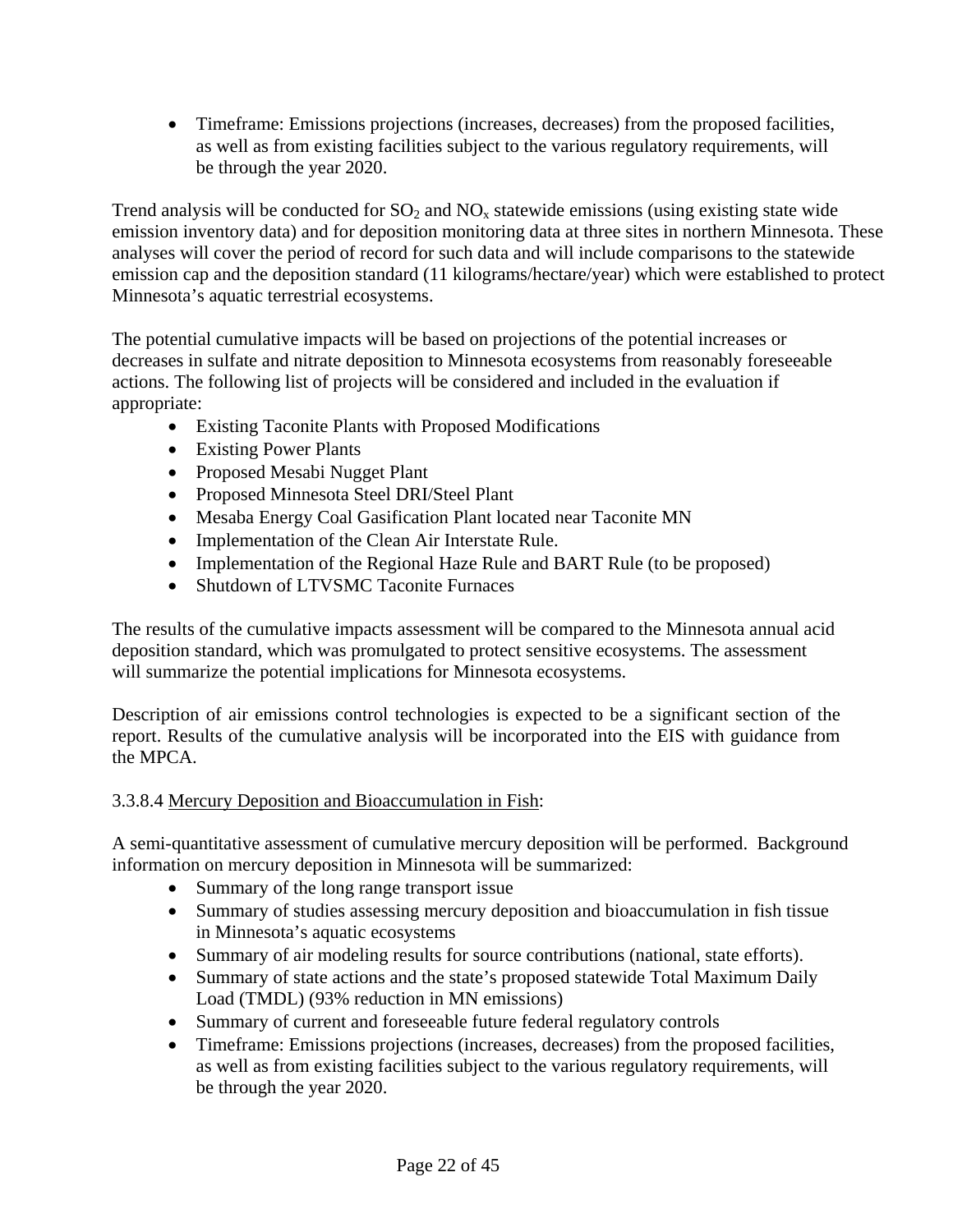The assessment of potential impacts will be completed through mercury emission trend analyses using existing statewide emission inventory data and trend analyses of annual wet mercury deposition monitoring data at two sites in northern Minnesota. These analyses will cover the period of record for such data and will include comparisons to natural background.

Cumulative impacts will be based on projections of the potential increases or reductions in mercury emissions from general source categories (e.g., electric utilities, mining, products, etc). Emission estimates from reasonably foreseeable actions will be included in the analysis. The following list of projects will be considered and included in the evaluation if appropriate:

- Existing Taconite Plants with Proposed Modifications
- Existing Power Plants with Proposed Modifications
- Proposed Mesabi Nugget Plant
- Proposed Minnesota Steel DRI/Steel Plant
- Mesaba Energy Coal Gasification Plant located near Taconite MN
- Implementation of Taconite MACT Standards
- Shutdown of LTVSMC Taconite Furnaces
- Implementation of the Electric Utility MACT Standards
- Implementation of Minnesota's Regional Mercury TMDL

Potential emissions of mercury from current and reasonably foreseeable future projects will be subject to the statewide TMDL. The implementation plan for the TMDL will specify the actions necessary to control mercury emissions so as to meet water quality standards.

Description of air emissions control technologies is expected to be a significant section of the report. Results of the cumulative analysis will be incorporated into the EIS with guidance from the MPCA.

### 3.3.8.5 Visibility Impairment:

A semi-quantitative assessment of cumulative visibility impacts will be performed. The assessment will focus on Minnesota's Class I areas. Background information on visibility pollution in Minnesota will be summarized:

- Summary of long range transport issue
- Summary of IMPROVE monitoring network in Voyageurs National Park and Boundary Waters Canoe Area Wilderness
- Summary of air modeling results for source contributions (national, CENSARA, other state efforts).
- Summary of current and foreseeable future federal regulatory controls
- Timeframe: Emissions projections (increases, decreases) from the proposed facilities, as well as from existing facilities subject to the various regulatory requirements, will be through the year 2020.

The assessment of potential impacts will be completed through statewide  $SO_2$ ,  $NO<sub>x</sub>$ , and  $PM<sub>10</sub>$ emission trend analyses using existing statewide emission inventory data (listing of sources and ton/yr emissions). Trend analyses will provide breakout of emissions by geographic area of the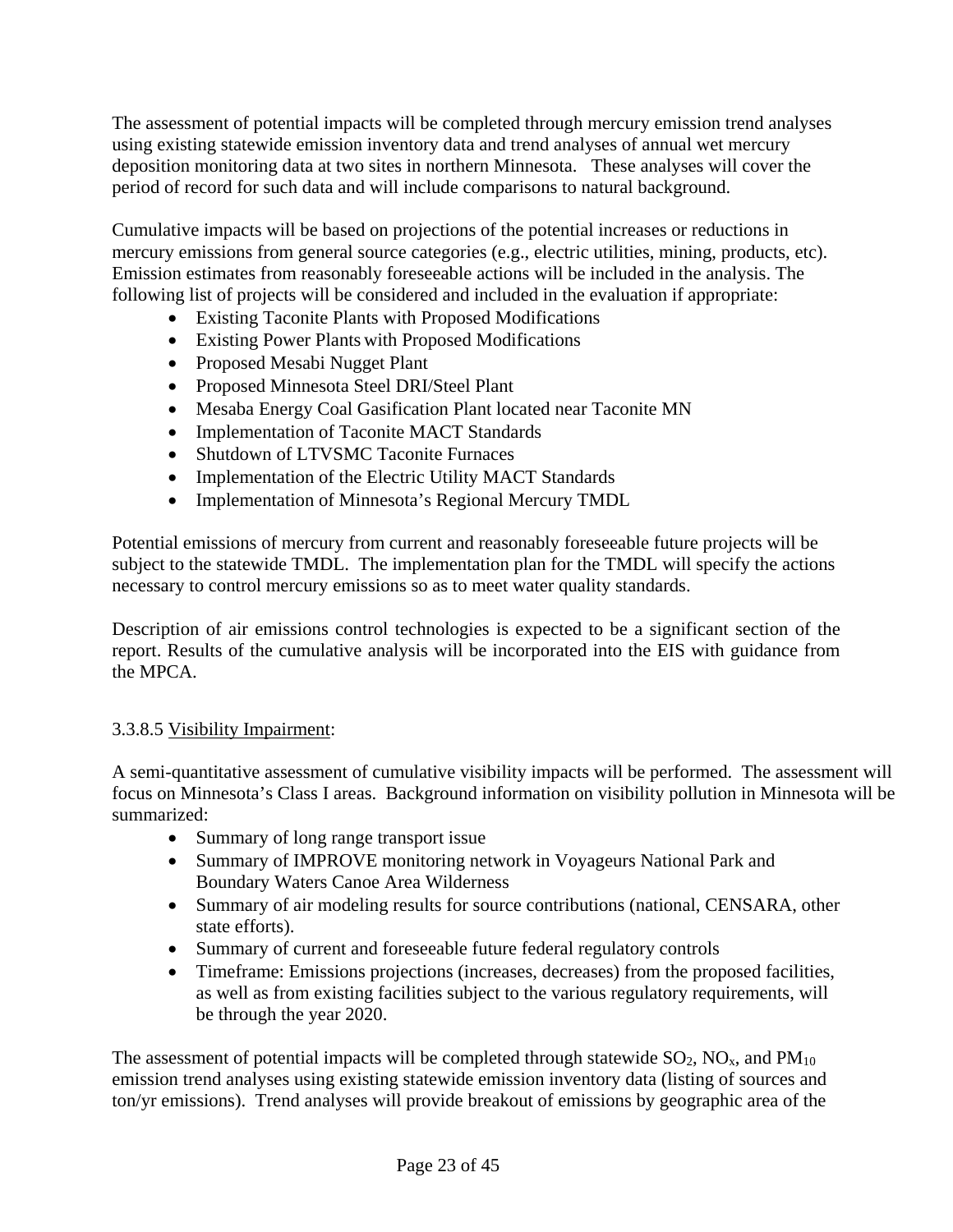state (Twin Cities, Iron Range, etc.) In addition, a trend analysis of background monitoring data from Voyageurs National Park and Ely (Fernberg Road) will be provided, including plots of light extinction and other pertinent parameters, depending on data availability.

Cumulative impacts will be based on projections on the potential increases in  $SO_2$  and  $NO_x$ emissions in Minnesota from current and reasonably foreseeable actions. Emission estimates (or decreases) from the following past, current and reasonably foreseeable actions will be included in the analysis. The following list of projects will be considered and included in the evaluation if appropriate:

- Existing Taconite Plants with Proposed Modifications
- Proposed Mesabi Nugget Plant
- Proposed Cliffs Erie Railroad Pellet Transfer Facility
- Proposed Minnesota Steel DRI/Steel Plant
- Mesaba Energy Coal Gasification Plant located near Taconite
- Implementation of Taconite MACT Standards
- Shutdown of LTVSMC Taconite Furnaces
- Implementation of the Electric Utility MACT Standards
- Emission reductions in other parts of Minnesota (Metropolitan Emission Reduction Project)
- Implementation of the Regional Haze Rule and BART Rule (to be proposed)

Description of air emissions control technologies is expected to be a significant section of the report. Results of the cumulative analysis will be incorporated into the EIS with guidance from the MPCA.

### 3.3.8.6 Loss Of Threatened And Endangered Plant Species:

A semi-quantitative analysis of cumulative impacts will be performed using available information. Because the Minnesota Department of Natural Resources is charged with administering the program to protect state-listed threatened and endangered species and managing species with the potential to become threatened or endangered within the state of Minnesota, the entire state will be defined as the geographic boundary for analysis. While the range of most of the potentially affected species extends beyond the state boundary, the regulatory program does not, and it would be difficult to determine "truly meaningful effects" within the species natural ranges that extend into other states and Canada. The species that will be addressed in the analysis are listed in Table 29-1.

| Common<br>Name   | Scientific Name               | <b>State</b><br><b>Status</b> | PolyMet Mine<br><b>Site</b><br><b>Observations</b><br>(populations) | Approx. # of<br>Individuals | Habitat                                                                                                            |
|------------------|-------------------------------|-------------------------------|---------------------------------------------------------------------|-----------------------------|--------------------------------------------------------------------------------------------------------------------|
| Pale<br>moonwort | <i>Botrychium</i><br>pallidum | E                             | 4 pops.                                                             | 58                          | Full to shady exposure, edge of<br>alder thicket, along Dunka<br>Road, and railroad and<br>powerline right-of-way. |

**Table 29-1**: Rare species present within or near the PolyMet Mine Site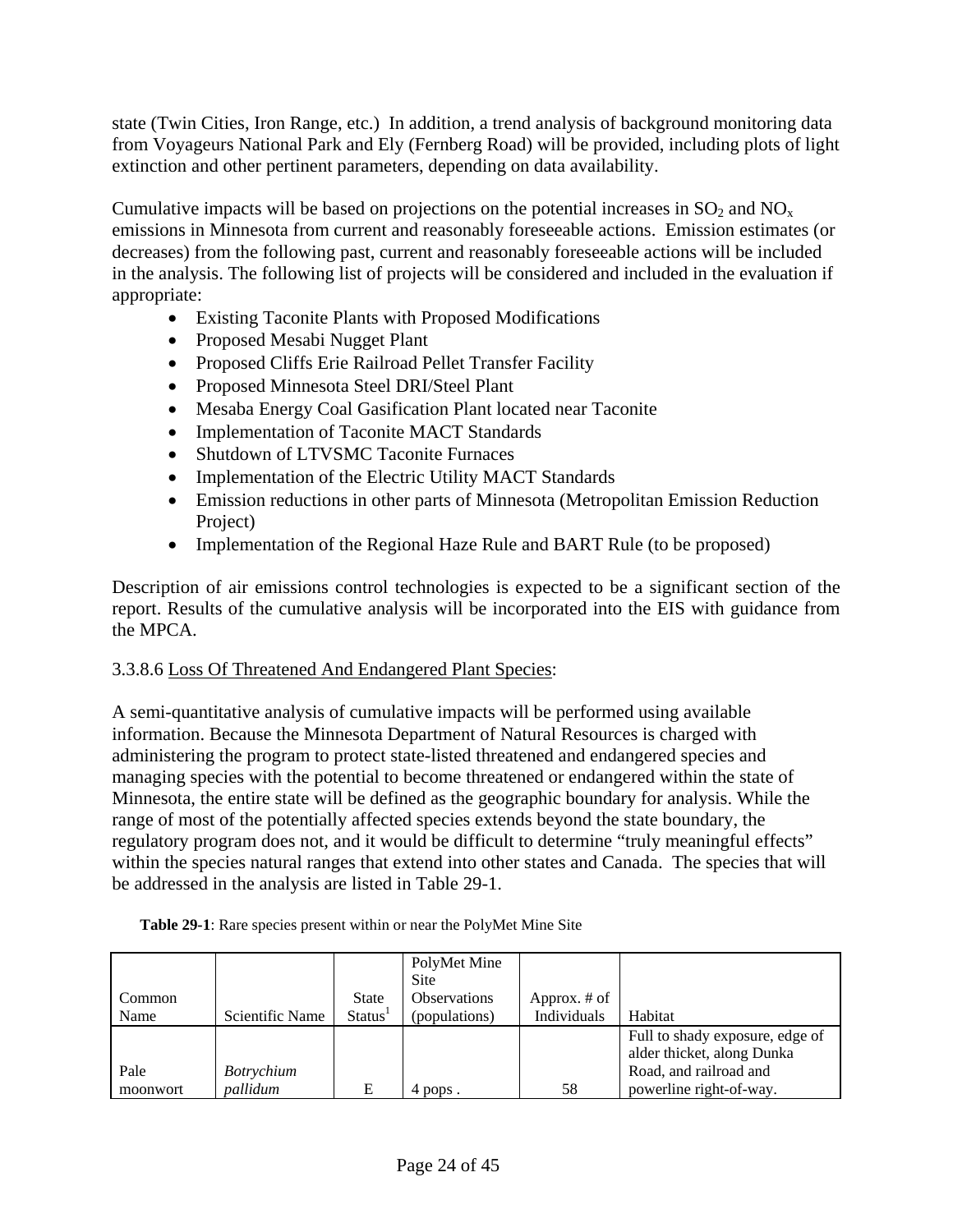|              | Botrychium        |           |                 |                  |                                    |
|--------------|-------------------|-----------|-----------------|------------------|------------------------------------|
| Ternate      | rugulosum         |           |                 |                  | Disturbed habitats, fields, open   |
| grape-fern   | (=ternatum)       | T         | None identified |                  | woods, forests                     |
|              |                   |           |                 |                  | Full to shady exposure, edge of    |
|              |                   |           |                 |                  | alder thicket, forest roads, along |
| Least grape- | <i>Botrychium</i> |           |                 |                  | Dunka Road, and railroad and       |
| fern         | simplex           | <b>SC</b> | $20$ pops.      | 1,337            | power line rights-of-way.          |
|              |                   |           |                 |                  | Shallow water in ditches and       |
| Floating     |                   |           |                 |                  | streams, alder swamps, shallow     |
| marsh        |                   |           |                 |                  | marshes, beaver ponds, and         |
| marigold     | Caltha natans     | E         | 13 pops.        | ~150             | Partridge River mudflat.           |
|              |                   |           |                 |                  | Full exposure, moist ditches       |
|              |                   |           |                 |                  | along Dunka Road, wet area         |
| Neat spike-  | Eleocharis        |           |                 |                  | between railroad grades, and       |
| rush         | nitida            | T         | $11$ pops.      | $~1,450$ sq.ft.  | railroad ditch.                    |
|              |                   |           |                 |                  | On Pleurozium and Sphagnum         |
| Northern     | Geocaulon         |           |                 |                  | moss mats under black spruce,      |
| commandra    | lividum           | <b>SC</b> | $11$ pops.      |                  | open to partly shaded.             |
|              |                   |           |                 |                  | On and adjacent to Sphagnum        |
|              |                   |           |                 |                  | hummocks in black spruce           |
| Lapland      | Ranunculus        |           |                 |                  | stands, up to 60 percent shaded    |
| buttercup    | lapponicus        | <b>SC</b> | 7 pops.         | $~825$ sq.ft.    | with alder also dominant.          |
| Clustered    |                   |           |                 |                  | Shallow pools and channels up      |
| bur-reed     |                   |           |                 |                  | to 1.5 feet deep in Sphagnum at    |
| (floating)   |                   |           |                 |                  | edge of black spruce swamps,       |
| marsh        | Sparganium        |           |                 |                  | beaver ponds, wet ditches,         |
| marigold)    | glomeratum        | <b>SC</b> | 13 pops.        | >100             | shallow marshes                    |
|              |                   |           |                 |                  | In muddy soil along shore and      |
|              |                   |           |                 |                  | in water within shallow            |
| Torrey's     | Torreyochloa      |           |                 |                  | channels, beaver ponds, shallow    |
| manna-grass  | pallida           | <b>SC</b> | 8 pops.         | $\sim800$ sq.ft. | marshes, along Partridge River.    |

1- E - Endangered, T - Threatened, SC - Species of Concern

The life history of each species will be described including what is known about their preferred habitats, the role of disturbance in their life history, range, sensitivity to stresses, and the current level of understanding of the species. This characterization will differentiate between pioneering species and those that are part of mature communities.

Species losses from the following reasonably foreseeable actions will be included in the analysis as forecasted for 27-years consistent with the PolyMet projection of 2-years of construction, 20 years of operation and 5-years of closure:

- Proposed Minnesota Steel DRI/Steel Plant
- Proposed Ispat Inland Mine Pits
- Proposed Cliffs Erie pellet railroad loading project
- Proposed Mesabi Nugget Project

Losses from other projects with the potential to affect the species of interest will also be included in the analysis if the necessary species population information is available at the time of the analysis and can be provided by DNR (e.g. Mesaba Energy Coal Gasification Plant).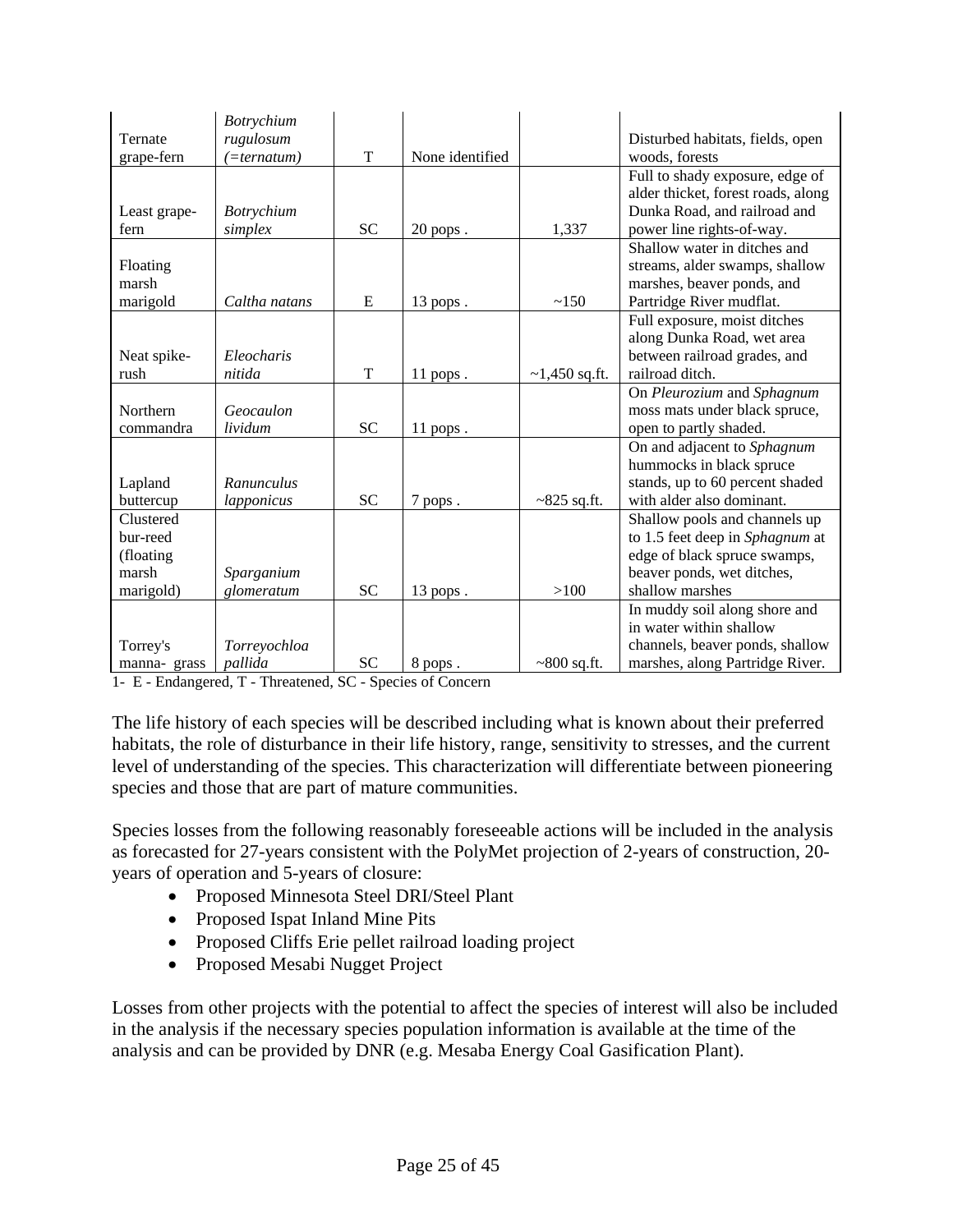The past projects will include projects for which the DNR has issued takings permits for the species of interest.

Through compilation of known records of each species within the state from the Natural Heritage Information System, a distribution map for each species will be prepared. The data will be compiled to summarize the number of known populations, approximate numbers of plants, and locations. Takings permit information will be analyzed to determine the extent of past losses. The baseline condition will also include a description of how land use conditions affecting the various species have changed over time and how they are likely to change in the future; both with and without the proposed projects.

Impacts related to past, present, and reasonably foreseeable future impacts will be evaluated through a semi-quantitative summary of the number of populations and individuals of each species that may be affected and the magnitude of those effects based on the knowledge of the species within the state. This evaluation will include determining whether the various species are particularly vulnerable to decline. The "magnitude" of the effects will be evaluated within the context of the state, the affected region, and the DNR regulatory program.

Alternative configurations of the project will be evaluated to determine if the projected impacts can be minimized.

If it is determined that unavoidable impacts will result to threatened species; plans will be made to mitigate for those impacts. The mitigation for the loss of state-listed threatened, endangered, or special concern species will be developed in consultation with the DNR Natural Heritage and Non-game Research Programs and through administration of state threatened and endangered species permit requirements (Minnesota Rules Chapters 6134 and 6212) pursuant to statutory authority Minnesota Statutes, section [84.0895.](http://www.revisor.leg.state.mn.us/stats/84/0895.html)

### 3.3.8.7 Loss of Wetlands

A semi-quantitative analysis of cumulative impacts to wetlands will be performed. Because several of the primary functions performed by wetlands are directly related to watershed processes, the analysis will be performed on a watershed basis. The geographic area of analysis will be the Partridge River watershed. Historical activities within the Partridge River watershed that have affected wetland resources are primarily mining activities and urban development that started on a large scale in the early 1950's. The remainder and majority of the watershed have seen limited disturbance and loss of wetlands. The baseline condition for wetland resources will be established using the following approach.

The National Wetland Inventory data will be used to help establish the baseline wetland condition in the undisturbed areas of the watershed since it is the best data representing the extent of wetland resources in the Partridge River watershed. In the areas of the watershed that have been significantly altered, wetlands will be mapped and classified to the extent feasible using a number of historic data resources layered in a geographic information system including:

- 1930's aerial photographs
- Original U.S. Geological Survey 7.5 minute quadrangle topography maps from the early 1950's, prior to the onset of significant mining activities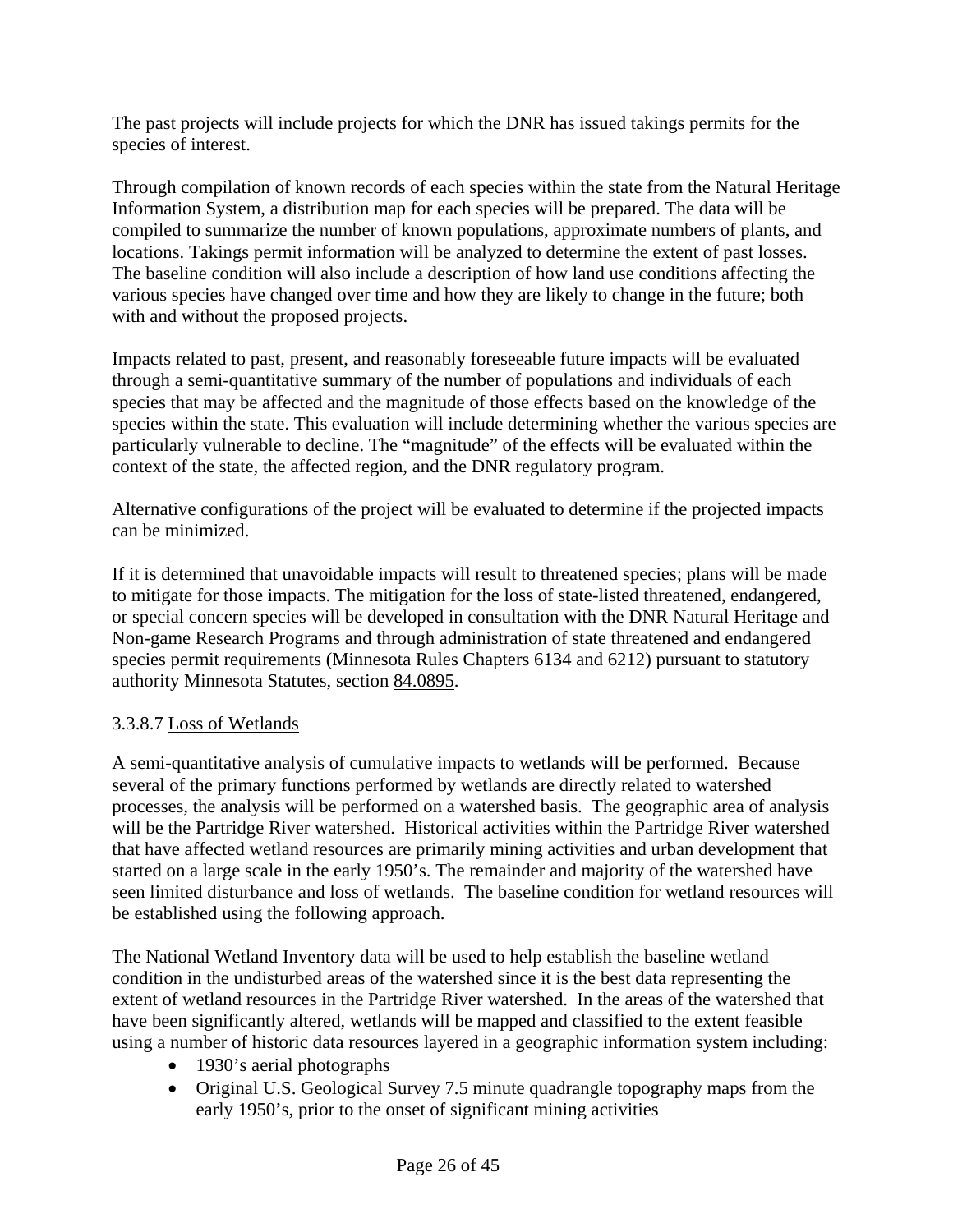• DNR GIS data that incorporates notes from the original survey of the area and includes detailed wetland vegetation information

The baseline condition will also include a description of how conditions affecting wetlands have changed over time and how they are likely to change in the future both with and without the proposed projects.

A similar wetland mapping effort may be conducted to establish wetland conditions at an interim point in time, (e.g., 1970) to help track trends in wetland loss.

The next step will be to prepare a mapping of wetland resources, as they exist at the present time, before the start of any further projects in the Partridge River watershed. This wetland mapping will be prepared using information from the National Wetland Inventory mapping and from sitespecific wetland surveys that have been conducted within the areas of the Partridge River watershed. This wetland mapping will be compared to the historic wetland (baseline) mapping to quantify the effects of past activities on wetland resources within the analysis area.

Wetland losses from the following reasonably foreseeable actions in the Partridge River watershed will be included in the analysis as forecasted for 27-years, consistent with the PolyMet projection of 2-years of construction, 20-years of operation and 5-years of closure:

- Proposed PolyMet Mine
- Portions of the proposed Cliffs Erie Railroad Pellet Transfer Facility in the Partridge River Watershed
- Future expansion of Northshore Mining Company's Peter Mitchell Mine Pits

Losses from other proposed projects with the potential to affect wetland resources in the Partridge River watershed will also be included in the analysis if wetland impact information is available at the time of the analysis.

Impacts related to past, present, and reasonably foreseeable future actions will be evaluated through a quantitative summary of the number of acres of various wetland types that may be have been affected in the past and may be affected in the future and the magnitude of those effects within the watershed. Trends that may be discernible from evaluating the data will be evaluated. This evaluation will include determining whether various wetland types are particularly vulnerable to rapid degradation. The "magnitude" of the effects will be evaluated within the context of the overall wetland resources within the watershed.

Alternative configurations of the project will be evaluated to determine if the projected impacts can be minimized. Unavoidable wetland impacts will be mitigated in accordance with the state and federal wetland permitting programs.

## 3.3.8.8 Wildlife Habitat:

## Background

Since the state was established (1858), Minnesota's ecosystems have all been affected by both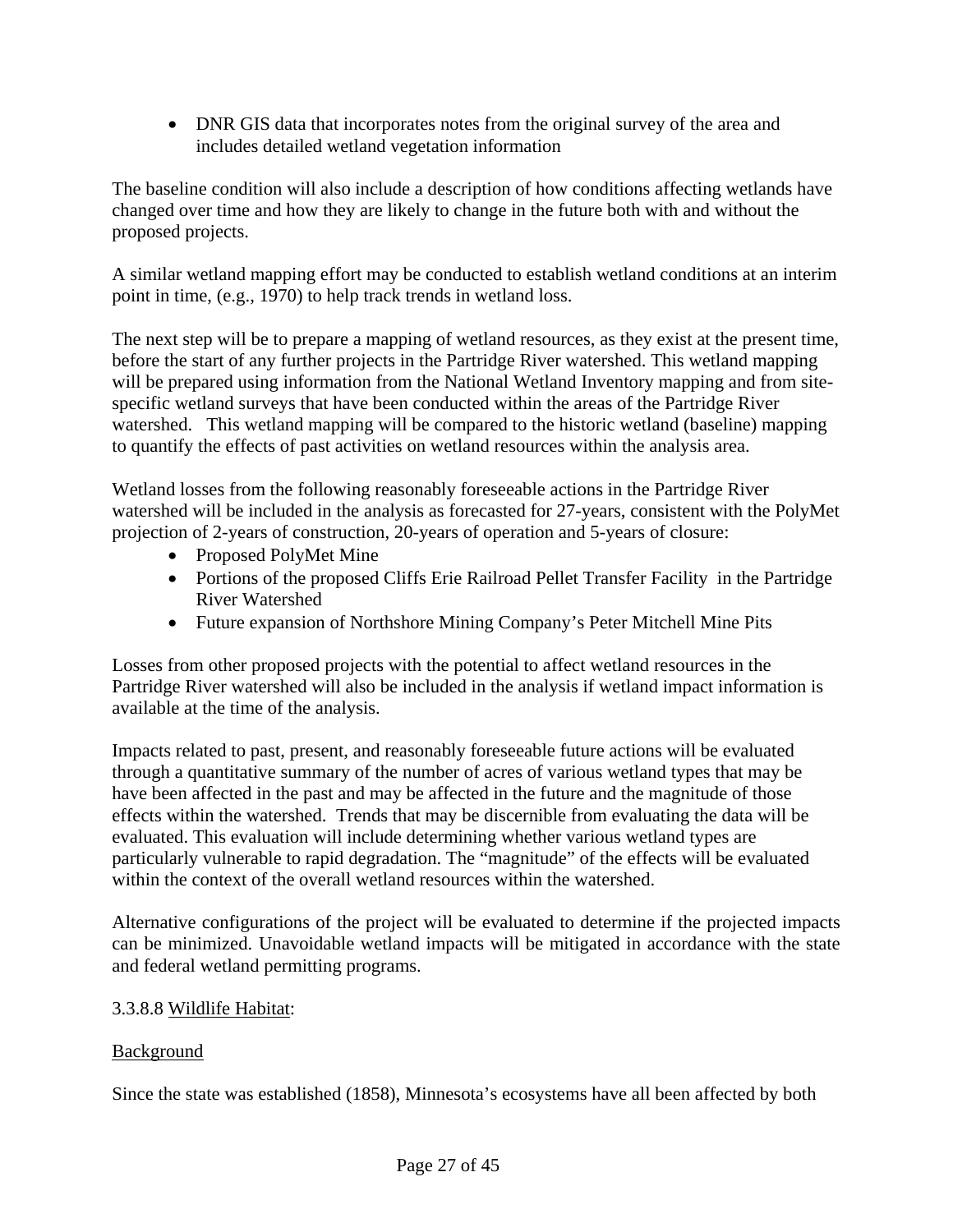human and natural disturbances. The drastic reduction in native prairie, which has been converted to row-crop agriculture, is a well-known example of human disturbances. Much of the forested areas of the state are still forested and appear to have been less impacted by disturbance in that they remain forested with native species, although forest types changed and the diversity of forests have been reduced. Human activities (e.g. mining, urbanization and logging) and natural disturbances (e.g. fire, windstorms, and insect infestation) have altered the character of the original ecosystems in the Arrowhead Region.

Mining activity on the Iron Range has created a unique, but unnatural, impact on the landscape in the Arrowhead Region. The locations and orientation of mineralized deposits, and thus the mining activities, are in a relatively narrow, linear band from Ely to Grand Rapids. The length and extent of 125 years of mining activity and associated infrastructure (shear-walled mine pits, tailings piles, haul roads, railroads, tailings basins, and associated structural development) in its' entirety have contributed to habitat loss/fragmentation and could potentially cause a "landscape barrier" which obstructs wildlife travel corridors.

This EIS will evaluate the cumulative impacts additional industry (mining) and human activity may have on both habitat loss/fragmentation and creating barriers to wildlife travel corridors along the iron range. The evaluations are described below.

### Wildlife Habitat Loss/Fragmentation

Wildlife habitat has been lost along the Iron Range due to increasing human activities (e.g. mining). Habitat loss can be described as the outright destruction of habitat, such as filling a wetland or channelizing a section of stream. Depending on the scale and temporal aspects of habitat loss the impacts upon a biological community may be delayed or immediate and catastrophic. Habitat fragmentation on the other hand is the gradually disassembly of terrestrial habitats in discontinuous, often isolated patches as a consequence of development. The adverse effects are usually cumulative and not immediately noticeable and stem from habitat loss.

The two largest industries in the area that have had the greatest affect on wildlife habitat are logging and mining. The DNR prepared a Generic Environmental Impact Statement (GEIS) to address environmental impacts from state timber harvests. This GEIS made the conclusion that loss of forest in the northern part of the state is a significant unavoidable adverse impact. This loss of forest can cause increased fragmentation and changes in types of habitat that could result in a loss of habitat to some specialist wildlife species, and a gain of habitat to other generalist wildlife species.

Both logging and mining have habitat loss impacts that can be tempered by managing timber harvests for re-growth and reclamation of mining areas. However, the habitat that develops after logging and mining is not equal to the original habitat and the time for mineland reclamation to provide habitat is significant. Urbanization and infrastructure impacts to wildlife habitat create a permanent loss and fragmentation.

### Approach to Evaluation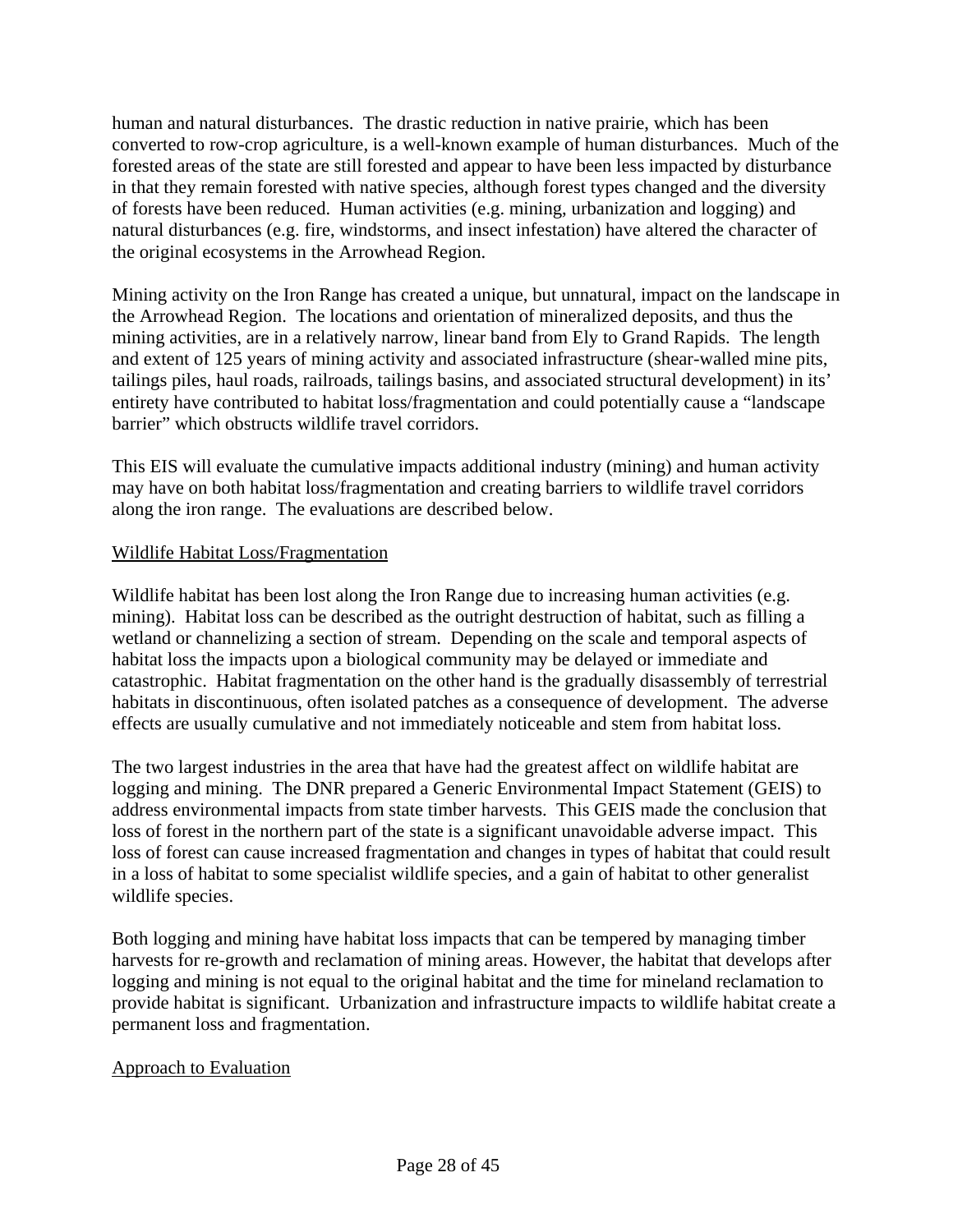The geographic boundary for impact analysis of habitat loss/fragmentation will be necessarily large: the Arrowhead Region including the Border Lakes, Laurentian Uplands, Nashwauk Uplands, Northshore Highlands, and Tamarack Lowlands Ecological Subsections.

Marschner's map of the original vegetation of Minnesota (see Heinselman, 1975) will be used to define the baseline vegetation condition. This map was compiled from the U.S. General Land Office (GLO) Survey Notes. This map is based on field notes of the GLO surveyors, who conducted the original land surveys of Minnesota during the period 1850 to 1905. It was drafted at a 1:500,000 scale. Marschner mapped 16 vegetative/ecosystem categories, ranging from marshes to pine groves. The map therefore is the best representation of the original ecosystems of Minnesota before the impact of European man

The actual acres of the various ecosystems that have been disturbed by past and current mining and infrastructure development will be tabulated as will the relative loss by ecosystem category. These tabulations will also be summarized by ecological subsection. Marschner's vegetation types will be classified into habitat types that relate to U.S. Forest Service Management Indicator Habitats or Minnesota's Comprehensive Wildlife Conservation Strategy.

The area disturbed will be derived from the U.S. Geological Service (USGS) Level 2 Gap Analysis Program (GAP) and 2003 Mine Features GIS mapping layer available from the DNR. A similar assessment will be carried out overlaying a GIS layer of the projected cumulative disturbance 30 years in the future (total time of construction, operation and closure of current mining proposals) as related to the following proposed future actions:

- Proposed PolyMet Mine
- Proposed Mesabi Nugget Plant
- Proposed Cliffs Erie Railroad Pellet Transfer Facility
- Proposed Minnesota Steel DRI/Steel Plant
- Future mining plans for existing taconite operations
- Proposed Mesaba Energy Coal Gasification Plant
- Community and infrastructure growth/expansion

The extent of habitat loss and fragmentation will be evaluated semi-quantitatively with respect to permanent or temporary loss/fragmentation. It is recognized that this assessment will not account for changes in the quality of various habitat types. However, an assessment will be made with respect to the losses and fragmentation of habitat types and what affect that may have on wildlife species. The assessment will consider existing literature on habitat loss/fragmentation as well as the U.S. Forest Service Management Indicator Species and Minnesota's Comprehensive Wildlife Conservation Strategy. Impacts to area sensitive and cover-type sensitive species will be evaluated and described.

## Wildlife Travel Corridor Obstruction/Landscape Barriers

Wildlife travel corridors are areas that connect habitats and increase the effective amount and diversity of habitat available for a species and possibly mitigate for habitat fragmentation. Landscape barriers may have impacts on dispersal, migration, and/or seasonal movements of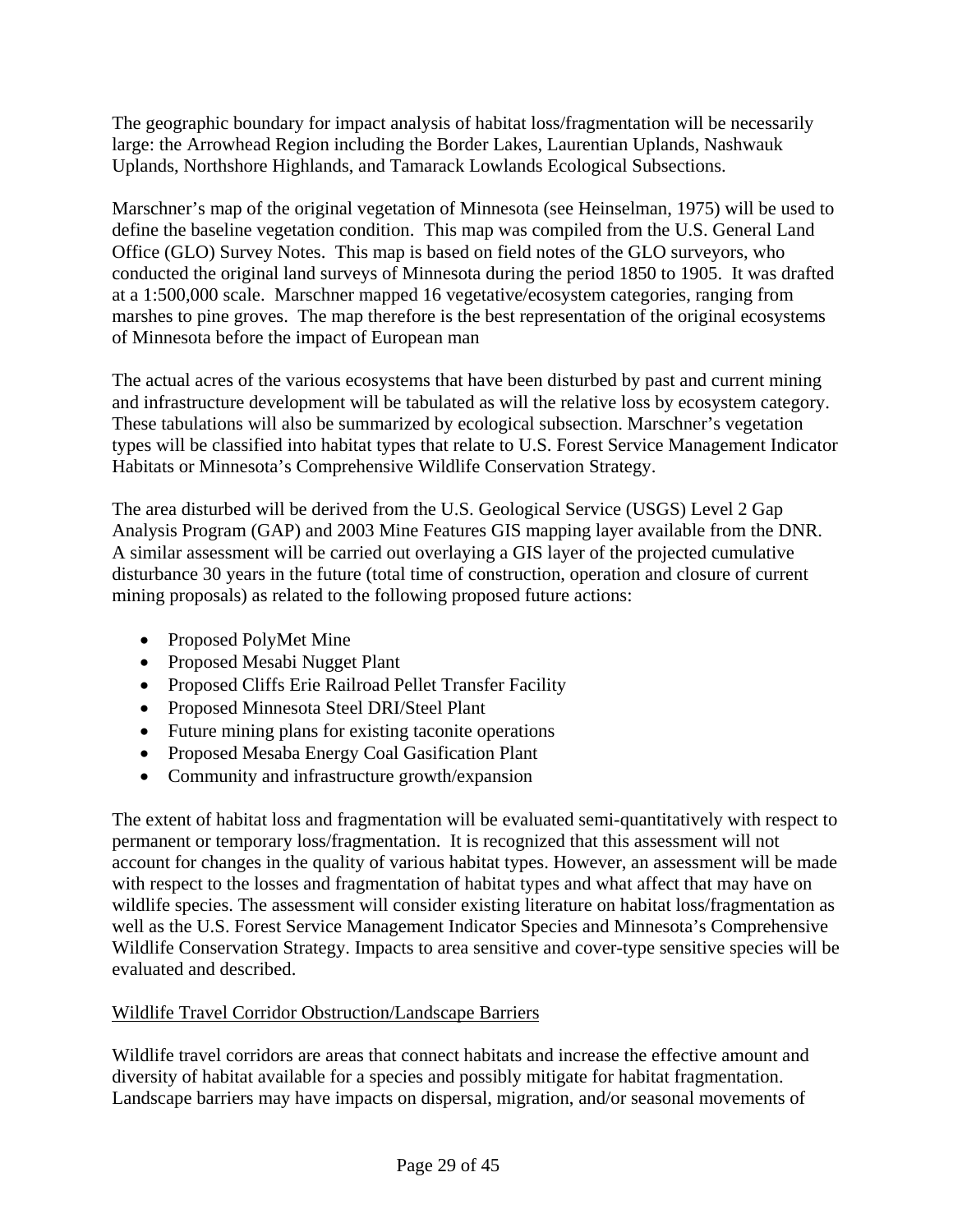wildlife. Different species of wildlife have specific habitat needs at various times of the day, season, year, and lifetime in order to survive and reproduce. To meet those needs they must move from one type of habitat to another. Daily movements include travel from resting areas to foraging areas and to sources of water.

Seasonal and yearly movements may consist of travel from winter range to calving areas to summer range. Lifetime movements include dispersal of young animals from their areas of birth to establish new territories or home ranges. Human activities (i.e. mine pits) along travel corridors can block, deflect, or delay such movements**.**

The loss of any additional travel corridor through the Iron Range could potentially push this cumulative impact over a threshold. Once beyond that threshold, these species' normal/ historic movement and dispersal patterns could be altered forever. Negative consequences would be both short and long term, including effects on genetic distribution, food procurement, summer/winter range accessibility, annual dispersal and other yet unknown or unforeseen parameters.

### Approach to Evaluation

The approach to evaluation of travel corridor obstruction will be to choose an appropriate analysis area, a baseline time and condition and then: 1) assess the cumulative disturbance of past and current mining and associated infrastructure development on that baseline condition; and 2) assess the presence of landscape barriers of past, current and proposed future actions and the effect on dispersal, migration, and/or seasonal movements of large mammals. It is assumed that large mammals will be the most sensitive to landscape barriers due to the size of potential barriers (mining operations) and the magnitude of large mammal movement. Smaller species with small travel distances may also be affected due to genetic isolation. However addressing the impact to large mammals is also likely to also prevent genetic isolation of smaller animals. Using other available information, a qualitative and quantitative description of the landscape barriers in areas disturbed by mining and non-mining activities will also be provided.

The cumulative impacts of landscape barriers on wildlife travel corridors will focus on habitats within a proximity of the iron formation that are likely to impact wildlife that use those habitats. A buffer of 15 miles around the Iron Range will be used to focus this evaluation. Travel corridors that exist as part of the current condition will be identified and evaluated for the reasonable foreseeable opportunity of preserving and maintaining those existing travel corridors.

It is reasonable to assume that prior to human disturbance habitat barriers were minimal with respect to the current condition and no additional effort will be given to characterization of baseline conditions for evaluation of habitat barriers.

## DATA NEEDS FOR ANALYSIS OF CUMULATIVE IMPACTS

### General Background Data

Previous assessments will be used to provide perspective on those changes in ecosystems that are associated with the cumulative effects of mining in contrast to those associated with other human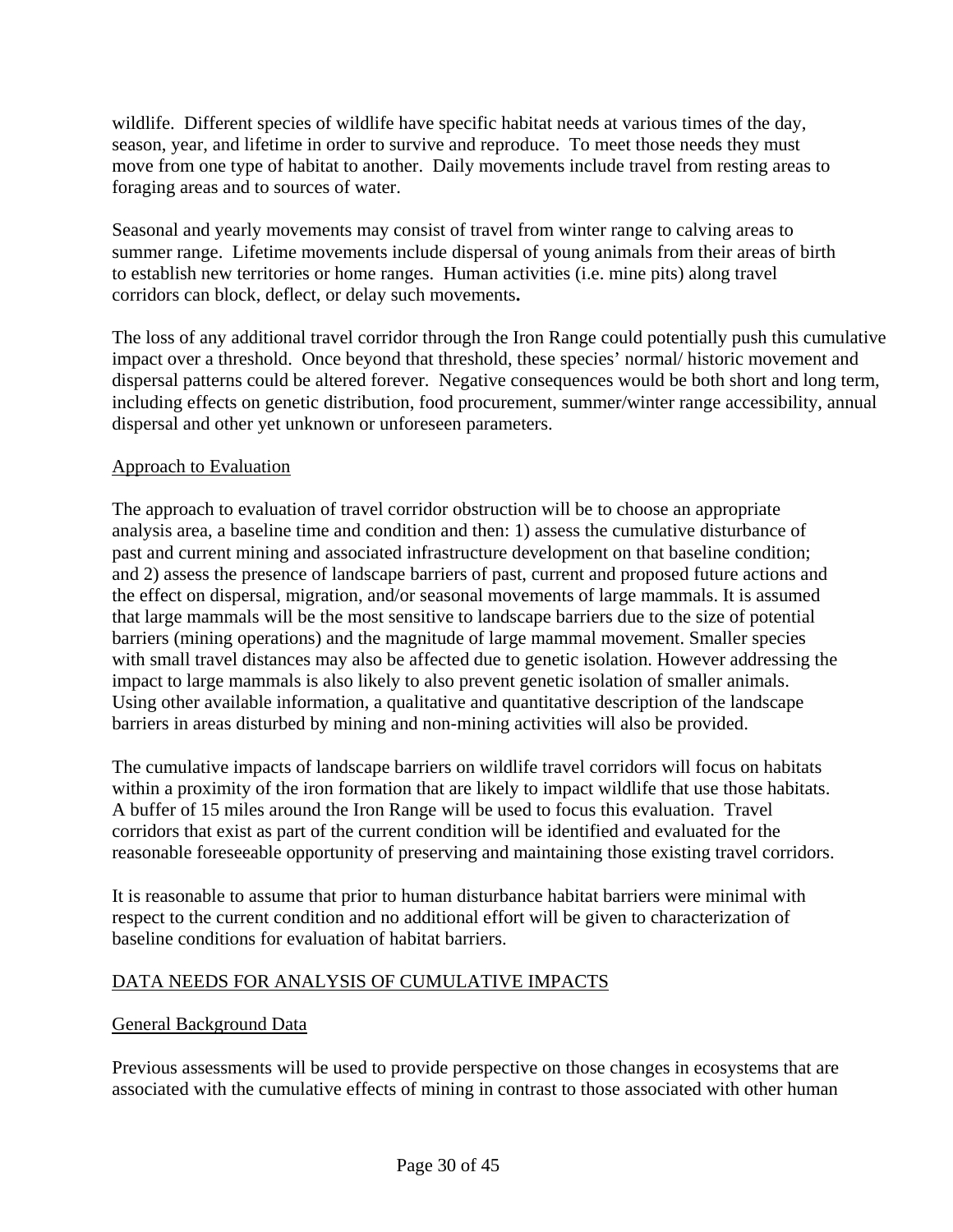and natural disturbances (e.g., logging, fire, windstorms, and insect infestations). These assessments were not specifically targeted on the mining areas of the state, but instead considered either the entire forested area of the state or some sub-area in northern Minnesota. The following assessments will be reviewed to provide a brief qualitative perspective on ecosystem changes not related to mining:

• Friedman, S.K. Landscape Scale Forest Composition and Spatial Structure: A Comparison of the Pre-settlement General Land Office Survey and the 1990 Forest Inventory in Northeastern Minnesota. University of Minnesota, St. Paul: Ph.D. Thesis, 2001.

*Friedman reconstructed the presettlement forest vegetation in northeastern Minnesota using General Land Office Survey Records and assessed change in this forest following the introduction of logging and the suppression of fire.* 

• Minnesota Generic Environmental Impact Statement (GEIS) Study on Timber Harvesting and Forest Management in Minnesota.

*The GEIS analyzed impacts resulting from timber harvesting and associated management activities in Minnesota, such as logging, reforestation, and forest road construction. Four sections of the GEIS may be useful in describing forest change not related to mining, including: Section 5.2.1 Forest Area and Cover Type Abundance, Section 5.2.4 Forest Fragmentation, Section 5.6.1 Forest Resources - Extent, Composition, and Condition, and Section 5.7.4 Cumulative Unmitigated Significant Impacts.* 

• Minnesota Forest Resource Council (MFRC) Landscape Project.

*The MFRC Landscape Project is a landscape level program and coordination effort. As part of the project, a number of reports have been generated that may be used in this evaluation of cumulative impacts. All reports are available from the MFRC website www.frc.state.mn.us/Info/MFRCdocs.html and include*:

- Changes in disturbance frequency, age and patch structure from pre-European settlement to the present in north central and northeastern Minnesota. LT-1203a
- Contemporary forest composition and spatial patterns of north central and northeastern Minnesota: An Assessment using 1990s LANDSAT data (accompanying maps/plates). LT-1203b
- Changes in forest spatial patterns from the 1930s to the present in north central and northeastern Minnesota: An analysis of historic and recent air photos (accompanying maps/plates). LT-1203c
- Potential future landscape change on the Nashwauk Uplands in northeastern Minnesota: an examination of alternative management scenarios using LANDIS. LT-1203d
- Background paper: relationships between forest spatial patterns and plant and animal species in northern Minnesota (Report) (Appendices). LT-1203f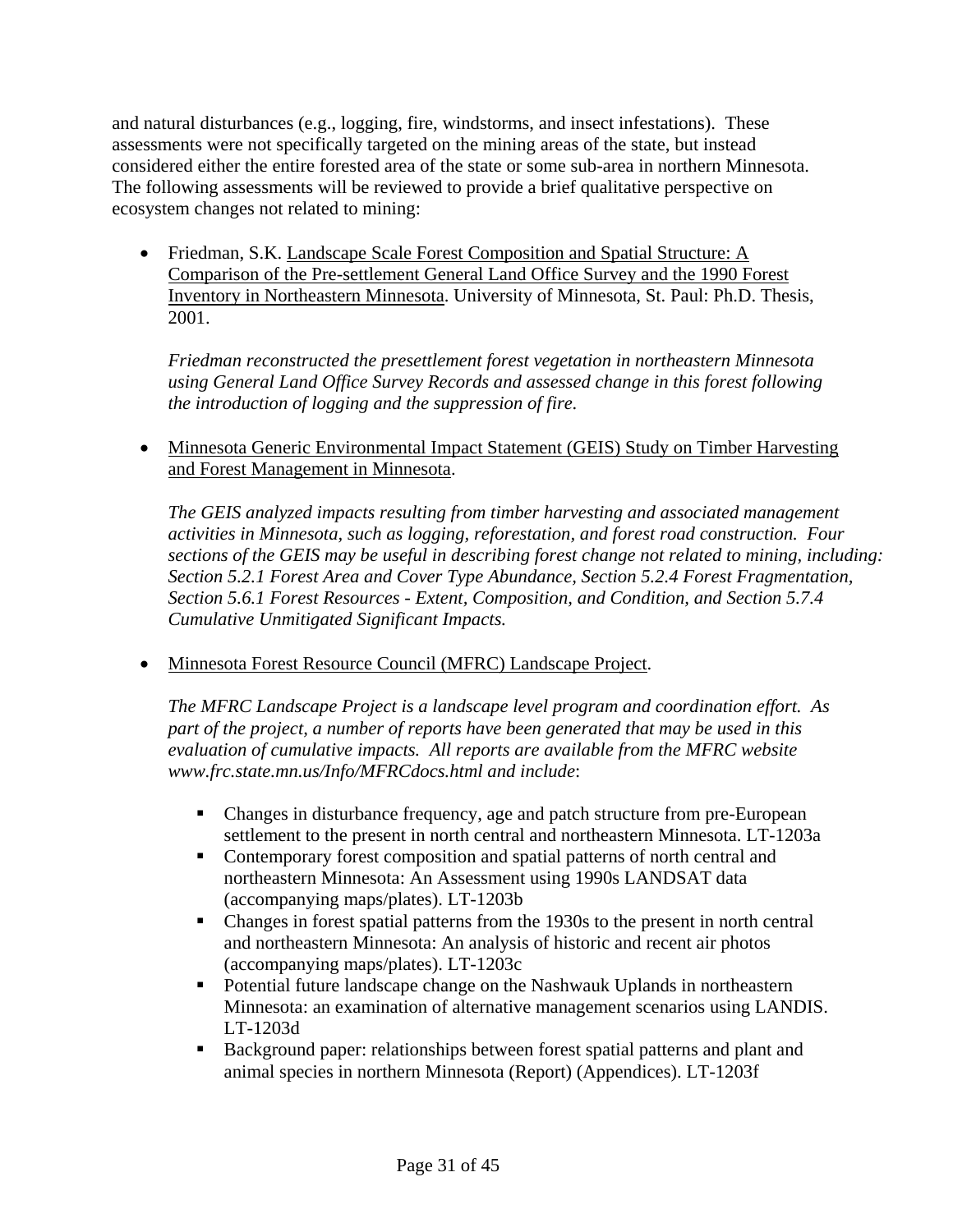• Forest Plan Revision Final Environmental Impact Statement for Chippewa and Superior National Forests.

*As part of their comprehensive planning process, the U.S. Forest Service developed an Environmental Impact Statement that discussed changes in forest conditions with time. This document can be found at www.superiornationalforest.org/analyses/2004Plan/feis/index.shtml.* 

• Minnesota's Comprehensive Wildlife Conservation Strategy

*Minnesota's Comprehensive Wildlife Conservation Strategy (CWCS) is designed to be a strategic plan for a partnership of conservation organizations within Minnesota. Species of greatest conservation need (SGCN) and priority habitat types within each Ecological Subsection are identified. The plan outlines priority conservation action that partners and interested individuals can use as a menu for action.* 

### Wildlife Habitat Loss/Fragmentation Data Needs

- Marschner's Original Presettlement Vegetation Map of Minnesota. Minnesota Department of Natural Resources.
- Land Use Minnesota, Forested Area. Manitoba Remote Sensing Centre
- 1969 Land Use. Minnesota Land Management Information Center
- Minnesota Land Use and Cover 1990s Census of the Land. Minnesota Land Management Information Center
- Ecological Provinces, Sections, and Subsections of Minnesota. Minnesota Department of Natural Resources
- 2003 Mine Features GIS mapping layer. Minnesota Department of Natural Resources
- Minnesota Land Cover, 1991-1992. Minnesota Land Management Information Center
- GAP Analysis (level 2). United States Geological Survey

### Wildlife Travel Corridor Obstruction/Landscape Barriers Data Needs

- 2003 Mine Features GIS mapping layer. Minnesota Department of Natural Resources
- Recent (2005) aerial photographs

## 3.3.8.9 Streamflow and Lake Level Changes:

### Background

Cumulative impacts to the physical character of streams and lakes can occur from increases or decreases in flow or changes in the pattern of flow. The causes can include both point discharges (e.g., mine dewatering discharges) and changes in watershed runoff caused by land uses such as mining, timber harvest, residential development, road construction, etc. The impacts of flow changes can include erosion, sedimentation, and stream ecology.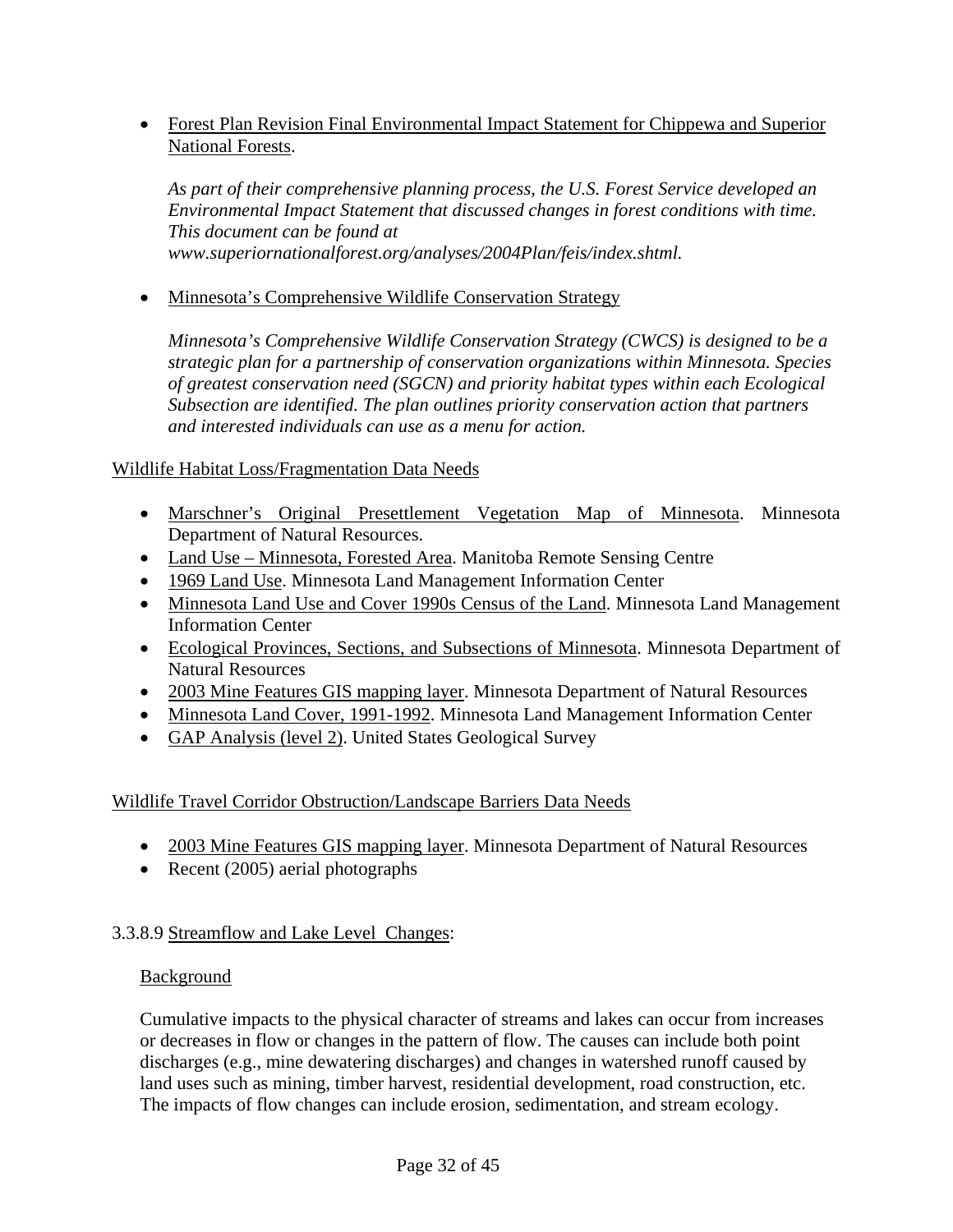Changes in frequency of bankfull flow can cause stream degradation. Changes to streams may accumulate over time, even for non-contemporaneous impacts if, for example, a stream is eroded and degraded by one event and then further eroded by a second event.

Flow impacts to streams and lakes are regulated under the DNR's program for appropriations of water and for work in public waters. Physical impacts to wetlands are also regulated by the Corps of Engineers, the DNR and the MPCA.

PolyMet will have point discharges of industrial wastewater to the Partridge River (from the mine site) and to a tributary to the Embarrass River (from the processing facility and tailings basin). The discharges to the Embarrass River are expected to be relatively small in volume. (Other changes to the Embarrass River that might be cumulative are limited to the small and intermittent discharge from the Babbitt Wastewater Treatment Plant, forest harvesting and the impacts of rural residential development in Embarrass Township. Again, these are relatively small impacts. Most miningrelated discharges for Northshore Mining Company and Cliffs Erie are not to the Embarrass but to the Partridge. Therefore, the possibility of significant impacts to the Embarrass River via either direct discharge or cumulative impacts of discharge (including PolyMet) is believed to be small, and will not be addressed in the EIS.

PolyMet's net effect on the hydrology of the upper Partridge River is expected to be larger than its effect on the Embarrass River. Northshore Mining Company also operates the Peter Mitchell Mine in the headwaters of the Partridge River, upstream of PolyMet, resulting in potential combined impacts. In addition, PolyMet will appropriate water for the processing plant from Colby Lake (which is part of Partridge River drainage), raising the possibility of decreases in lake discharge and lake levels from present conditions. Short-term peak discharges from the mine site can be mitigated by control of outflow from sedimentation and treatment basins, if necessary, to limit potential impacts on stream geomorphology. During reclamation, there will be a period of time when the PolyMet mine pit will be filling with water and the flow to the Partridge River will be reduced as water accumulates in the mine pit. The cumulative impact of greatest concern is the potential for combined peak dewatering from PolyMet and Northshore Mining, or combined reduction in base flow caused by abandoned pits filling with water.

### Approach to Evaluation

A quantitative assessment of cumulative impacts due to changes in flow will be performed for the upper Partridge River. This assessment will focus on flow changes in the immediate vicinity of the proposed project. Following this quantitative assessment, a qualitative assessment will be made of resources further downstream to evaluate whether cumulative impacts may occur at greater distances.

An evaluation of the geomorphology of the Partridge River in the vicinity of the project was conducted in 2004. It found that the upper Partridge River was in good condition in the reaches evaluated, suggesting that historic mining upstream of PolyMet has not resulted in channel stability problems. Therefore it is proposed to take the present condition as the baseline condition.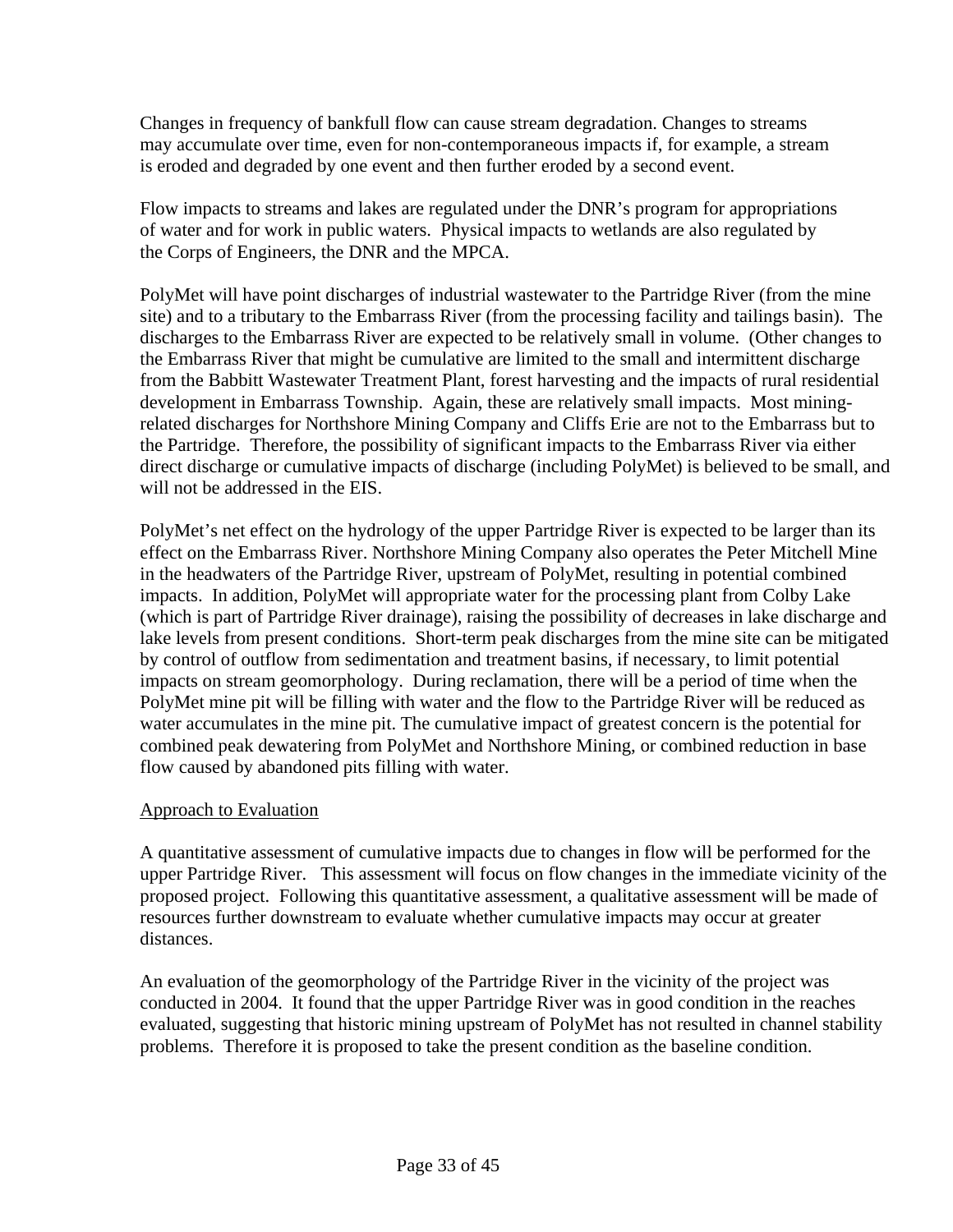Probable streamflow changes will be estimated using a calibrated hydrologic model. The model will be calibrated to available flow data. The predicted change in flow characteristics will be estimated at appropriate stream reaches near the PolyMet mine site.

There are limited streamflow data for the Partridge River. There are two United States Geological Survey stream gauging stations on the Partridge River with long term flow records: one above Colby Lake at Hoyt Lakes (#04015475) and one near Aurora downstream of Colby Lake (#04016000). From 1978 to 1988 the U.S.G.S. operated gaging station #04015475 on the Partridge River just upstream from the confluence with Colby Lake. During this period Reserve Mining Company (the predecessor to Northshore Mining Company) was not pumping to the Partridge River so these data will probably be usable for calibration. This assumption needs to be verified, especially with respect to the impacts of any overflows that may have occurred from Reserve Mining Co. pits.

There is also limited flow data (13 months) from DNR's 2004 East Range Hydrology Study. NorthShore discharge data are available for this time on at least a monthly basis. Streamflow data can be augmented by available geologic, soils and ecological data and summarized to describe the condition and sensitivity of the Partridge River in the study area. The river will be classified in terms of sensitivity to streamflow change, using the Rosgen classification approach.

The streamflow record will be adjusted to remove the effect of known pumping or pit overflow discharges. If a model can be calibrated to this record with reasonable accuracy, the flow record will be extended using meteorological data. This extended record will be long enough to include both wet and dry climatic conditions. The error of estimate associated with use of the model will be displayed and discussed in light of its intended use in the EIS.

Hydrologic modeling will include the effects of past and present actions (through the date of monitoring) including:

- Existing Cliffs Erie discharges from pits (as of date of monitoring)
- Modification of land use (including wetland loss) by past mining practices within the upper Partridge River watershed
- Existing discharge from Northshore Mining Company Mine
- Existing Syl Laskin Energy Center discharges
- Existing discharge from City of Hoyt Lakes POTW
- Operation of Whitewater Reservoir
- Typical timber harvest activities on Superior National Forest (SNF), state and county lands and private lands.
- Existing runoff from the development of City of Hoyt Lakes

The extended flow record will be used to create a synthetic, local streamflow record for points of interest near the PolyMet site. The relationship of the sub-model to the overall model calibration will be checked to a limited extent using individual streamflow measurements done by PolyMet in 2004. The synthetic local streamflow record will be summarized in relevant flow statistics, including 7Q10, 1.5-year, and, if reasonable, 10- and 100-year flow estimates. The latter may be estimated by single-event simulation using standard estimates of extreme rainfall events.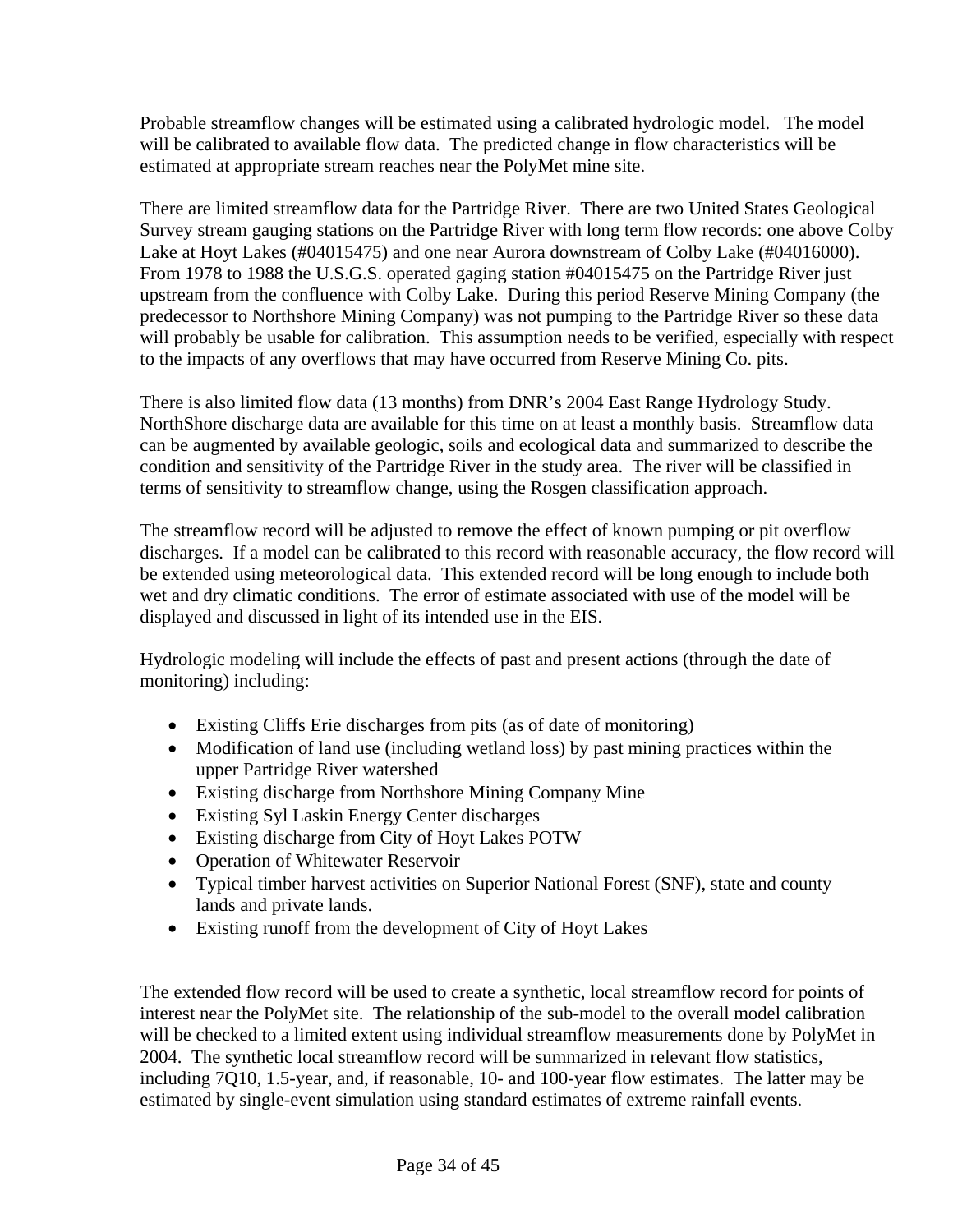The hydrologic models will be modified to include actions since the date of the monitoring and potential future actions including:

- Net hydrologic effects of PolyMet mine site discharges to Partridge River and appropriations for PolyMet
- Long-term flow management of PolyMet mine pit during and after filling of pit
- Any potential changes in water discharge from Northshore Mining Company discharges in Partridge River watershed
- Any reasonably foreseeable changes to timber harvest activities on SNF, state and county lands and private lands.

The threshold of significance for this cumulative impact assessment for the upper Partridge River will be the likelihood of major change in stream morphology as defined by the Rosgen classification method (Rosgen, 1994) or other applicable method. This analysis will be based on stream reconnaissance completed in 2004 by PolyMet as a base condition and augmented by available geologic, soils and ecological data to describe the sensitivity of the stream in the study area. The predicted change in flow characteristics will be estimated at the different stream reaches. The possibility of significant changes in stream morphology and ecology due to flow changes will be evaluated, based on the Rosgen methodology, existing information, and applicable research.

Where significant impacts are predicted, the EIS will suggest and evaluate mitigative measures such as controls on rate or volume of discharge or modifications to the water management plan to redirect water to less-sensitive stream locations. It will also evaluate the need for additional data collection to be addressed in the permitting processes.

After completion of the quantitative analysis of the upper Partridge River, the EIS will semiquantitatively evaluate the probable cumulative impacts on Colby Lake/Whitewater Reservoir. This assessment will not be as rigorous as the Partridge River assessment since cumulative impacts on water levels and lake outflow are expected to be well within the range of historic conditions. Colby Lake/White Water Reservoir served as a water source for the former Erie Mining Company and LTVSMC operations, from 1950 through May, 2000. PolyMet is expected to appropriate less water from Colby Lake, with less impact on water levels and lake outflow than occurred under the previous mining operations. A minimum Colby Lake water level of 1439 ft msl was set by provision in the company's water appropriation permit, 49-0135. Minnesota Power presently holds this permit, with the same provision. Proposed PolyMet water withdrawal from Colby Lake and impacts on water levels will be evaluated and compared with historic effects from Erie and LTVSMC. The recent record of lake levels and outflow for Colby Lake will also be summarized for comparison to existing conditions. The effect of the project on the lake in view of the operating plan and recent experience will be evaluated. Potential changes in either the proposed project or the operating plan for the Colby Lake/Whitewater Lake outlet will be suggested as appropriate. The need for additional hydrologic data to monitor accumulative effects on Colby Lake/Whitewater Reservoir will be discussed.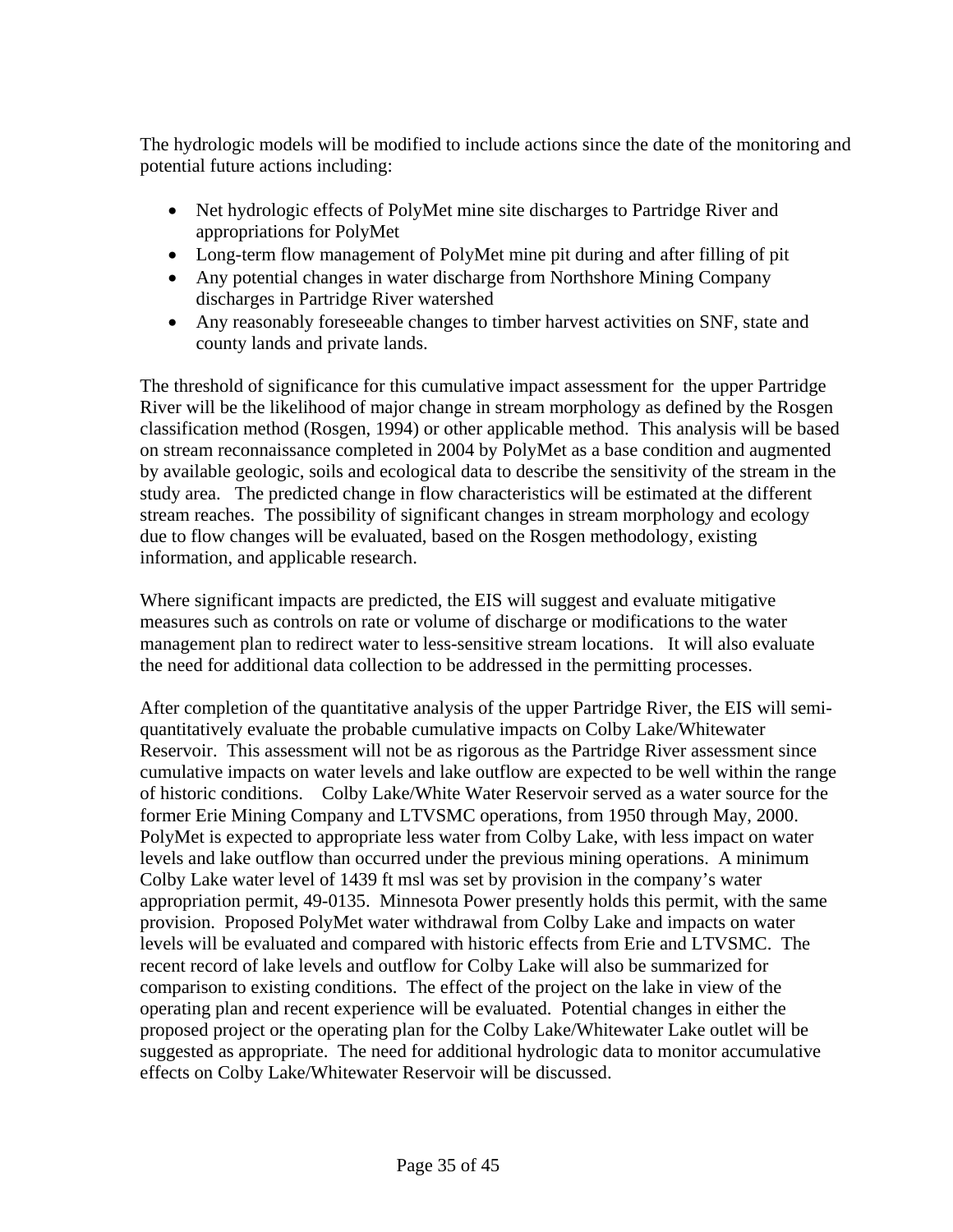Data Needs for Analysis of Cumulative Impacts

- Flow data for Partridge River
- Lake level data for Colby Lake and Whitewater Reservoir
- Operating plan for Colby Lake outlet and Whitewater Reservoir
- Historic air photos or GIS coverages showing modification of land use (including wetland loss) by past mining practices within the upper Partridge River watershed
- Discharge data from Northshore Mining Company mine and crusher areas and evaluation of possibility of changes to Northshore Mining Company discharges in future
- Operation plans and historic lake levels for Whitewater Reservoir
- Data on typical timber harvest activities on SNF, state and county lands and private lands.
- Estimates of future PolyMet Mine Site discharges for mine development, operation and closure, including long-term flow management of the PolyMet mine pit during and after filling of pit

### 3.3.8.10 Water Quality Changes:

A quantitative assessment of cumulative water quality impacts will be performed for the upper Partridge River (including Colby Lake) and the Upper Embarrass River (including Wynn and Sabin Lakes). PolyMet's discharges will be treated to meet chronic aquatic toxicity-based standards but levels of metals such as nickel may be elevated above natural background levels. At the plant site and tailings basin, discharges from the wastewater treatment plant may contain dissolved solids, hardness, chlorides and possibly sulfate at levels above background. Other common pollutants such as Biological Oxygen Demand (BOD), bacteria and suspended solids are not expected to be present in significant quantities in the discharges. The actual construction of the PolyMet facility can be expected to generate sediment but this impact is readily mitigated by use of stormwater best management practices such as sedimentation basins and will be of short duration. Therefore, this impact is not proposed as a suitable subject for cumulative impact analysis.

A number of models are available to analyze the generation, fate and transport of pollutants in streams. Models recently used in Minnesota EIS's and National Pollutant Discharge Elimination System (NPDES) permitting procedures include HSPF and QUAL2E and dilution models. Toxic metals will be modeled using a conservative dilution model of the stream water quality. If this indicates that potential cumulative impacts may be experienced, a more comprehensive model could then be applied. It appears likely that the initial modeling phase will be required for the NPDES permit and will be available to the EIS contractor. In this phase, both streams will be modeled using the hydrologic loading of water from tributary sub-watersheds for dry, normal and wet conditions. The background loading of pollutants from the watershed will be estimated based on historic and recent monitoring results. For each hydrologic scenario, loading from the PolyMet facility will be included and the resultant concentrations will be calculated as a simple dilution model. Upstream and downstream additions of pollutants from other discharges will be evaluated for past, present and future actions by other parties

The models will first be calibrated to existing conditions monitoring data from 2004. This will inherently include the effects of past and present actions (through the date of monitoring) including: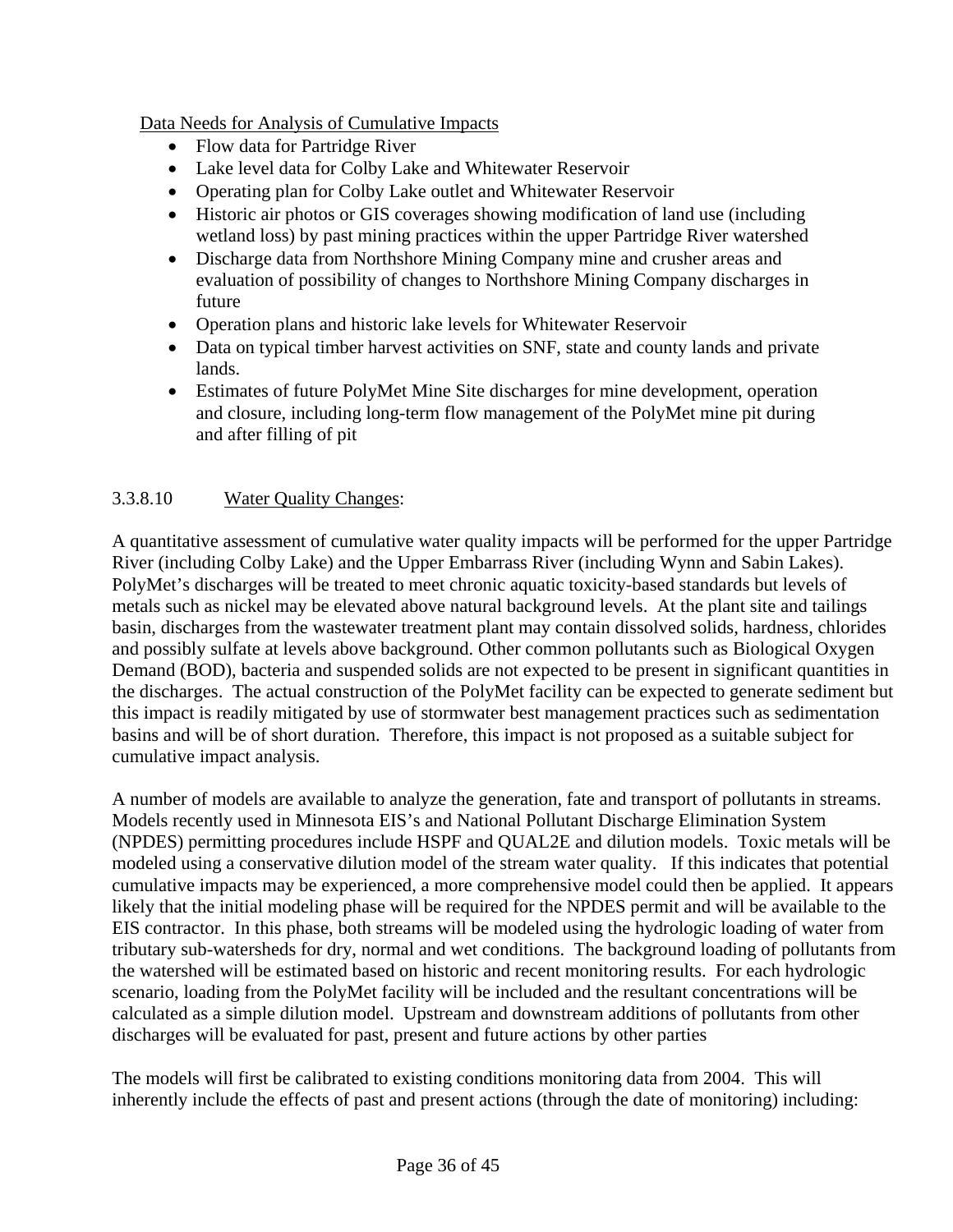- Embarrass River
	- o Existing discharges from Babbitt POTW
	- o Existing Cliffs Erie tailings basin seepage
	- o Other existing sources within the former LTVSMC site (e.g. waste rock piles tributary to Spring Mine Creek)
	- o Modification of land use (including wetland loss) by past mining practices within the Embarrass River watershed above Sabin and Wynne Lakes
	- o Typical timber harvest activities on SNF, state and county lands and private lands
	- o Existing rural and residential development in Embarrass township
	- o Construction of Embarrass Wetland Bank by LTVSMC
	- o Closure of LTVSMC
- Partridge River and Colby Lake
	- o Existing Cliffs Erie discharges (overflow) from pits
	- o Other existing sources within the former LTVSMC (e.g. waste rock piles adjacent to Wyman Creek)
	- o Modification of land use (including wetland loss) by past mining practices within the upper Partridge River watershed
	- o Existing discharge from Northshore Mining Company Mine and Crusher area
	- o Existing Syl Laskin Energy Center discharges
	- o Existing discharge from City of Hoyt Lakes POTW
	- o Operation of Whitewater Reservoir
	- o Typical timber harvest activities of SNF, state and county lands and private lands
	- o Existing runoff from the development of the City of Hoyt Lakes

The hydrologic models will than be modified to include actions since the date of the monitoring and potential future actions including:

- Embarrass River
	- o PolyMet tailings basin wastewater treatment plant discharge
	- o Changes to existing discharges from Cliffs Erie tailings basin due to PolyMet's proposed collection and treatment of seeps
	- o Implementation of Regional Mercury TMDL
	- o Any reasonably foreseeable changes to discharges from Babbitt POTW due to development and/or treatment system changes
	- o Any reasonably foreseeable changes to timber harvest activities on SNF, state and county lands and private lands
- Partridge River and Colby Lake
	- o PolyMet discharges from mine site and long-term discharges from closed pit and stockpiles
	- o Potential future discharge from Mesabi Nugget facility
	- o Proposed Cliffs Erie Railroad Pellet Transfer Facility construction and operation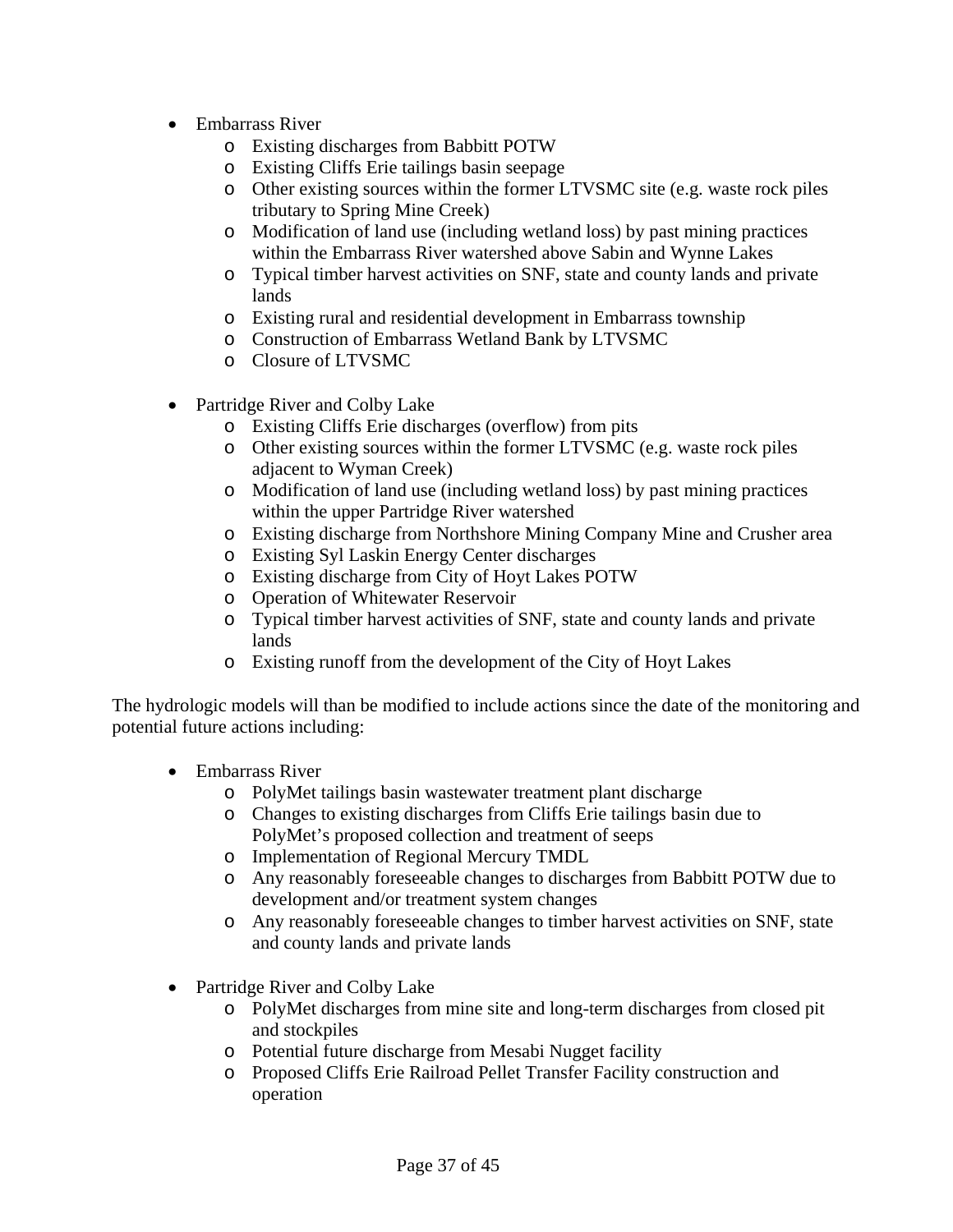- o Any reasonably foreseeable changes to timber harvest activities on SNF, state and county lands and private lands
- o Changes in runoff quality due to future development of City of Hoyt Lakes
- o Implementation of Regional Mercury TMDL
- o Any reasonably foreseeable changes to discharges from Hoyt Lakes POTW due to development and/or treatment system changes

Minnesota water quality standards were promulgated to protect the designated uses of waters of the state, which include protection for domestic consumption (human health), aquatic life, and recreation, industrial consumption, and agriculture and wildlife. The threshold for this cumulative impacts assessment will be the most restrictive water quality standards that apply to the respective waters being evaluated which, at a minimum, would be the chronic aquatic toxicity-based standards applicable to the respective waters being evaluated and the Class I drinking water standards that are applicable to Colby Lake as a drinking water source for the City of Hoyt Lakes. The future conditions scenarios will be completed for both operation and post-closure conditions, assuming that all other reasonably foreseeable actions have been completed.

### 3.3.8.11 Economic Impacts:

A quantitative assessment of cumulative employment and economic effects will be performed. Background information on employment and the economy of St. Louis County and the East Range will be summarized:

- Historical population trends by county and major population centers since 1980\*
- Historical employment trends by county since 1980\*
- Historical tax revenue trends by county since 1980\*
- Summary of historical economic activity (major industries, major sources of employment) by county since 1980\*
- Summary of population, employment, tax revenue and economic activity in 2002 (the baseline year)

### \* *Approximate date. Actual historical data will be collected based on availability of primary sources and the economic/fiscal impact model used for the assessment.*

Impact analyses will be completed through input-output mathematical modeling to estimate employment impact, output impact and value added measures in terms of total (direct, indirect and induced) impacts for the construction period, operations period and closure period. Analyses will also assess impacts to State, Local and Federal taxes and royalties. All prices will correspond with the most recent data available.

Baseline conditions will be based on the economic activity reported in the most recent tax year available in the County/East Range. Cumulative impacts will be assessed by combining the baseline economic activity and projections of average annual employment (year by year) and estimated construction cost (year by year) for each of the following future (if they meet the criterion for "reasonably foreseeable") and past actions:

- Proposed NorthMet Project (PolyMet)
- Proposed Mesabi Nugget Plant (Mesabi Nugget, LLC)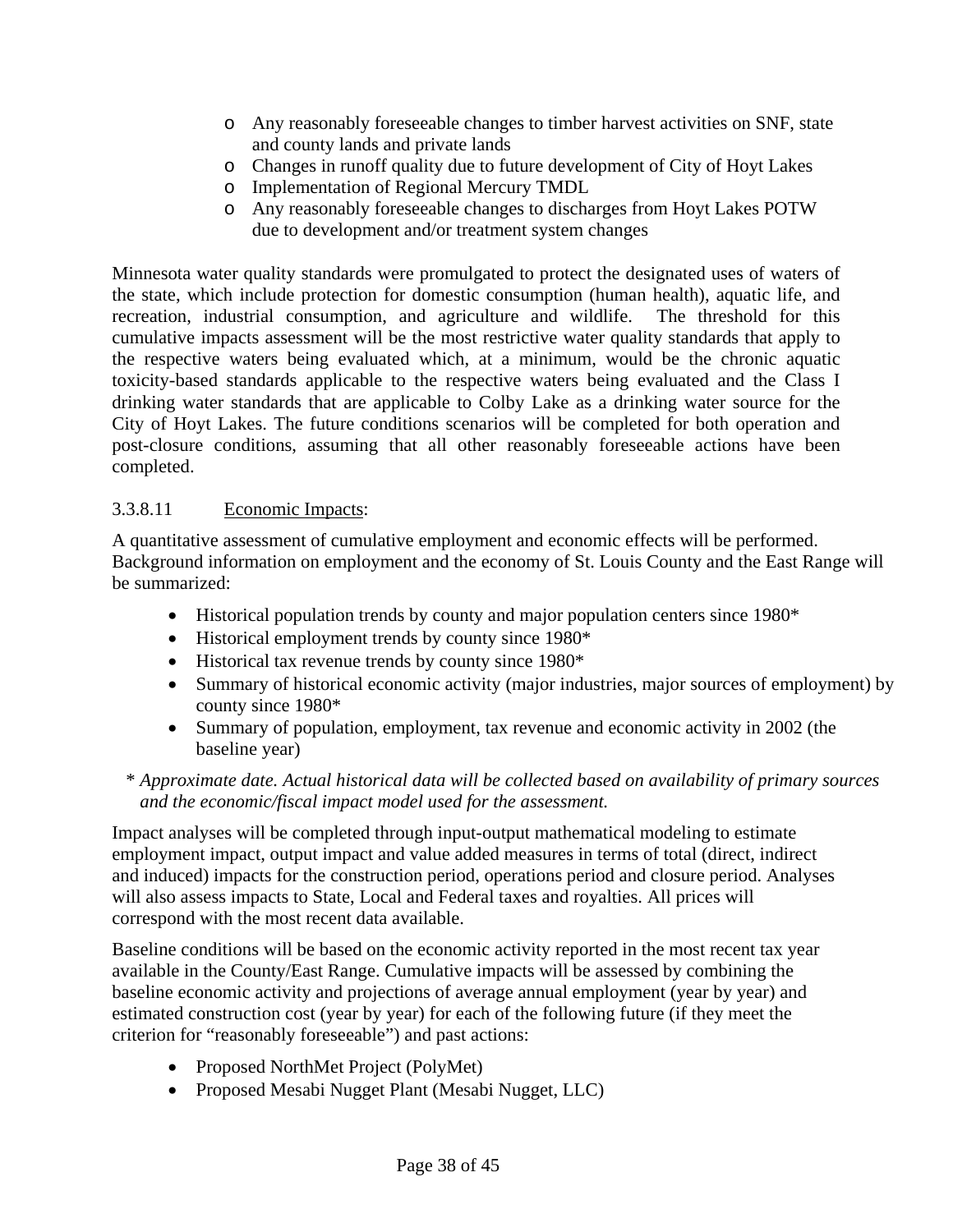- Proposed Cliffs-Erie Railroad Pellet Transfer project (Cliffs-Erie, LLC)
- Proposed NOvA Off-Axis Detector (University of Minnesota)
- Proposed expansions of existing taconite plants
- Shutdown of LTVSMC

The analysis will report findings for a typical year in four discrete periods: baseline year, construction period, operating period and closure period. Findings will be reported as employment, output impact (dollars), value added impact (dollars) and tax impact (dollars).

### 3.3.8.12 Social Impacts:

A qualitative assessment of cumulative social structure effects will be performed. Background information on social structure of the East Range [specifically the municipalities of Aurora, Babbitt, Biwabik, Ely, Hoyt Lakes, Soudan and Tower and surrounding areas] will be summarized:

- Summary of 2002 (or latest available data year) population characteristics including: structure by age, sex, family size, ethnicity, income, type of employment (including unemployed)
- Summary of 2002 (or latest available data year) community structure for project area cities and towns, including: size of government organizations (cities, townships and counties); participation in voluntary associations (description of groups and linkage to national organizations, if any); and inequities (economic, social or cultural) among community groups.
- Summary of 2002 (or latest available data year) housing availability and community services in major communities, including: police protection, health care, elderly care, schools, libraries, retail centers, recreational facilities, gathering places, computer access facilities.

Impact analysis will be completed through trend analyses:

- Trend analysis of population characteristics (structure by age, sex, family size, ethnicity, income, type of employment - including unemployed).
- Trend analysis of change in community structure: size of government organization (cities, townships and counties); participation in voluntary associations (description of groups and linkage to national organizations, if any); and inequities (economic, social or cultural) among community groups.
- Trend analysis of projected changes in availability of housing and community services including: police protection, health care, elderly care, schools, libraries, retail centers, recreational facilities, gathering places, computer access facilities
- Assessment of stakeholder perception toward proposed projects as related to perceived changes in quality-of-life issues such as: health, safety, security (personal and economic), political power, family stability, use of the natural environment, environmental quality, displacement or relocation, and trust in political and social institutions (intended to gauge community and stakeholder consensus on the cumulative effects of proposed projects on their shared vision for the future of the East Range).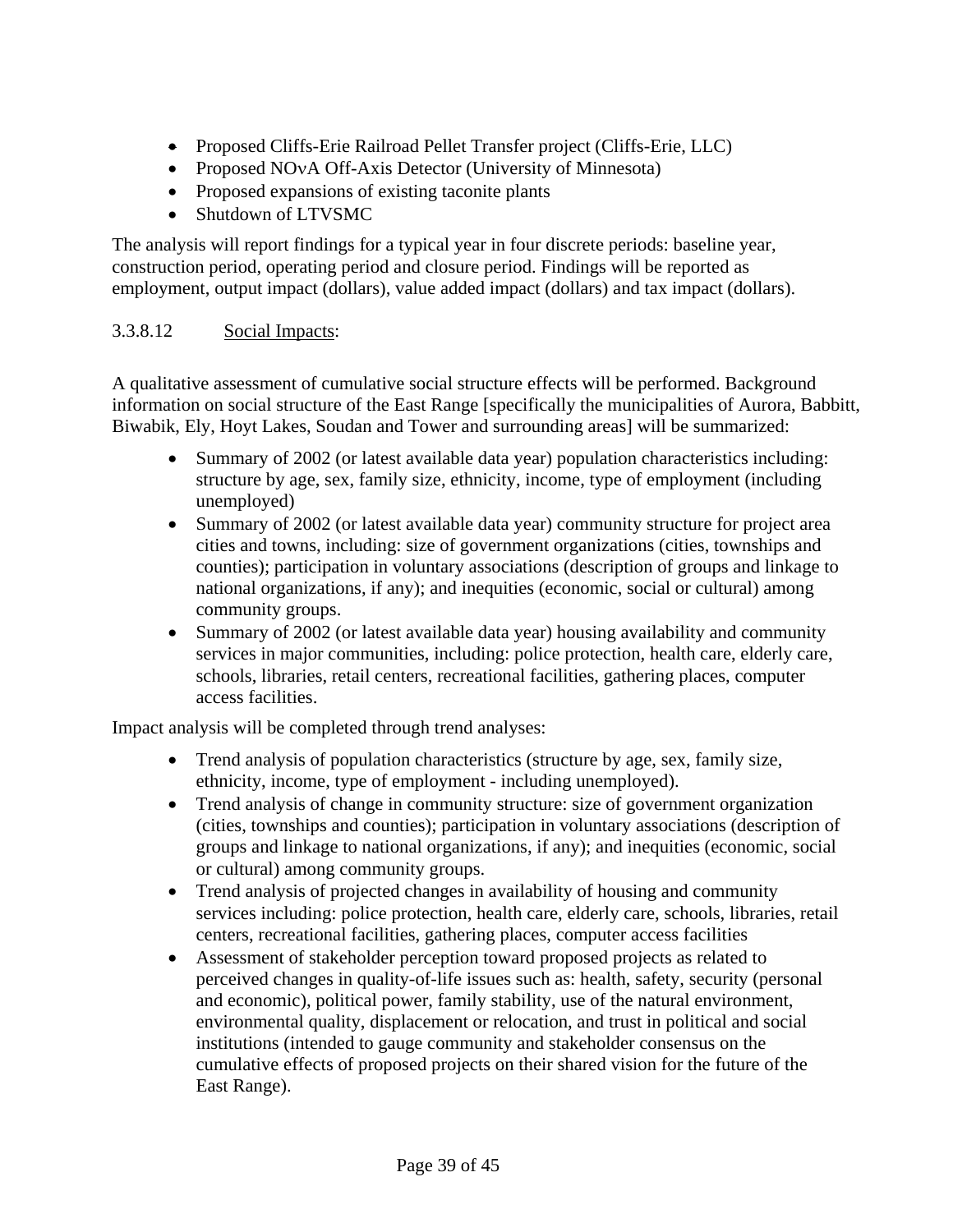Baseline conditions will be based on the social structure of the East Range in 2002. Cumulative impacts will be assessed by combining the baseline social structure and projections of change related to the following future (if they meet the criterion for "reasonable foreseeable") and past actions:

- Proposed NorthMet Project (PolyMet)
- Proposed Mesabi Nugget Plant (Mesabi Nugget, LLC)
- Proposed Cliffs-Erie Railroad Pellet Transfer project (Cliffs-Erie, LLC)
- Proposed NOvA Off-Axis Detector (University of Minnesota)
- Proposed expansions of existing taconite plants
- Shutdown of LTVSMC

The analysis will report findings for a typical year in four discrete periods: baseline year, construction period, operating period and closure period. Findings will be reported as projected changes in population characteristics, community structure, public attitudes, and availability of housing and community services.

### 3.3.9 Other – Reclamation (Item 30)

The EIS will evaluate the proposal with consideration for compliance with DNR rules for mineland reclamation. Minnesota Rules for nonferrous metallic metal mining (Chapter 6132) describe the DNR's policy for nonferrous mines, "…that mining be conducted in a manner that will reduce impacts to the extent practicable, mitigate unavoidable impacts, and ensure that the mining area is left in a condition that protects natural resources and minimizes to the extent practicable the need for maintenance." Alternative designs, layouts, and siting will also be evaluated to determine the most feasible reclamation strategy. Reclamation requirements and strategies for reactive waste rock will be included as part of this assessment. The three criteria that will be used in this evaluation will be protection of natural resources, minimization of long-term maintenance, and eventual land use objectives.

The Mining, Minerals and Sustainable Development Project Final Report will be reviewed and opportunities to incorporate recommendations from the report will be considered as part of PolyMet's reclamation plan. The EIS will suggest additions to the plan, to the extent that additions would provide mitigation for identified environmental impacts. Mineland reclamation planning will take into consideration local community land use goals.

As part of the permit to mine, financial assurance estimates will be developed on an annual basis for reclamation of mining activities that have occurred and are anticipated to occur during the upcoming year. This will include costs for reclamation in case of a premature shut down of mining operations. An evaluation of reclamation costs and its effect on facility design, construction and closure will be discussed in the EIS. This evaluation will include an assessment of reasonable closure maintenance costs to prevent release of reactive runoff into the environment. Although mineland reclamation rules allow for financial assurance for corrective action, the amount of financial assurance cannot be developed until the needed corrective action is known. For this reason financial assurance estimates associated with corrective action will not be included in the EIS. However, the EIS will describe the corrective action procedure and how financial assurance will be addressed in case a corrective action is needed.

## 4.0 IDENTIFICATION OF PHASED OR CONNECTED ACTIONS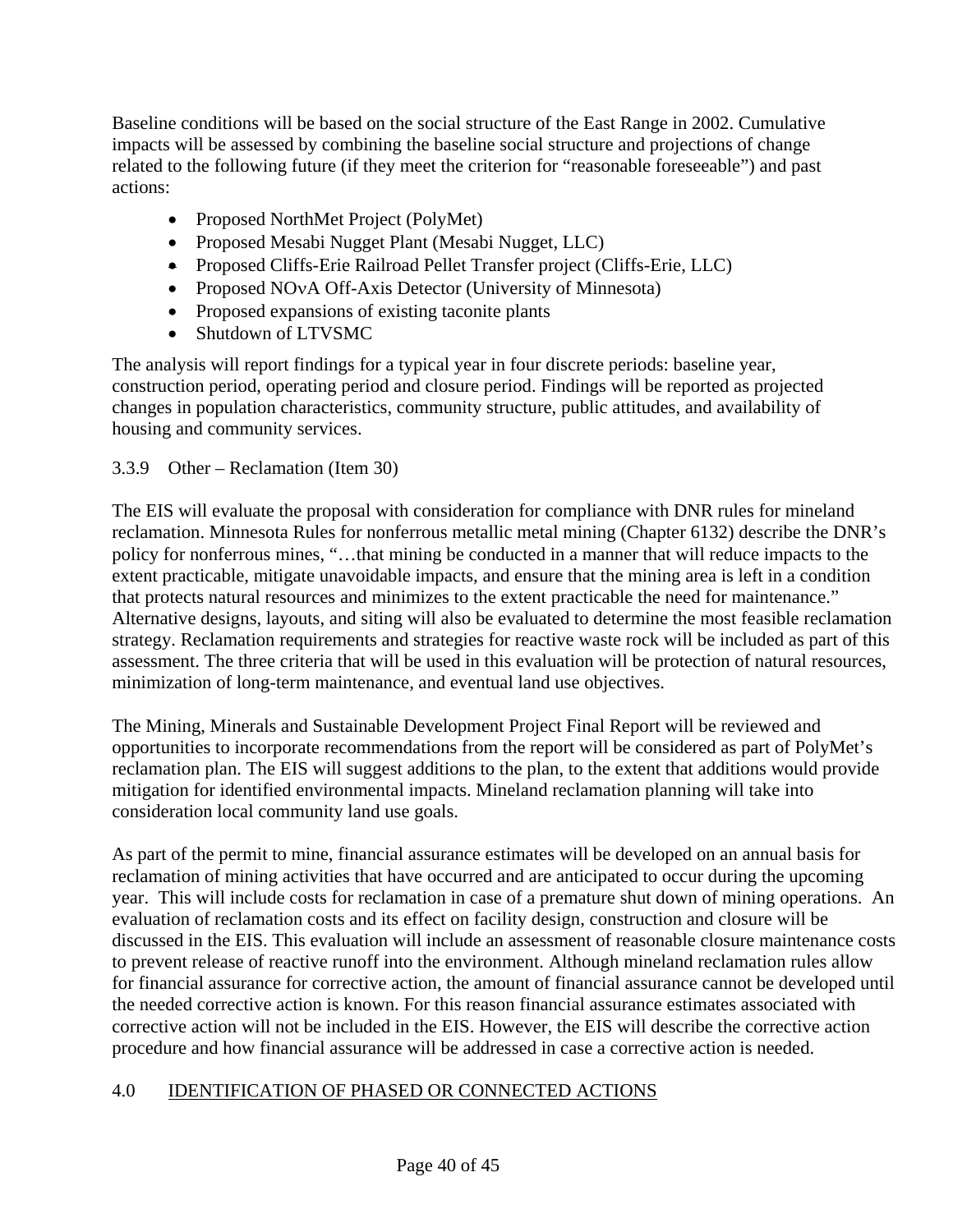There are no phased or connected actions associated with this project.

### 5.0 EIS SCHEDULE (TENTATIVE)

| June 2005     | Scoping EAW comment period (included public meeting)         |
|---------------|--------------------------------------------------------------|
| October 2005  | <b>Final Scoping Decision Document</b>                       |
| January 2006  | <b>EIS Preparation Notice Published</b>                      |
| August 2006   | Draft EIS issued for public review (includes public meeting) |
| February 2007 | Final EIS Issued                                             |
| May 2007      | <b>EIS Adequacy Determined</b>                               |

#### 6.0 SPECIAL STUDIES OR RESEARCH

Many reports and studies will be developed to support the assessment of environmental impacts from the project. The project proposer will provide the following reports to the DNR and USACE for review and incorporation into the EIS. The content of these will be independently reviewed and confirmed by state/federal agencies or the EIS contractor prior being incorporated into the EIS.

6.1 Process Design - Tailings Basin Water Balance

This report will provide an estimate of the water balance for the tailings basin, quantifying both discharge and makeup water demand. The discharge will consist of two parts: 1) the unrecovered seepage through the dams and 2) a permitted discharge from the basin (this could either be on site or pumped to a POTW). The water balance will include precipitation, evaporation, runoff from upland areas, water from the concentrator used to transport tailings, water to the concentrator for reuse, seepage between cells, seepage from the basin and water retained in the tailings. A discussion of the HydroMet plant water balance demonstrating that the plant will be a net water user will be included. Assumptions made and modeling methods will be explained. The water balance will include operation, closure, and post-closure and will include an evaluation of average conditions as well as wet and dry cycles.

6.2 Hydrology - Mine Water Model & Balance

This report will provide an estimate of the overall quantity of water to be discharged from the mine site. The discharge will consist of three parts: 1) non-contact runoff including seepage from wetlands (based on Mine Diking/Trenching Effectiveness Study) and runoff from undisturbed portions of the site (based on Surface Water Runoff Systems); 2) non-reactive runoff including runoff from capped stockpiles and general runoff from non-reactive stockpiles (both based on Mine Wastewater Management Systems Study) and 3) reactive runoff including stockpile seepage and pit inflow. The water balance will include precipitation, evaporation soil/stockpile storage and groundwater inflow to the mine pit. Assumptions made and modeling methods will be explained. A groundwater flow model will be developed to predict the amount of groundwater inflow into the mine pit/pits at various stages in pit development (i.e., year 1, year 5, year 10, year 20). The model will take into account groundwater inflow from the Duluth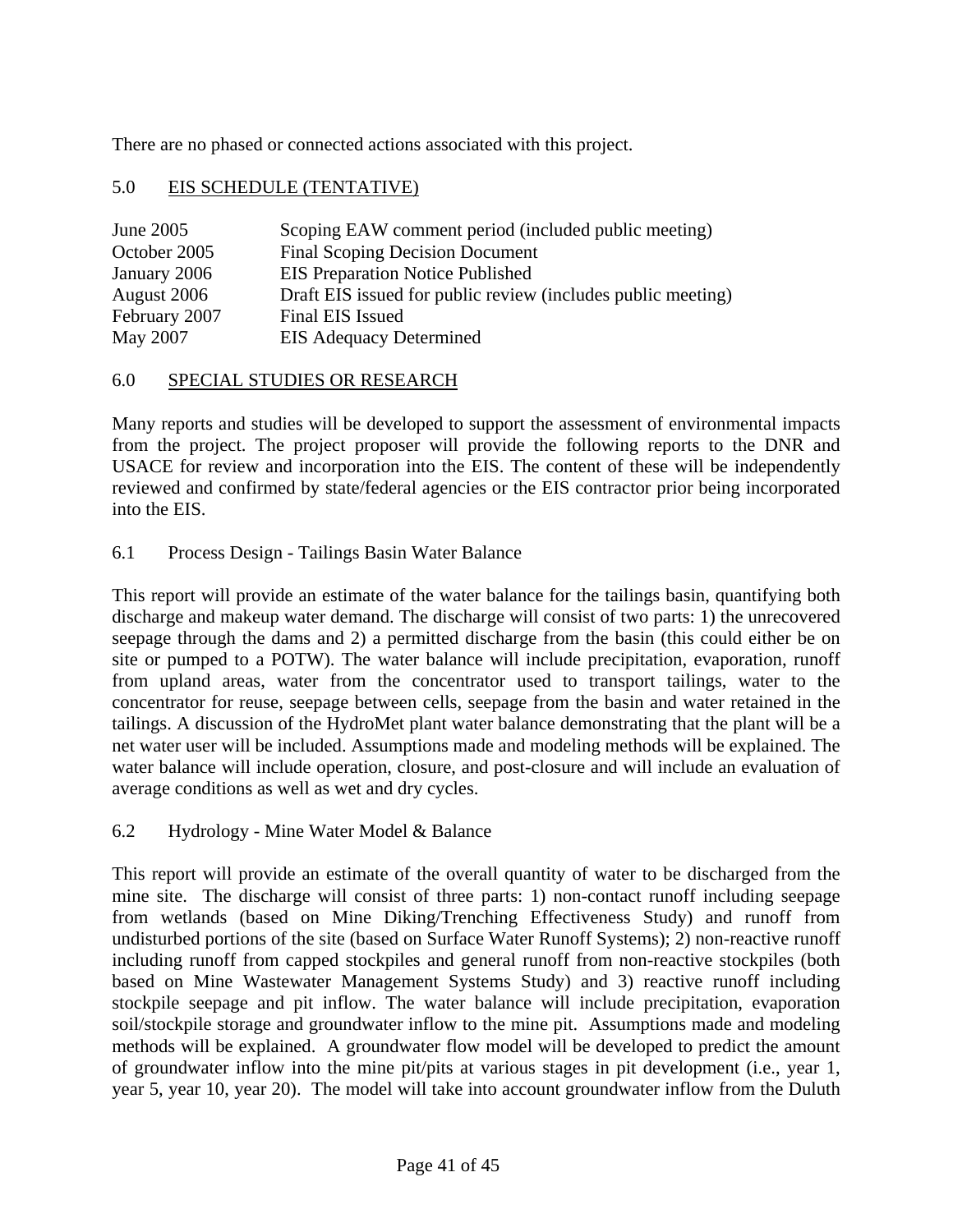Complex, the Virginia Formation, and the surficial sediments. The water balance will include operation, closure, and post-closure and will include an evaluation of average conditions as well as wet and dry cycles. As part of the closure evaluation, the time required for the pit to fill will be evaluated for a variety of filling scenarios, including flooding the pit by using water from the Partridge River.

### 6.3 Mine Wastewater Management Systems

This report will review and discuss plans to segregate reactive and non-reactive mine wastewater with a focus on reactive mine wastewater. At least 2 scenarios will be evaluated, separate collection systems for segregated waste stockpiles and segregated collection systems for a combined stockpile. The following aspects of stockpile design investigated in the Reactive Waste Segregation report will be incorporated: capping systems to minimize the amount of precipitation passing through the stockpile and liner systems to capture the water flowing through the stockpile and keep groundwater from entering the stockpile. Liner systems for ditches and ponds transporting or storing reactive wastewater will be studied. Plans will minimize the use of ditches by using pipelines wherever practical. Transfer from operating mode to closure mode will also be discussed. The report will include operation, closure, and postclosure and will include an evaluation of average conditions as well as wet and dry cycles. Long-term maintenance will also be addressed. The report will also address the possibility of overflow due to uncommon storm events and the impact of uncollected runoff. Transfer of all of part of this water to the plant as makeup water will also be included.

### 6.4 Mine Surface Water Runoff Systems

This report will review and discuss plans to segregate non-contact and non-reactive mine surface runoff from reactive runoff with a focus on non-contact and non-reactive runoff. Aspects to be included are the design of conveyance systems from stockpiles to minimize erosion, sediment pond design and transition from systems for use during mining operations to systems for use after mine closure. The report will also provide an estimate of the quality of non-reactive runoff. Note that this report is closely related to the Mine Diking/Trenching Effectiveness Study in that both studies address aspects of non-contact runoff water management. The design of sediment ponds for non-contact water emanating from the interceptor dikes/trenches will be addressed in this report.

### 6.5 Mine Diking/Trenching Effectiveness Study

This report will review and discuss plans to intercept and handle non-contact runoff water from wetland areas adjacent to the mine. Aspects to be investigated include the design of conveyance systems around the mine, permeability of dikes, corrective actions to be implemented if a sand/gravel zone is encountered in the construction of the interceptor system and transition from systems for use during mining operations to systems for use after mine closure.

### 6.6 Wastewater Treatment Options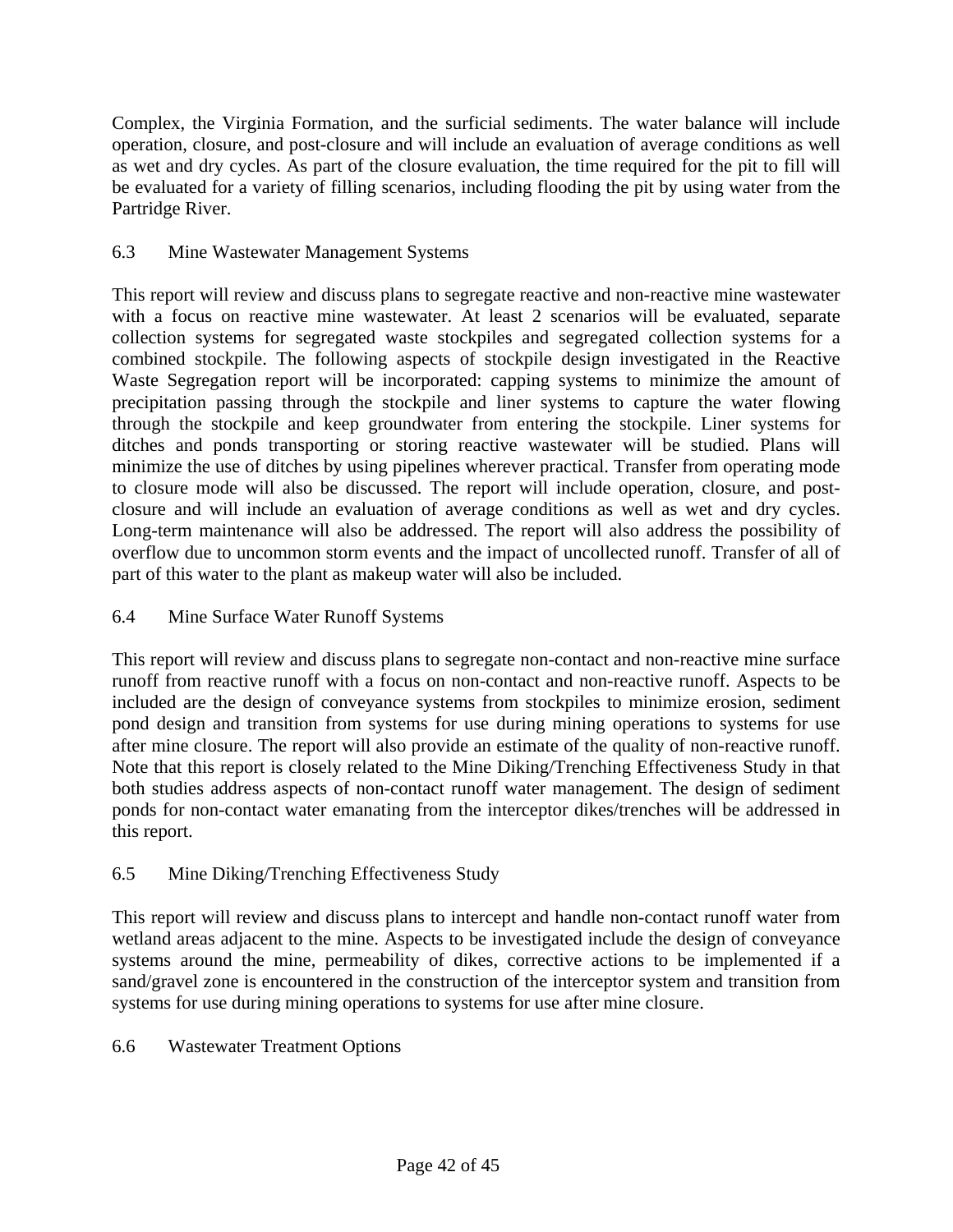This report will review and discuss the options for the location of wastewater treatment plants. Because it may become necessary to discharge mine site reactive wastewater via the tailings basin to comply with Great Lakes Initiative (GLI) mercury constraints, mine site treatment options (no treatment, pretreatment, full treatment) and tailings basin treatment options (pretreatment, full treatment) will be discussed. Discussion on mine site/tailings basin locations will include the ability of the receiving waters to accept the quantity and quality of water expected. Because it may become necessary to discharge via a POTW to comply with GLI mercury constraints, pretreatment at site with discharge via the Hoyt Lakes or Babbitt POTW will be discussed. Discussion on POTWs will include their ability to accept the quantity and quality of water expected. On-site treatment plant location options are one at the mine site and one at the tailings basin or a single treatment plant at the tailings basin. The report on Wastewater Treatment Technologies will provide input to this report.

## 6.7 Reactive Waste Rock Stockpile Chemical Modification

This report will present a waste management plan implementing the concept of adding materials to reactive mine waste stockpiles to modify the chemical reactions that take place within the stockpile to prevent release of acid or dissolved metals. The plan will include stockpile design and impacts of this approach on reactive mine wastewater management systems and wastewater treatment systems.

## 6.8 Mine Pit Water Quality Model

This study will use available waste rock/lean ore characterization data, other laboratory and field data, literature results, and scientific principles to estimate mine pit water quality as a function of time. Estimates will be made for the operating, closure and post-closure periods and will model water quality under various closure scenarios. The study will explain the assumptions made to develop the model and the rationale for modeling tool selection and provide a range of water quality estimates (sensitivity analyses).

## 6.9 Mine Waste Management Plan

A draft Mine Waste Management Plan will be developed. The plan will include sections on waste categorization criteria, mine block model (including update methods - in-fill core/RC drilling and blast hole drilling), a blast hole monitoring program to field verify waste grade and volume, waste disposal control/monitoring via automated mine dispatch system, and stockpile design. The final operating plan will be finalized as part of the permit to mine and updated annually to reflect changes in knowledge of waste behavior and management technology.

# 6.10 Wastewater Modeling - Waste Rock and Lean Ore

This study will use available waste rock/lean ore characterization data, other laboratory and field data, literature results, and scientific principles to estimate reactive mine waste rock stockpile water quality as a function of time. Estimates will be made for the operating, closure and postclosure periods and will model water quality under various closure scenarios. The study will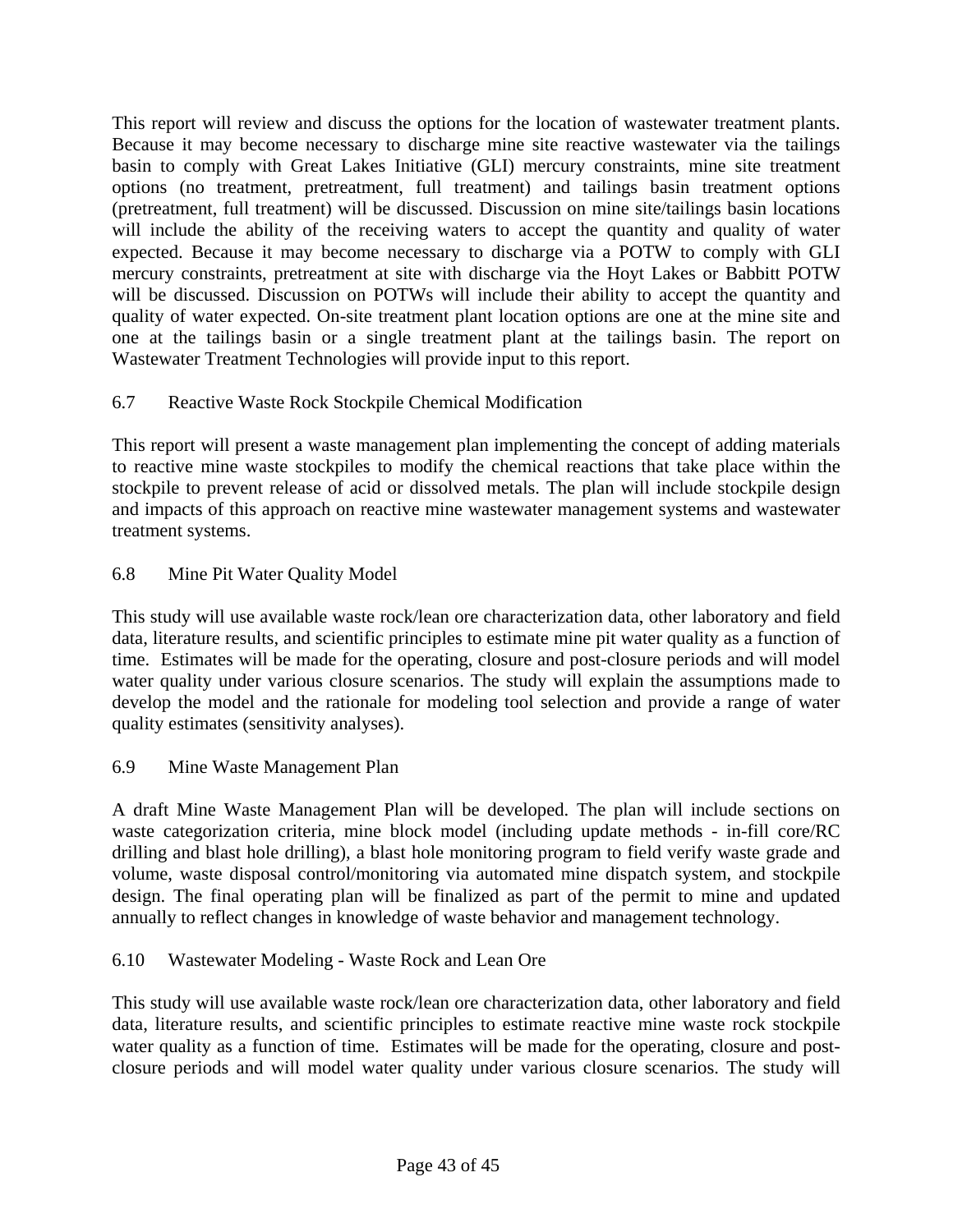explain the assumptions made to develop the model, the rationale for modeling tool selection and provide a range of water quality estimates (sensitivity analyses).

### 6.11 Water Treatability Study - Waste Rock and Lean Ore

One to three technologies identified in the Water Treatment Technology report using data from various sources including but not limited to Hydrology - Mine Water Model & Balance, Mine Pit Water Quality Model and Waste Water Modeling - Waste Rock and Lean Ore will be evaluated in bench-scale testing to determine operating parameters needed to achieve the required discharge standards for waste rock and lean ore wastewaters.

### 6.12 Wastewater Modeling – Tailings

This study will use available tailings waste characterization data, other laboratory and field data, literature results, predictions of process water chemistry and scientific principles to estimate water quality in the tailings basin and in seepage from the tailings as a function of time. Estimates will be made for the operating, closure and post-closure periods and will model water quality under various closure scenarios. The study will explain the assumptions made to develop the model, the rationale for modeling tool selection, and provide a range of water quality estimates (sensitivity analyses).

### 6.13 Water Treatability Study – Tailings

One to three technologies identified in the Wastewater Treatment Technology report using data from various sources including but not limited to Process Design - Tailings Basin Water Balance, and Wastewater Modeling - Tailings will be evaluated in bench scale testing (using water from the flotation pilot testing activities) to determine operating parameters needed to achieve the required discharge standards for tailings basin water.

### 6.14 Closure Plan

A draft Mine Closure Plan will be developed. The plan will include sections on watercourse restoration, mine and plant site reclamation, structure demolition, site remediation and ongoing maintenance/water treatment. An estimate for all closure costs will be included. The final closure and reclamation plan will be finalized as part of the permit to mine and updated annually to reflect changes in closure costs and integration with area mine reclamation/reuse strategies.

### 7.0 Mitigation and Monitoring

Minnesota Rules Chapter 4410.2300 identifies that the EIS shall include mitigation measures that could reasonably eliminate or minimize any adverse environmental, economic, employment, or sociological effects of the project. To meet this requirement the EIS will evaluate and discuss mitigation measures to address adverse effects identified as a result of analyses proposed in Section 3.2 and 3.3 of the Scoping Decision Document.